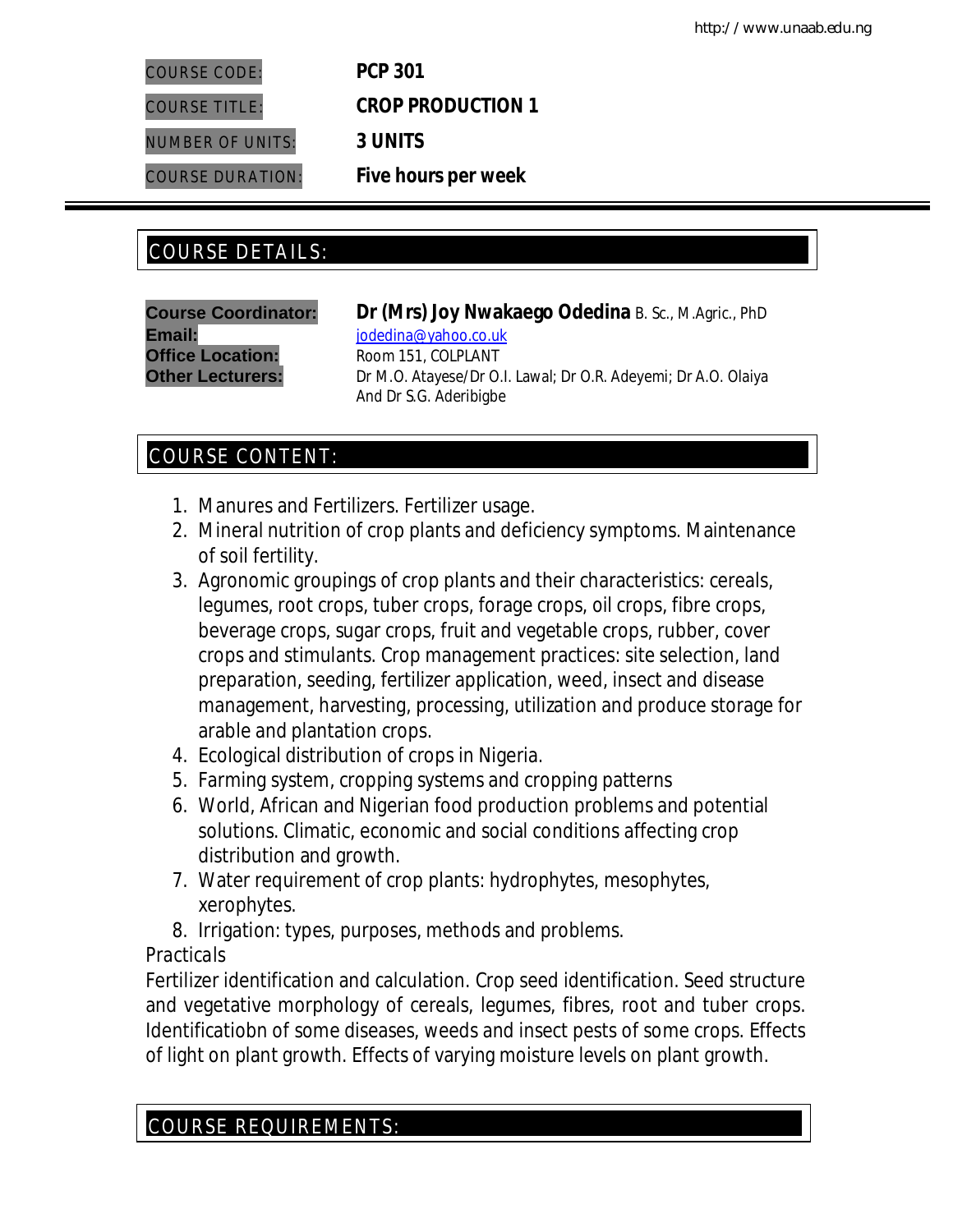This is a compulsory course for all students in the Agricultural programmes in the University. Students are expected to participate in the practicals and lectures and have a minimum of 75% attendance to be able to write the final examination.

# READING LIST:

- 1. Agbede, O.O. Understanding soil and plant nutrition. Pp 260. 2009.
- **2.** Sigmund Rehm and Gustav Espig. The cultivated Plants of the Tropics and Subtropics.Verlag Josef Margraf Scientific book, CTA, 1991.
- **3.** Opeke L.K. Tropical Commodity Tree Crops (Second Edition) 2005.
- **4.** Opeke L.K. Essentials of Crop Farming. 2006.
- **5.** R.P.Rice, L.W. Rice and H.D.Tindall. Fruit and Vegetable Production in Warm Climates. 1985.
- **6.** S.P. Palaniapan and K. Sivaraman. Cropping systems in the tropics, principles and management (Second Edition) 2006.
- **7.** Philip O.Adetiloye, Kehinde A. Okeleye and Ganiyu O.Olatunde Principles and Practices of Crop Production. 2006.

### E LECTURE NOTES

# **MANURES AND FERTILIZERS**

# **Manures:**

**What are manures**? Manure consists of animal excrement, usually mixed with straw or leaves. The amount and quality of the excrement depend on the animals feed. Good manure contains more than just excrement and urine. Straw and leaves are added and it is aged. Ageing is necessary to retain all the nutrients. Using aged manure is an ideal method to retain and increase soil fertility.

# *Goals of applying manure:*

- Increase the level of organic matter
- Increase the available nutrients.
- Improve the structure (aggregate formation) and water retention capacity of the soil.
- Improve the activities of microorganisms in the soil.

# *Types of manures*

- i. Farmyard manure
- ii. Compost
- iii. Green manures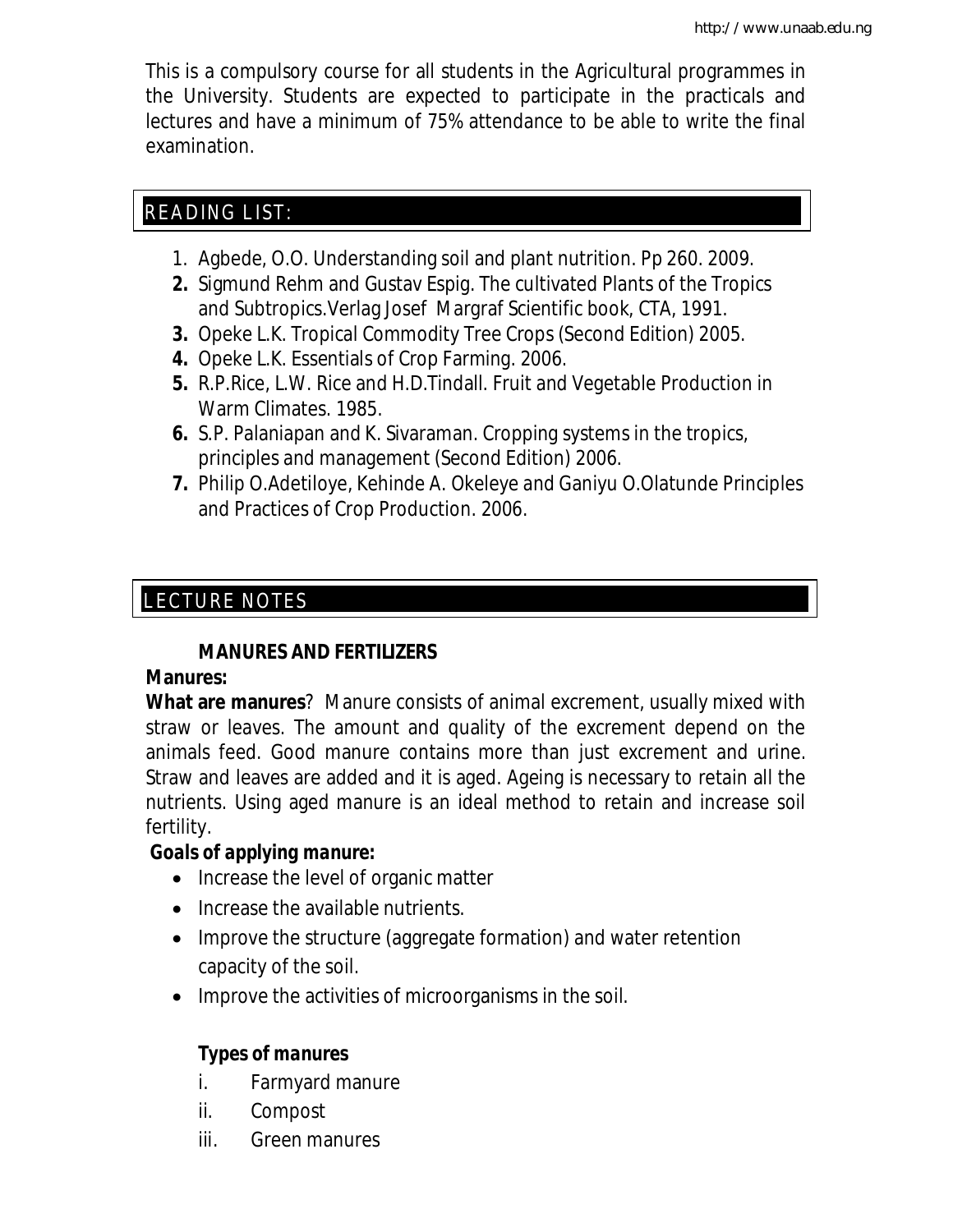iv. Concentrated organic manures

### *Farmyard manure*:

When animals are kept in a shed and proper care and good management practices are observed in utilization of all dung, urine and litter for use as farmyard manure, nearly all the elements originally present in the excreta of the animals can be saved and returned in the soil. Fresh stable manure is not very suitable for immediate use. The C:N ratio of fresh manure is high, which can cause nitrogen immobilization. On the average, well rotted farmyard manure contains 0.5% nitrogen (N), 0.2% phosphorus (P) and 0.5% potassium (K)

### *Compost :*

Compost is well-rotted vegetable matter which is prepared from and town refuse. Farm refuse consists of straw, crop residues such as groundnut husks, sugarcane refuse, waste fodder, hedge clippings and dried leaves. Town waste consists of sewage, sludge, street and dust bin refuse, factory waste, wool and cotton waste etc. After the compost had decomposed for about three months and allowed to stay above the ground, well covered by earth for another one or two month, they are ready for use. The N, P and K contents of farm compost are on the average of 0.5%, 0.15% and 0.5% respectively while those of town compost are 1.4%, 1.0% and 1.4%, respectively.

### *Green manures*:

Green manuring is the practice of growing and ploughing in green crops to increase the organic matter content of the soil. A green manure (preferably a leguminous one), should be sown at the beginning of the rainy season. It should be completely decomposed before sowing the next crop.

### *Concentrated organic manure:*

Concentrated organic manures are those that are organic in nature and contain higher percentages of nitrogen, phosphorus and potash than bulky organic manures (farmyard, compost and green manure). Concentrated organic manures are made from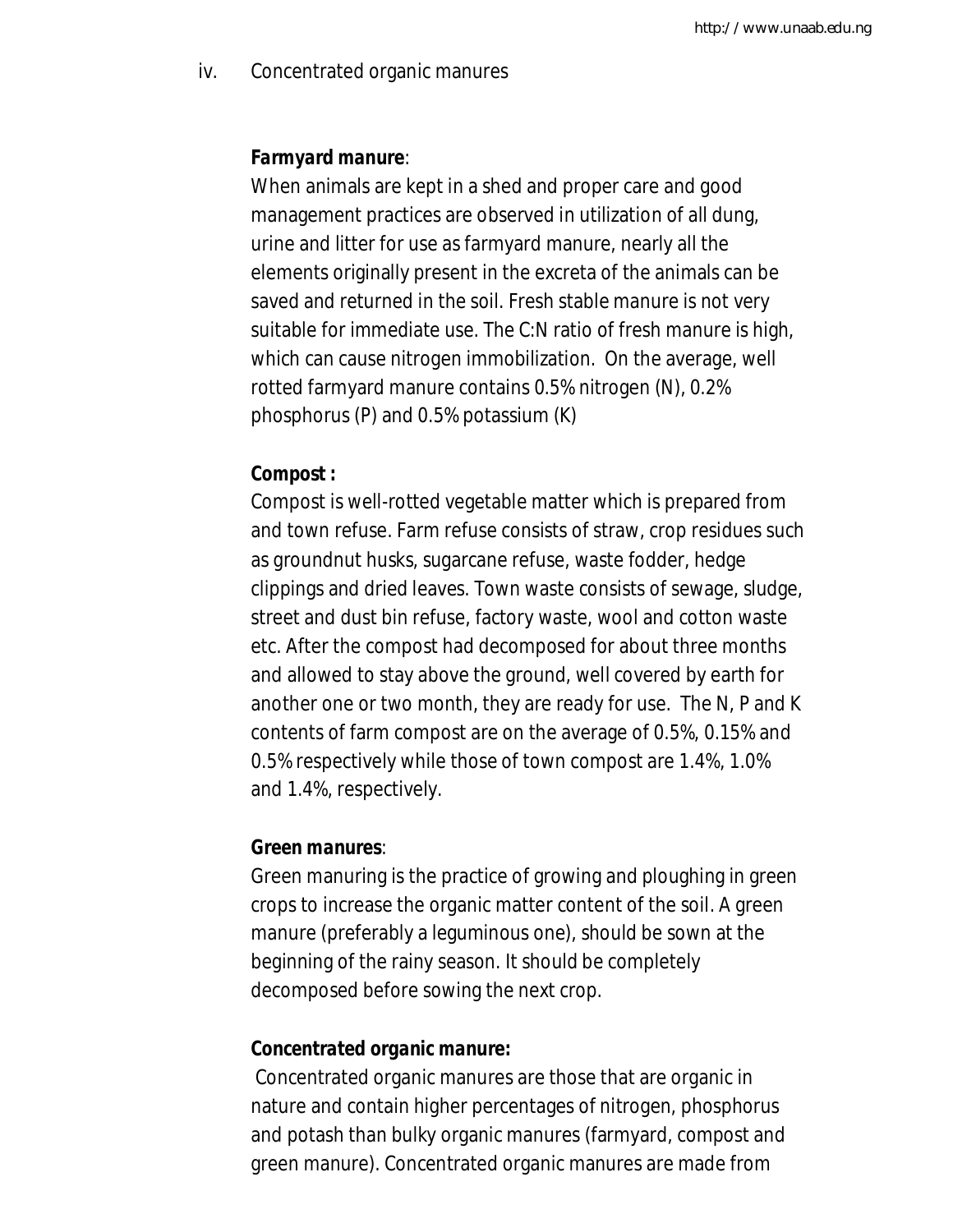raw materials of animal or plant origin. The common concentrated manures are oil cakes, blood meal, fish manure, meat meal and cotton and wool wastes (shoddy).

**Assignment**: List various types of organic manures you are familiar with. State the components, nutrient composition, merits and demerits of each manure.

### **Immobilization of Nitrogen (N) and the C:N ratio**

Microorganisms decompose organic matter, which releases nutrients. However, the micro-organisms themselves also need carbon and nutrients including nitrogen. The tissue of all organic material is made up nearly half of carbon. The level of nitrogen varies widely between different types of organic material. In general, organic material that is old and tough has a high C:N ratio, in other words the nitrogen content is low compare to the amount of carbon. Young and succulent material generally has a low C:N ratio, that is, it has a high nitrogen content. If organic material is added, that is old and tough (straw for example), then the micro organism initially needs more N than it released from the material. They will then absorb not only all of the nitrogen that is release from the straw but also all the nitrogen that was already available in the soil (for example as nitrate-nitrogen (NO3- ) or ammonium -nitrogen (NH4<sup>+</sup>). After the straw is worked into the soil, there is thus a period of time in which all of the available nitrogen in the soil is taken by the micro organisms. This is called **immobilization.** Little or no Nitrogen is then available for the plants. Once the straw is completely decomposed, there is no longer food available for all the micro-organisms. A large proportion of the micro-organisms dies and decomposes. The nitrogen that the micro-organisms had adsorbed becomes once again available for the plants. In warm, moist conditions this circle occurs quickly, and the period of immobilization is short (weeks). In the dry areas the period of immobilization is long (more than a growing season).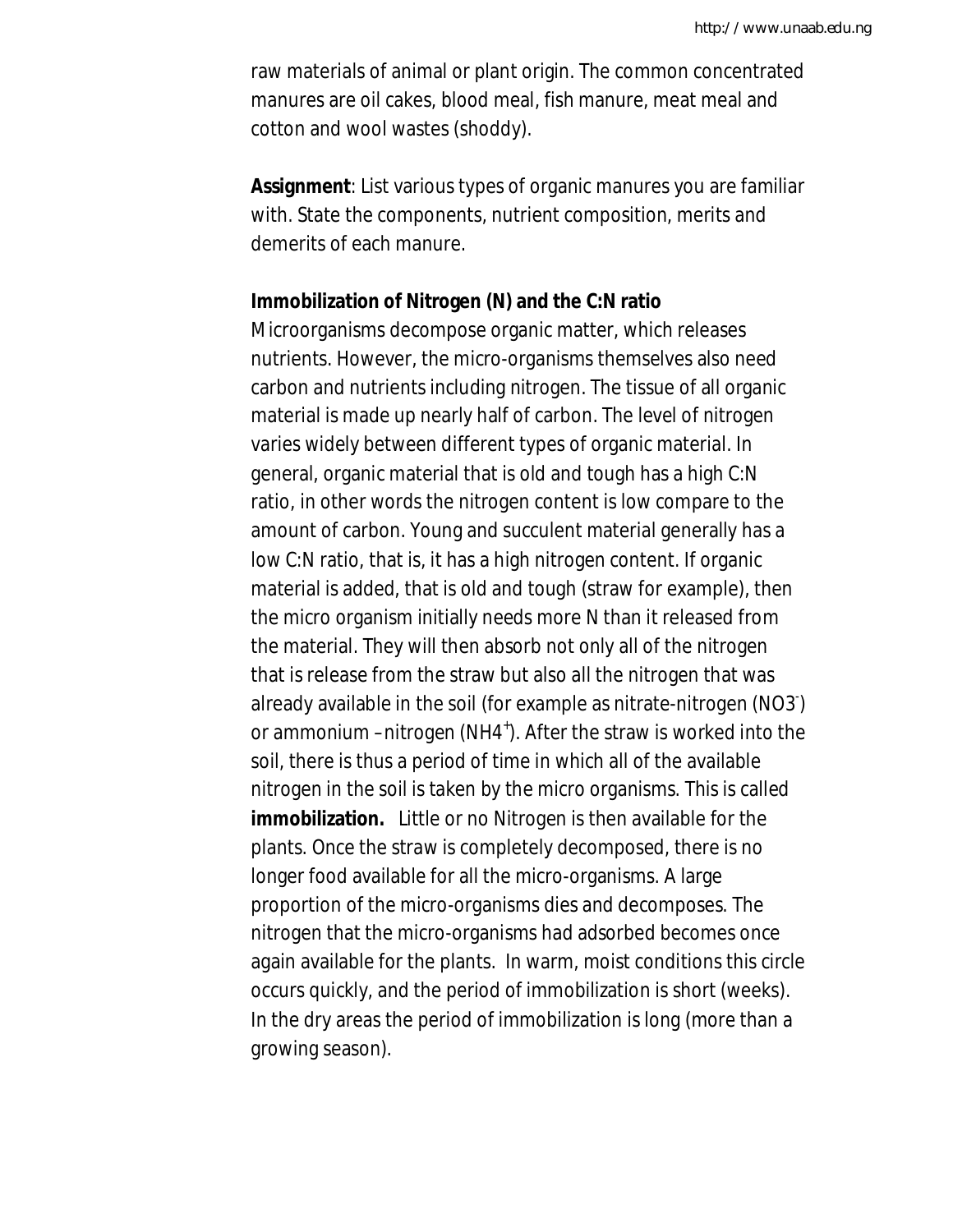# **Fertilizers:**

# **What are fertilizers?**

A fertilizer is a manufactured product containing a substantial amount of one or more of the primary, secondary macronutrients or micronutrient.

Most often the terms "chemical fertilizer", "mineral fertilizer" are used to distinguish the manufactured products from natural organic fertilizers of plant or animal origin which are called "organic fertilizers".

Nutrient elements that are required in relatively large amounts are called macronutrients e.g. carbon, hydrogen, oxygen, nitrogen, phosphorus, potassium, calcium, and magnesium. The elements that are required in small amounts are known as micronutrients e.g. boron, chlorine, copper, iron, manganese, molybdenum, and zinc.

# Types of fertilizers

We have three major fertilizers; nitrogen fertilizers, phosphate fertilizers and potassium fertilizers.

## **Nitrogen fertilizers;**

1. Sodium nitrate (NaNO<sub>3</sub> - chile saltpeter) 16% N.

# **Definitions**

- 1. Straight single Fertilizer: contains on nutrient element.
- 2. Complete fertilizer: contains the three major elements: NPK.
- 3. Fertilizer carrier or material: Any chemical compound which contains one or more plant nutrient element.
- 4. Mixed/compound/complex fertilizer: One that contains two or more fertilizer material e.g. SSP (Single super phosphate) and urea containing P&N respectively or urea + KCI containing K&N different from  $KNO<sub>3</sub>$ having only K and nitrate. It contains two elements but it is in a single fertilizer.
- 5. Fertilizer formulation: is defined as a chemical compound in a fertilizer consisting of two or more plant nutrients element and manufactured from two or more raw materials.
- 6. Fertilizer formula: this is an expression of the quantity and analysis of the materials making up a mixed fertilizer.
- 7. Fertilizer ratio: refers to the relative percent (%) of N,  $P_2O_5$  and K<sub>2</sub>O.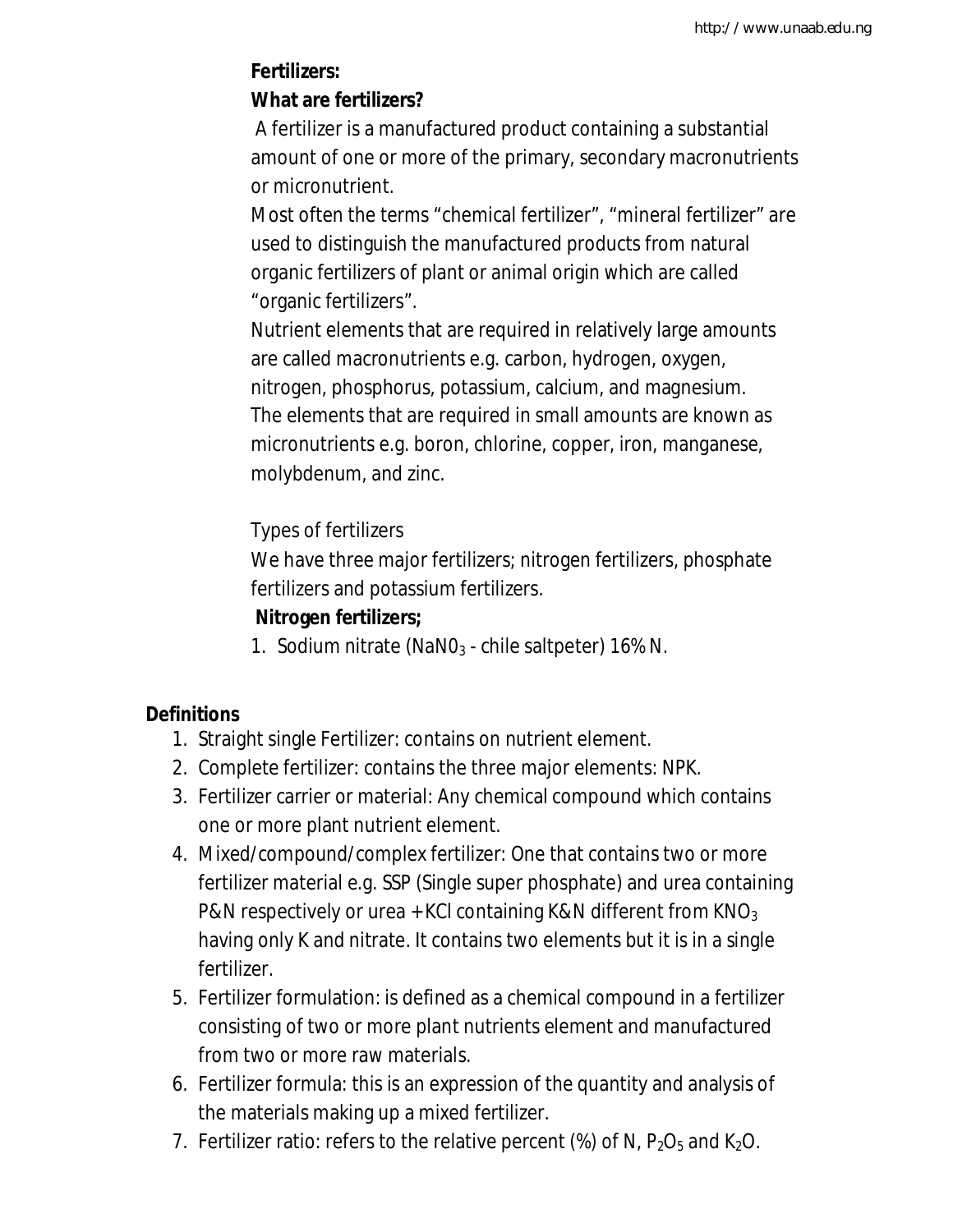- 8. Fertilizer filler: is any material added to mix fertilizer or any fertilizer to achieve a specific grade. E.g.  $900 \text{ kg} + 100 \text{ kg} = 1000 \text{ kg}$ . e.g. inert materials, sand groundnut hull.
- 9. Fertilizer brand: this is the name, trade mark or company name for fertilizers.
- 10.Fertilizer analysis: this is a statement of the proportion of the nutrient element in a fertilizer. The analysis of a straight fertilizer is a % of the nutrient element it supplies e.g. urea supplies 46% N. For a compound fertilizer it is the % of the various elements it supplies.
- 11. Fertilizer grade: the grade of a fertilizer is the nutrient content in weight percentage of N,  $P_2O_5$  and K<sub>2</sub>O in the order N-P-K. The grade is only the amount of nutrient found by prescribed analytical procedures, excluding any nutrient that is unavailable to plants. For example a grade of 10-15- 18- indicates a fertilizer containing 10% N, 15%  $P_2O_5$  and 18% K<sub>2</sub>O. The grade may also be called "analysis" or "formula". Analysis is graded. Any fertilizer that supplies <15% of the total active nutrient element is referred to as having "Low analysis"

i.e. <15 % - Low analysis

15-25 % - medium analysis fertilizer

- 25- 30 % High analysis fertilizer
- >30 % concentrated fertilizer.

# **Fertilizer Calculations**

Introduction:

Calculating the quantity of fertilizer required to meet the nutrient requirement of a given crop or crops on a specified land area is a task that must be performed from time to time as long as fertilizer application is carried out in crop production. In order to do this effectively, one must be acquainted with various conversion factors as follows:

## **Conversion factors for plant nutrients:**

 $P_2O_5$  x 0.44 = P P  $x = 2.29 = P_2O_5$  $K_2O$  x 0.83 = K K  $x = 1.20 = K_2O$ CaO  $x = 0.71$ =Ca Ca  $x = 1.40 = CaO$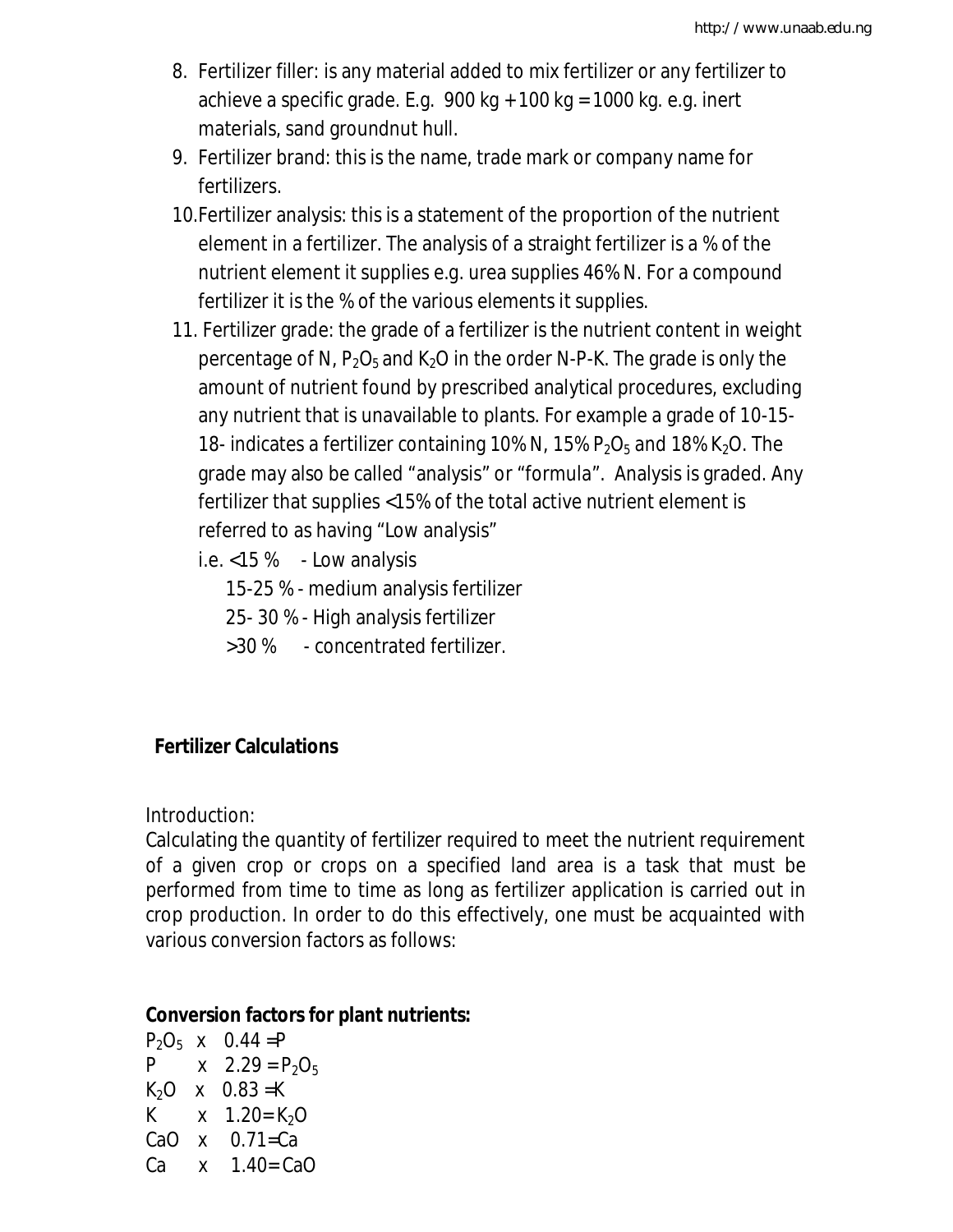MgO  $x = 0.60 = Mg$ Mg x 1.66 =MgO  $SO_2$  x  $0.50 = S$ S  $x = 2.00 = SO_2$ 

## **Common fertilizers and percentage nutrients:**

| AN Ammonium nitrate ----------------- 33-34% N                    |
|-------------------------------------------------------------------|
| AS Ammonium sulphate ----------------- 21% N                      |
| ASN Ammonium sulphate nitrate --------- 26% N                     |
| CN Calcium nitrate ----------------------------- 15% N            |
|                                                                   |
| CAN Calcium ammonium nitrate------------- 20-28% N                |
| MOP Muriate of potash(potassium chloride)—60-62% K <sub>2</sub> O |
| SOP Sulphate of potash(potassium sulphate)--- 50% $K_2O$          |
| SSP Single superphosphate ---------------------- 16-22% $P_2O_5$  |
| TSP Triple superphosphate ---------------------- 44-48% $P_2O_5$  |
|                                                                   |

## STEPS IN FERTILIZER CALCULATIONS

- 1. Decide on whether the nutrient requirement can best be met using a single element fertilizer or compound fertilizer, bearing in mind the available fertilizer materials and the cost.
- 2. List necessary data such as the recommended application rate (Kg/ha), analysis of the fertilizer showing the percentage of nutrients in it as well as the area to be fertilized in hectare or fractions of hectare (m<sup>2</sup>).
- 3. When a compound fertilizer is to be used in meeting a given nutrient requirement, always calculate the amount of the fertilizer that will be required to meet the requirement of the least nutrient. For example assuming 100 Kg N/ha, 50 Kg P and 60 Kg k is to be supplied using NPK 15:15:15, urea and Muriate of Potash, the compound fertilizer must be used to calculate the required P. Then the balance of N and K will be supplied using the straight fertilized.

## **Examples:**

- a. Calculate the quantity of K in 70 Kg  $K<sub>2</sub>O$
- b. Determine the amount of P in 120 Kg of  $P_2O_5$
- c.  $\,$  A maize farm 125 m $^{2}$  require 450 Kg/ha N, 250 Kg/ha P2O5 and 300 Kg  $K<sub>2</sub>O$  /ha. Calculate the quantity of fertilizer that shall be required to meet this requirement using the following fertilizer ingredients: NPK 15:15:15, super phosphate (18%  $P_2O_5$ ) and muriate of potash MOP  $(60\%~K<sub>2</sub>O)$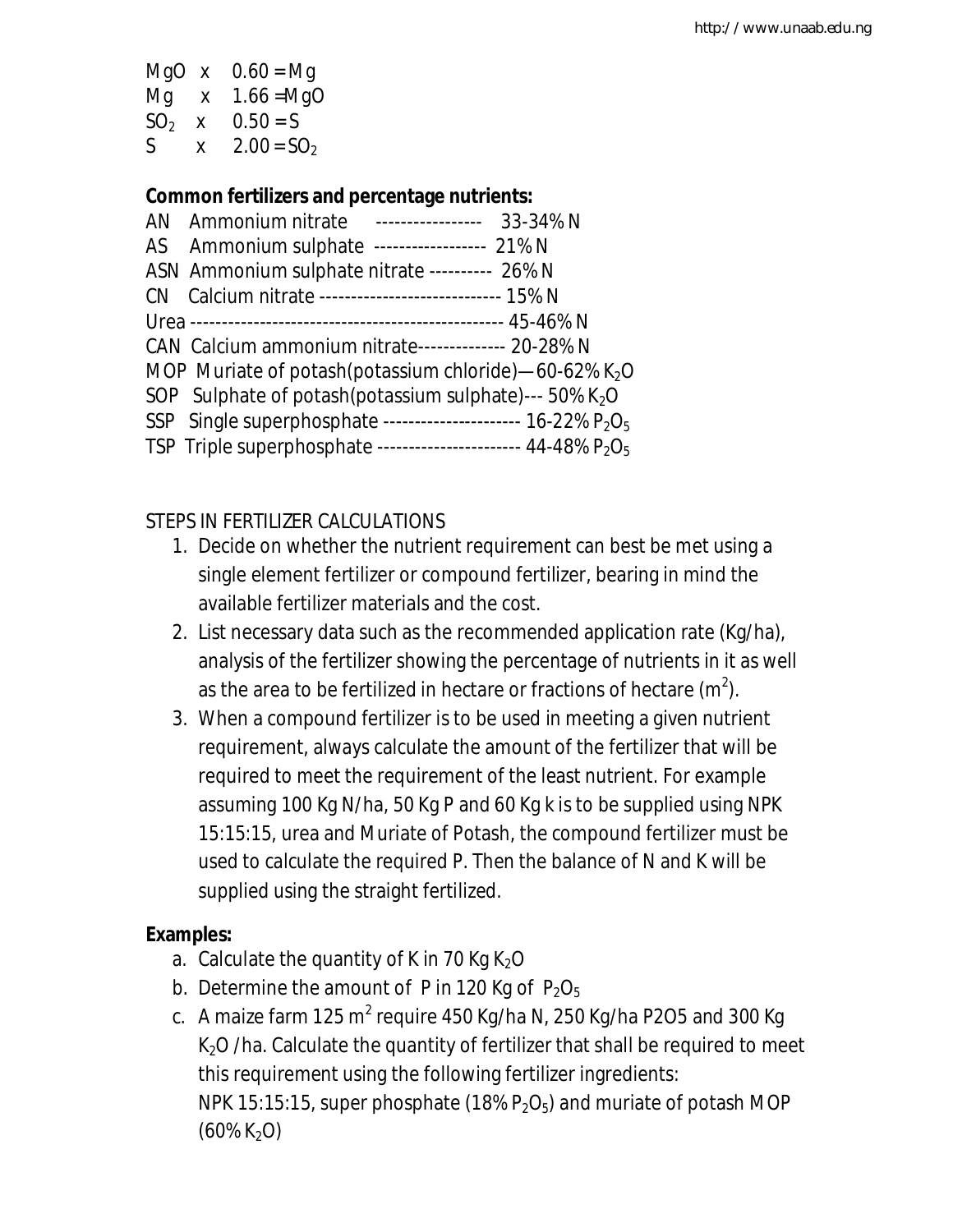## **Solution:**

b. Formula weight of  $P_2O_5 = (2 \times 30.97) + (5 \times 16) = 141.94$ 

Ratio of P:  $P_2O_5 = 61.94$ : 141.94 expressing this as a fraction =  $61.94/141.94 = 0.44 = 44\%$ Therefore, in 100Kg  $P_2O_5$  we shall have 44Kg P 120 Kg  $P_2O_5 = ? P$  $= 120 \times 44/100$  =5280/100  $= 52.8Kq$ 

# **Exercises:**

- 1. Calculate the quantity of N in 5Kg of urea 46-0-0.
- 2. NPK 20:10:10 was used to supply 400Kg N. Calculate the quantity of the fertilizer material in Kg that was used to achieve this.
- 3. 50g of Muriate of Potash (MOP) was applied to an experimental plot measuring 2m x 5m. What quantity of MOP will be required per hectare?
- 4. Assuming equal amounts of  $P_2O_5$  and  $K_2O$  are required in a fertilizer package for a sweet potato field. If 500 Kg of NPK 20:3:5 had been applied and adjudged sufficient to meet the requirement for  $K_2O$ . What quantity of  $P_2O_5$  had been applied?
- 5. What quantity of single super phosphate (18%  $P_2O_5$ ) must be applied to furnish 50 Kg  $P_2O_5$ ?.

**Mineral nutrition in plants and their deficiency symptoms**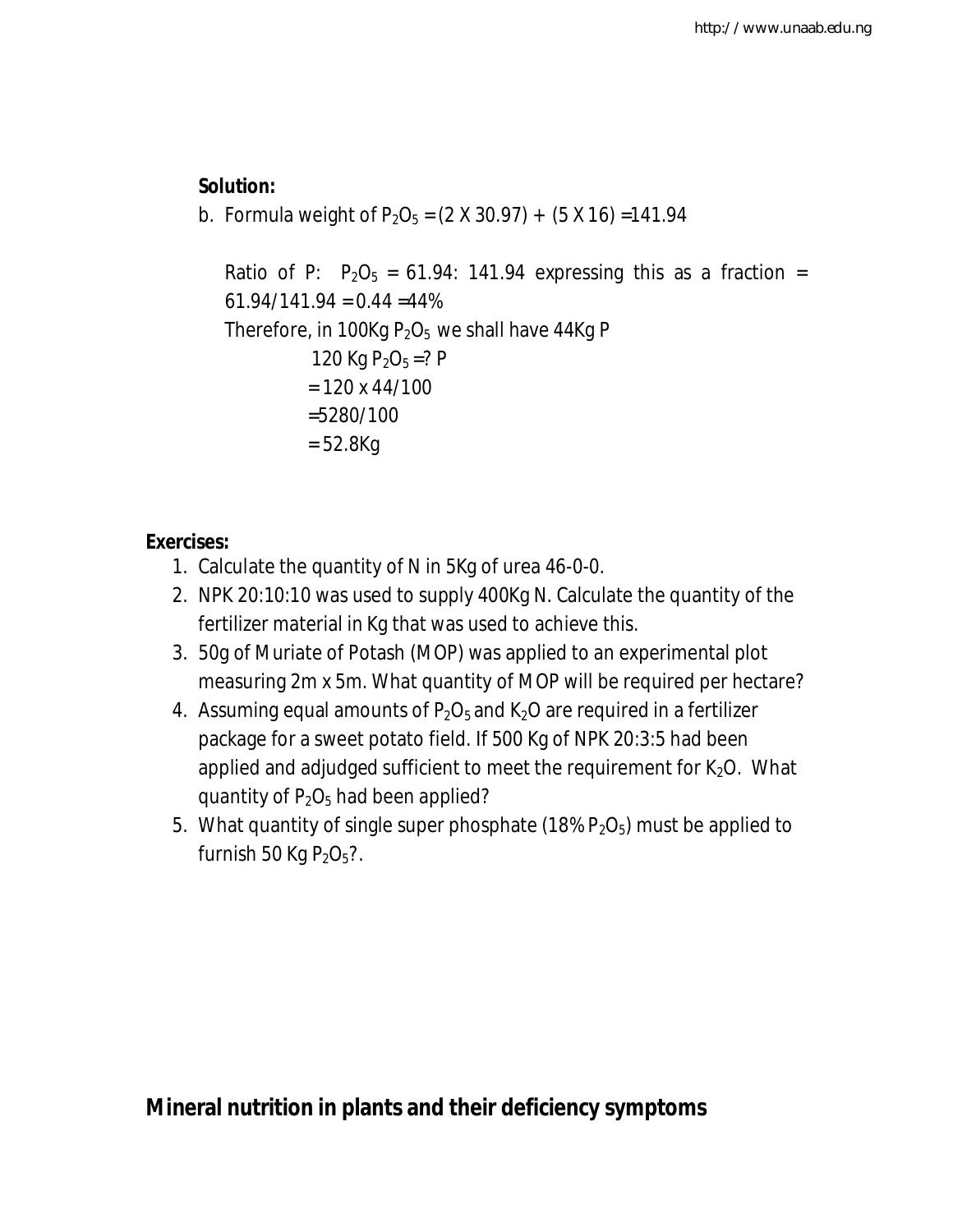**Plant nutrition** is the study of the chemical elements that are necessary for plant growth. There are several principles that apply to plant nutrition. Some elements are directly involved in plant metabolism (Arnon and Stout, 1939). Metabolism is the life sustaining chemical activity, i.e. The series of processes by which food is converted into the energy and products needed to sustain life. However, this principle does not account for the so-called beneficial elements, whose presence, while not required, has clear positive effects on plant growth.

Plant nutrition is a difficult subject to understand completely, partially because of the variation between different plants and even between different species or individuals of a given clone. Elements present at low levels may cause deficiency symptoms, and toxicity is possible at levels that are too high. Further, deficiency of one element may present as symptoms of toxicity from another element, and vice-versa. Carbon and oxygen are absorbed from the air, while other nutrients are absorbed from the soil. Green plants obtain their carbohydrate supply from the carbon dioxide in the air by the process of photosynthesis

#### **Plant nutrients**

The elements that plants need to survival are called nutrients. Nutrients are usually adsorbed from the soil solution in the form of ions. Ions are dissolved salts (nutrients salts) that have an electrical charge. Positively charged particles are called cations (e.g. ammonium NH4+), and negatively charged particles are called anions (e.g. nitrate,  $NO<sub>3</sub>$ , phosphate,  $H<sub>2</sub>PO<sub>4</sub>$ ). These ions will be mentioned again later.

The nutrients that a plant requires to progress through an entire growth cycle are called the essential nutrients. A deficiency of any one of these will have consequences for the plant, such as limited growth, or a lack of flowers, seeds, or bulbd. In addition to the essential nutrient, plants absorb other nutrients that they do not need (e.g sodium Na) or that can even be harmful (e.g. aliminium A1 or manganese Mn). Plants do not need equal amount of each nutrient. For this reason, the essential nutrients are divided into two groups.

The macro-nutrients, which plants need large amounts of:

Carbon (c)

hydrogen (H)

oxygen (O)

nitrogen (N)

phosphorus (P)

potassium (K)

calcium (Ca)

sulphur (S)

magnesium (Mg)

The micro-nutrients, which plants need only small amounts of

iron (Fe)

manganese (Mn)

boron (B)

zinc Zn)

copper (Cu)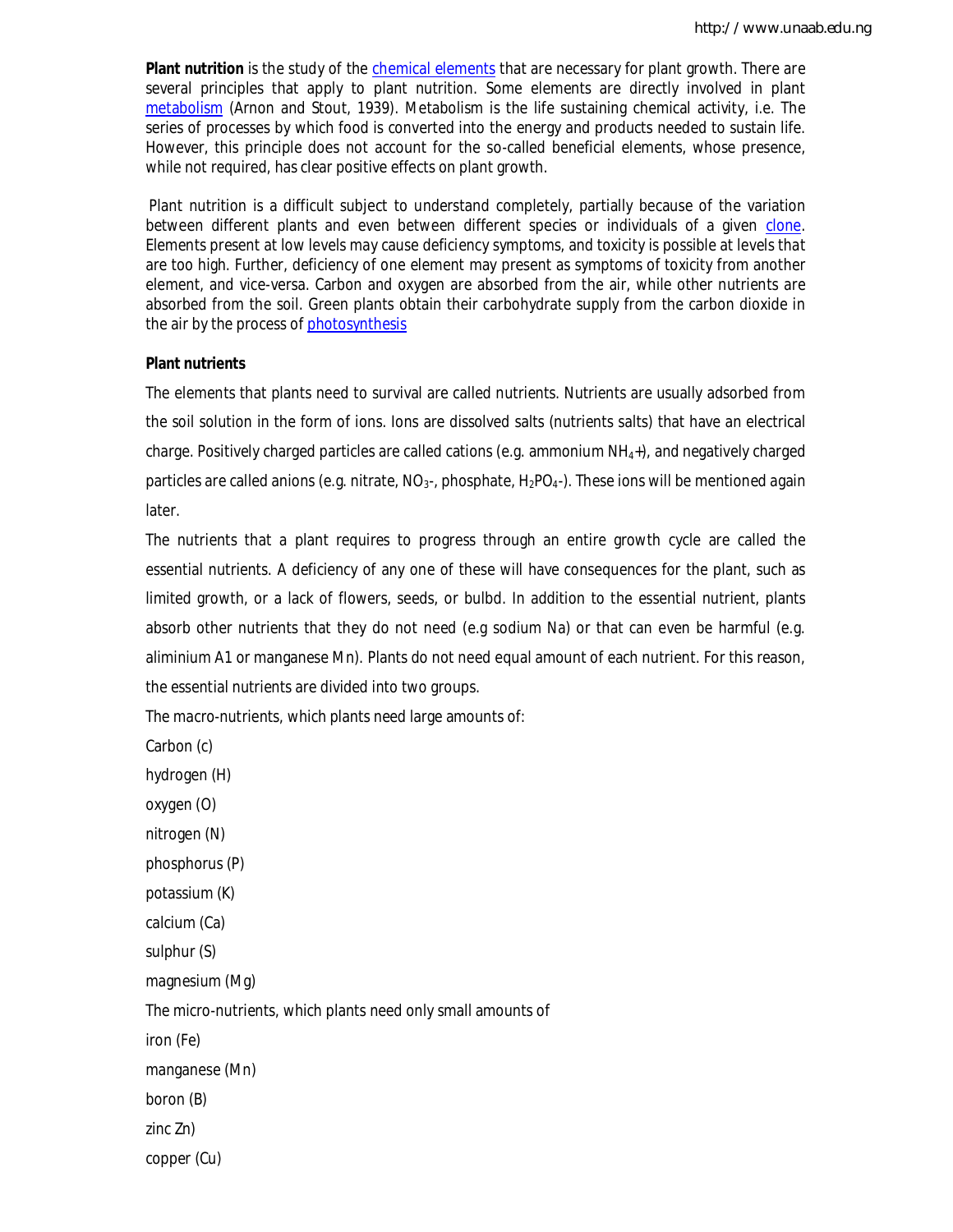molybdenum (Mo)

The function of the macro-nutrients will be discussed briefly below. The micro-nutrients are just as important for the plant, but they are needed in such small amounts that a deficiency of one or more of them occurs only in special circumstances.

### *Functions of nutrients*

#### **The macro-nutrients**

Each of these nutrients is used in a different place for a different essential function.

#### **Carbon**

Carbon forms the backbone of many plants biomolecules, including starches and cellulose. Carbon is fixed through photosynthesis from the carbon dioxide in the air and is a part of the carbohydrates that store energy in the plant.

#### **Hydrogen**

Hydrogen also is necessary for building sugars and building the plant. It is obtained almost entirely from water.

#### **Oxygen**

Oxygen is necessary for cellular respiration. Cellular respiration is the process of generating energyrich adenosine triphosphate (ATP) via the consumption of sugars made in photosynthesis. Oxygen gas is produced as a by-product from this reaction.

#### **Nitrogen**

Nitrogen is an important building block of proteins in the plant. It promotes the growth of stalks and leaves. With sufficient nitrogen, the leaves become big and succulent; with insufficient nitrogen the plant's growth is severely inhibited, and its leaves are small and fibrous. Nitrogen is also needed for the green colour of the plant. If a deficiency will prevent the plant from flowering. If plants absorb too much nitrogen, the stems and leaves will grow bigger but also weaker. Grains can then wilt more readily, and fungi and aphids have a better chance of damaging the plants. Also, the plants may flower later, which can lead to a lower yield in a short growing season. In the soil, nitrogen becomes available to the plants mostly as nitrate (NO $^3$ ) and ammonium (NH4<sup>+</sup>).

#### **Phosphorus**

Phosphorus plays an important role in breathing and in the energy supply. It promotes the development of roots in young plants. It has a positive effect on the number of grains per spike and the grain weight and for bulb crops on the bulb and root production. A phosphorus deficiency causes limited growth, especially in the root, which gives the plants a stocky appearance. The leaves turn a dark, blue-green colour. Some plants turn purplish, first on the stem base, and later on the underside of the main nerve of the leaves. Seed and fruit developments is plant, except that it can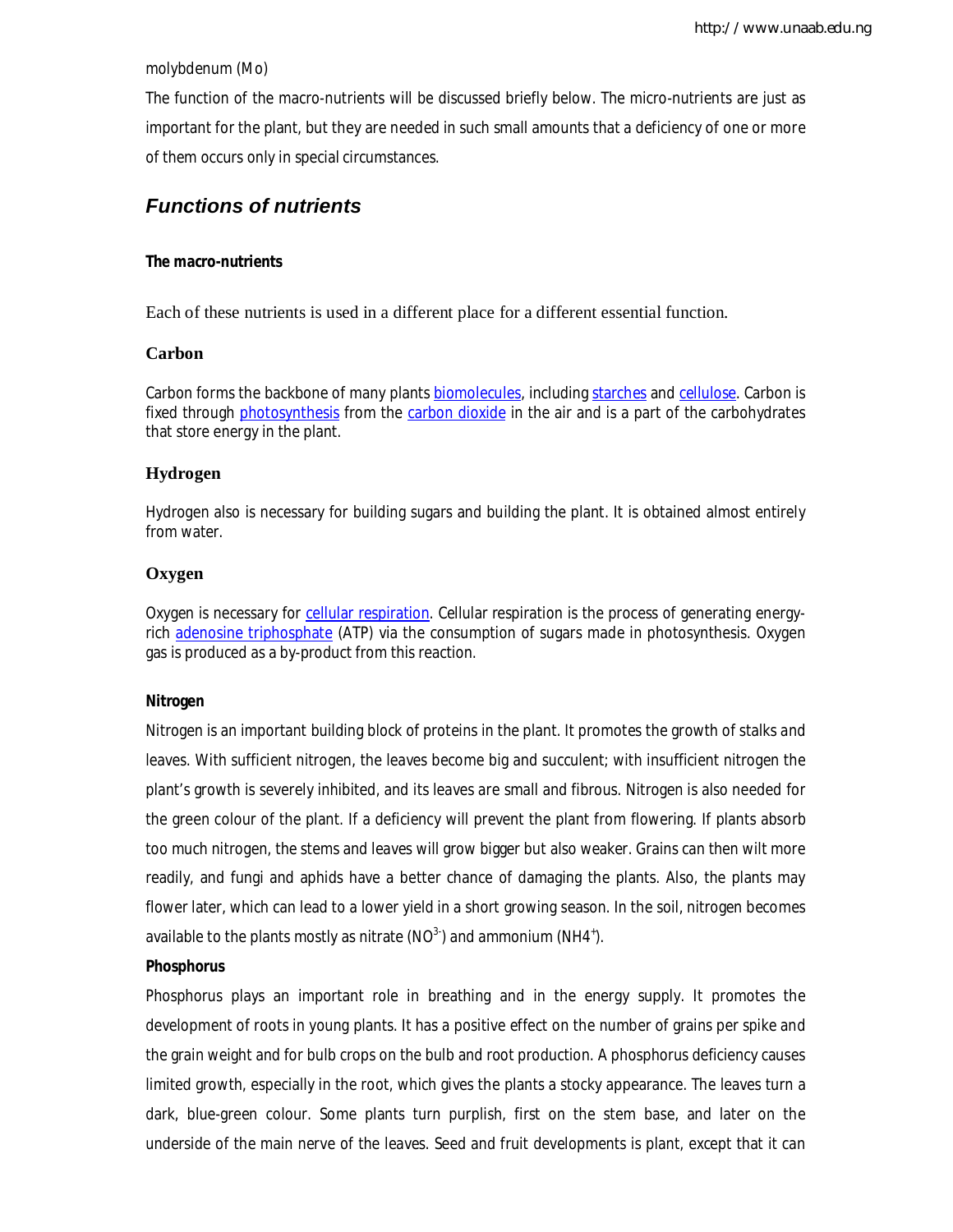cause a shortage of zinc, copper and iron. Plants can absorb phosphorus in the form of phosphate ions  $(H_2PO<sup>4</sup>)$ .

#### **Potassium**

Potassium is needed for the firmness of the plant. Potassium makes the crop strong, and ensures that the root system is large and widely branched. It regulates the opening and closing of stomata. It reduce water loss from the leaves and increase drought tolerance. It promotes the development of roots and bulbs, and it has a positive effect on the size of fruits and the weight of grains. Plants that have a potassium deficiency stay small and weak, and their leaves fall off. The leaves get palecoloured spots, beginning on the edges. Later the whole leaf turns brown. A severe potassium deficiency makes the young leaves bumpy, because the nerves are too short. Grains fall over easier. Plants that have little potassium are less able to withstand drought, and will therefore wilt faster. Excess potassium makes also causes a shortage of magnesium and boron.

#### **Sulphur**

Surphur is needed as a building block of some organic compounds and vitamins and other compounds in the plant. A sulphur deficiency makes the leaves light green or yellowish (as does a nitrogen deficiency). The plant's growth is inhibited, and the stems are stiff, woody and thin. An excess of surphur seldom occurs. Plants adsorb Sulphur in the form of sulphate  $(SO_4^2)$ .

#### **Calcium**

As an important component of cell walls, calcium influences the growth and strength of the plant. It regulates transport of other nutrient and involve in the activation of certain plant enzymes. A deficiency of calcium appears first in the young leaves. They are often deformed, small and strikingly dark-green. Growth points die off. The leaves are wrinkled. Root growth is visibly inhibited, and rotting of the roots can occur. The stem is weak.

#### **Magnesium**

Magnesium is needed, among other things, for photosynthesis. With a deficiency of magnesium, coloured spots appear on the leaves, beginning with the older leaves. The nerves of the leaves sometimes stay green. In grains, yellow stripes appear lengthways on the leaves. A magnesium deficiency can retard the ripening of grain. An excess of magnesium occurs seldom.

Every nutrient thus has its own function in the plant. A shortage of one nutrient cannot be compensated by a higher dose of another. The element that is most lacking and yield of the plant.

#### **Sulphur**

Sulphur is a structural component of some amino acids and vitamins, and is essential in the manufacturing of chloroplasts. Sulphur deficiency is not common

#### **Silicon**

Silicon is deposited in cell walls and contributes to its mechanical properties including rigidity and elasticity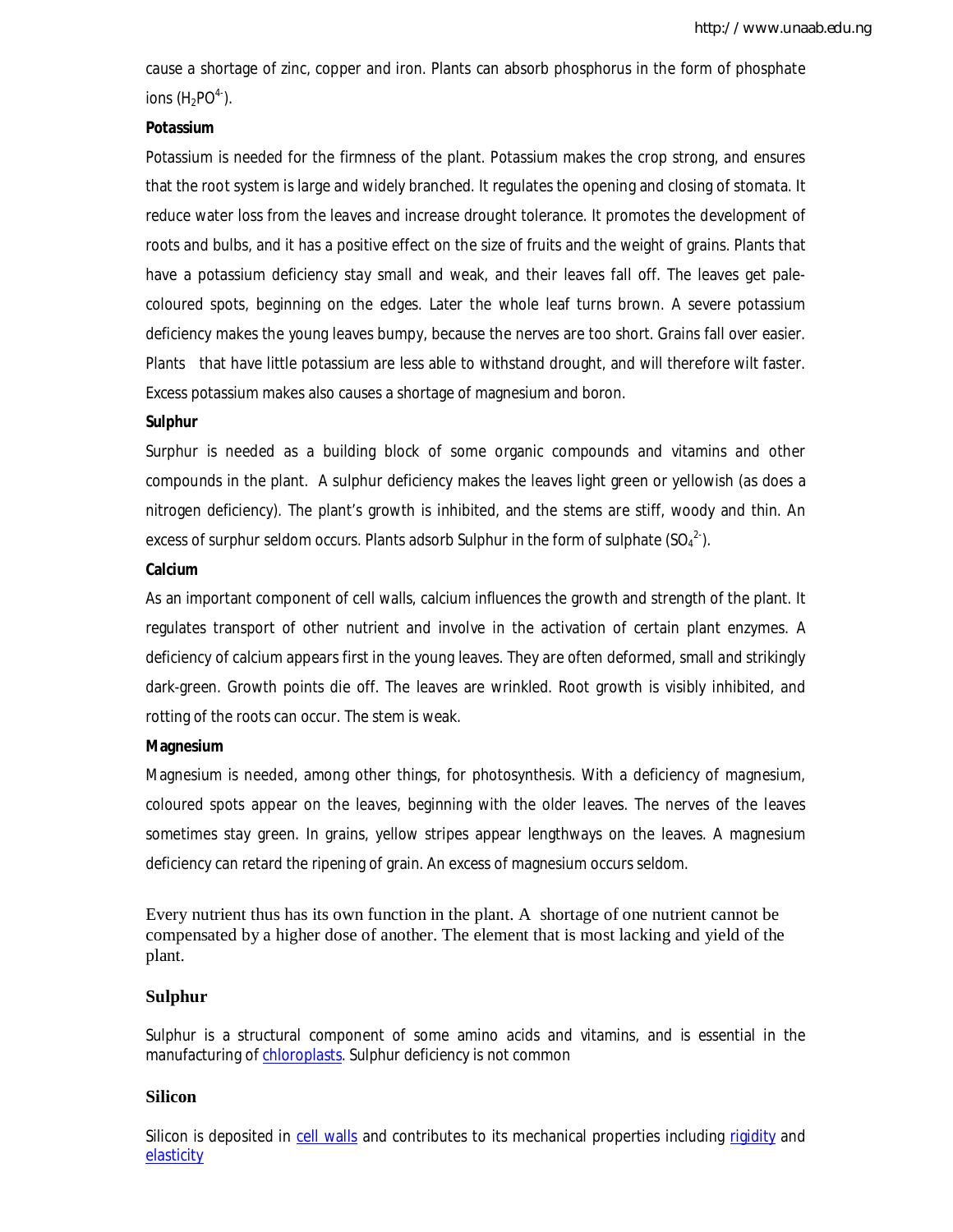## **Boron (B)**

Boron is necessary for calcium to perform its functions in the plant but too much boron is also harmful to the plant. Excess use of magnesium sulphate will also cause a boron imbalance. The symptoms of boron deficiency are poor development of the growing tip of the plant. It is more likely in soils with pH above 6.5.

Confirming boron deficiency is a job for laboratory analysis. Adding borax to the soil will correct the deficiency but borax is also a herbicide. For garden growers who are unlikely to want to pay for professional testing and recommendations the best advice is to avoid over use of magnesium sulphate. Crop rotation and use plenty of home made compost can correct boron defficiency.

## **Copper (Cu)**

It is required for root formation. Copper deficiency is rare but can occur on sandy, peaty and chalky soils with their high pH levels. Once again it requires professional analyst to confirm and to determine a proper course of action to rectify. Usually the single use of a copper sulphate based fungicide (Bordeaux mixture) will re-stock the soil for as long as you are likely to grow on it. Excess copper is very toxic to plants and to people. In plants it causes reduced growth, yellowing of the foliage, and stunted root development

### **Iron (Fe)**

Iron is necessary for photosynthesis and is present as an enzyme cofactor in plants. Iron deficiency can result in interveinal chlorosis and necrosis.

Iron deficiency causes yellowing of the leaves and a general lack of vigour. Use sulphate of iron fertilizer to correct Iron deficiency

### **Manganese (Mn)**

Manganese deficiency is often caused by over liming and is most often found on peaty and sandy soils with a high pH. Symptoms are similar to iron deficiency and can be confirmed by laboratory analysis of the leaf. Susceptible crops include peas and beets.

Adding sulphur to the soil, which will increase the acidity (decreasing pH) will solve the problem.

The following micro-nutrients are rarely lacking and analysis and remedy are professional jobs. Normal additions of composts and manures will resolve deficiency problems. Excess in the soil will probably be due to industrial contamination.

### **Molybdenum (Mo)**

Molybdenum is only required in minute amounts. Molybdenum is a cofactor to enzymes important in building amino acids. Excess of it is as harmful as molybdenum deficiency.

## **Zinc (Zn)**

Zinc deficiency is more likely in soils with high pH than low. Crops most sensitive are tomatoes, onions and beans.

#### **Boron**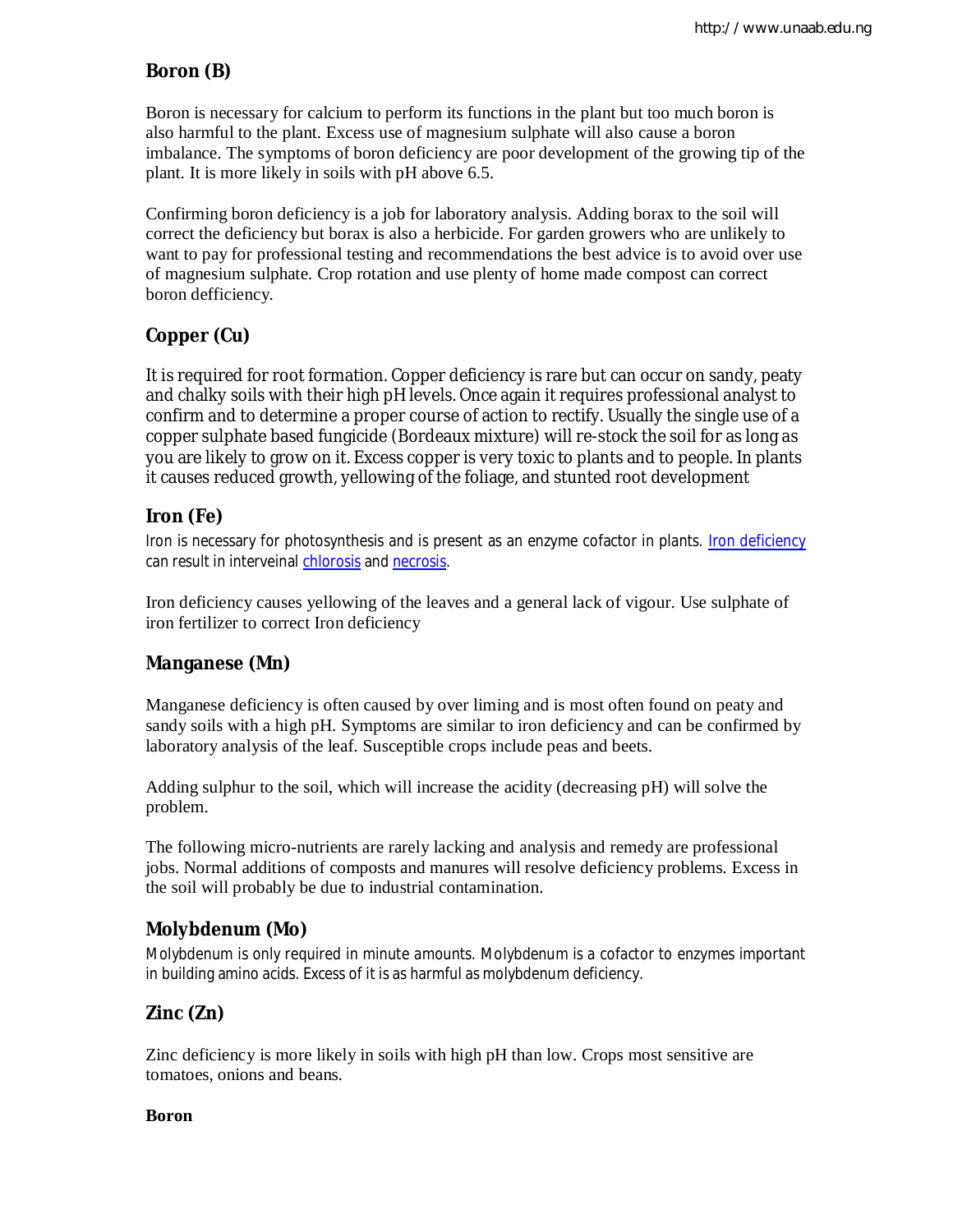Boron is important in sugar transport, cell division, and synthesizing certain enzymes. Boron deficiency causes necrosis in young leaves and stunting of plants.

#### **Copper**

Copper is important for photosynthesis. Symptoms for copper deficiency include chlorosis. Involved in many enzyme processes. Necessary for proper photosythesis. Involved in the manufacture of lignin (cell walls). Involved in grain production.

#### **Manganese**

Manganese is necessary for building the chloroplasts. Manganese deficiency may result in coloration abnormalities, such as discolored spots on the foliage.

#### **Sodium**

Sodium is involved in the regeneration of phosphoenolpyruvate in CAM and C4 plants. It can also substitute for potassium in some circumstances.

#### **Zinc**

Zinc is required in a large number of enzymes and plays an essential role in DNA transcription. A typical symptom of zinc deficiency is the stunted growth of leaves, commonly known as "little leaf" and is caused by the oxidative degradation of the growth hormone auxin.

#### **Nickel**

In higher plants, Nickel is essential for activation of urease, an enzyme involved with nitrogen metabolism that is required to process urea. Without Nickel, toxic levels of urea accumulate, leading to the formation of necrotic lesions. In lower plants, Nickel activates several enzymes involved in a variety of processes, and can substitute for Zinc and Iron as a cofactor in some enzymes.[*citation needed*]

#### **Chlorine**

Chlorine is necessary for osmosis and ionic balance; it also plays a role in photosynthesis.

**Cobalt** has proven to be beneficial to at least some plants, but is essential in others, such as legumes where it is required for nitrogen fixation. Vanadium may be required by some plants, but at very low concentrations. It may also be substituting for molybdenum. Selenium and sodium may also be beneficial. Sodium can replace potassium's regulation of stomatal opening and closing.

#### **Levels of nutrients in the soil**

There are four levels

a. Deficiency level: low level of a particular nutrient leads to **DEFICIENCY SYMPTOMS** 

Which is an indication or signs expressed by the appearance of crops especially in the leaves.

b. Sufficiency level: Plant requirement is met. Additional quantity will not bring about increases growth or yield.

c. Critical Level. This slightly above deficient level and below sufficient level. Addition of nutrient brings about additional yield increase.

d. Excessive: This also called the luxury consumption. Addition of extra nutrient can be injurious and can lead to plant death.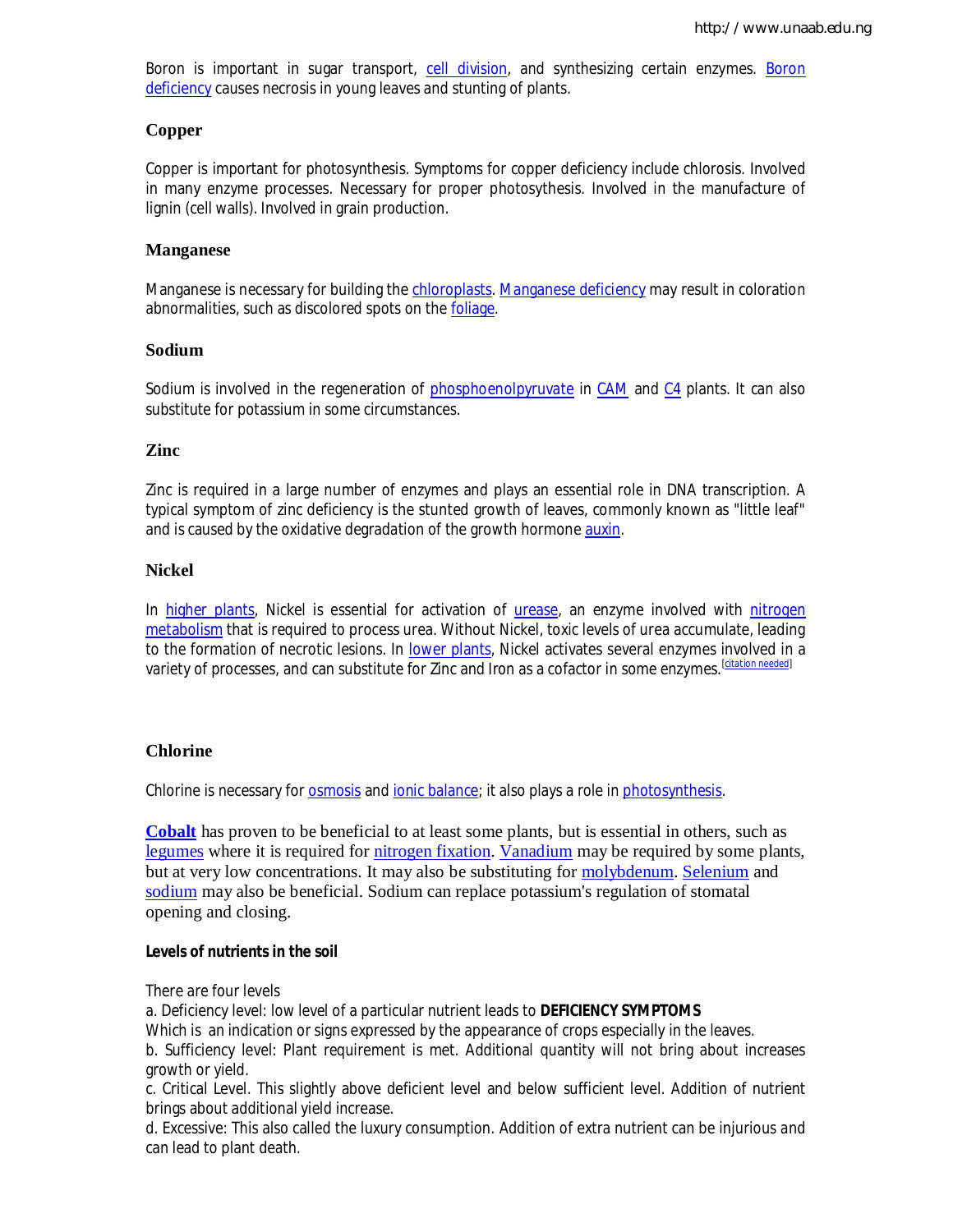#### DIAGNOSIS OF NUTRIENT DEFICIENCY

- 1. Visual observation are generally the first indication of nutrient deficiency where it is not obvious
- or convincing leaf analysis
- 2. Leaf analysis is usually engaged.
- 3. Field diagnosis
	- a) Soil sampling
	- b) Plant sampling
	- c) Analysis and dignosis
	- d) Fertility management
	- e) Tillage
	- i) Conservation tillage
	- ii) Legume in rotation

iii) Cover crop or green manuring

- Animal manure
- Sewage sludge

#### **AGRONOMIC GROUPINGS OF CROP PLANTS**

The agronomic grouping of crop plants is a system of nomenclature that identifies a plant's agricultural use. This system of classification indicates how a crop will be used.

The followings are the major agronomic groups:

- 1. Cereals: Rice, maize, wheat, barley, sorghum, millet e.t.c.
- 2. Legumes: Beans, cowpea, groundnut, soyabean.
- 3. Forage crop: Centrosema, alfalfa, lueceana. Pueraria, stylosanthis spp, e.t.c.
- 4. Root crops (Roots and Tubers): cassava, cocoyam, carrot, yam, potatoes, sugar beet e.t.c.
- 5. Fibre crop: Cotton, flax, hemp, kenaf, jute, sisal, roselle, sugar cane
- 6. Sugar: sugar beet, sugar cane
- 7. Stimulants: Tobacco, mint, pyrethrum, coffee, cocoa, tea, kola
- 8. Oil crop: Flax, soyabeans, groundnut, sunflower, safflower, castor bean, oil palm
- 9. Rubber: Rubber tree (*Havea brasilensis*)
- *10.* Cover crops: Mucuna, sweet potatoes, egusi (melon) *cucumis melo*
- 11. Beverages: Cocoa

#### **Characteristics of Agronomic groups**

#### **1. Cereals or grain crops**

A cereal is any grass grown for its edible grain from the family: Poaceae. The term may refer to either the plant as a whole or the grain itself. Examples: rice, wheat, maize (corn), oats, barley, millet, sorghum and acha. Grain is a collective term for the fruit of cereals. The leaf blade is lanceolate (boat shaped).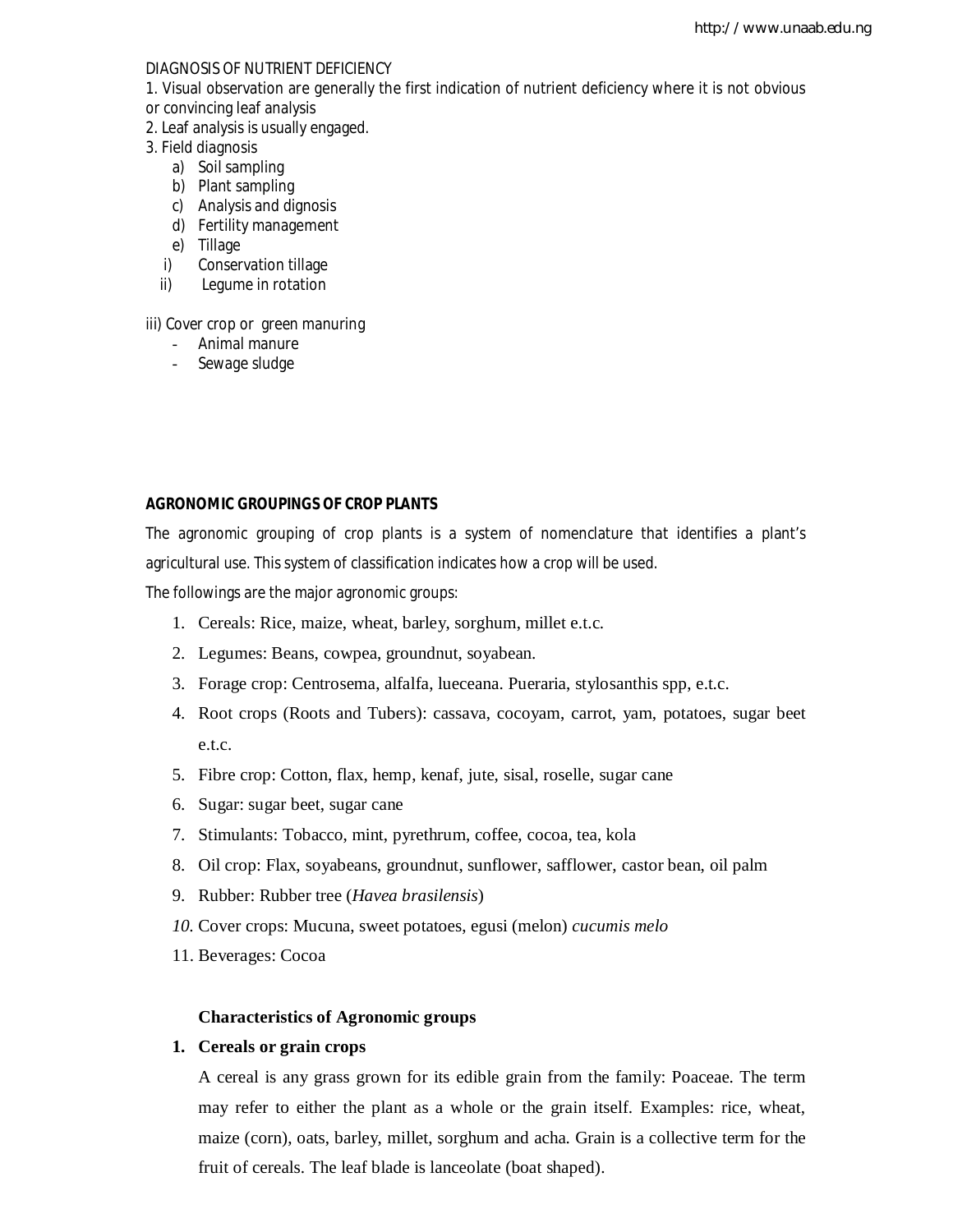#### **2. Legumes**

Refers to plants in the family fabaceae (former leguminoseae). It is used to refer to the pod of leguminous plant, consisting of one carpel and usually dehiscent on both sutures. Examples are the principal legumes raised carpel for their seeds: Field bean, peanuts (groundnuts) cowpea and soybeans.

#### **3. Forage crops**

Forage refers to a vegetative matter, fresh or preserved, utilized as feeds for animals. Forage crops include all grasses cut for hay, legumes cut for forage or silage, sorghum and corn fodder. Examples among grasses are maize, sorghum, millet, oats, barley, millet and pasture plants like guinea grass, elephant grass. Examples of legumes forage are: pueraria, centrocema, stylosanthis, calopogonum, pigeon pea, cowpea and soybean are important annual hay.

#### **4. Root crops**

One grown for its enlarged root. Examples are: cassava, sweet potato, carrot. These are true root crops (or root tubers) but the potato is not e.g. irish potato is stem tuber and yam.

#### **5. Fibre crops**

Grown for their fibre use in making textiles ropes, twines and jute bags. The principal fibre plants include cotton, flax kenaf, and hemp. Cotton is the most important of fibre plants. Jute and sisal are also sources of fibre.

#### **6. Tubers**

The tuber is much thickened underground stem developed on a slender leafless shoot or stem. The only tuber of important cultivation in Nigeria is the yam (Irish potato is also a stem tuber important in the temperate regions).

#### **7. Sugar crops**

The principal plant grown for their sugar are sugar cane and sugar beets. The bulk of the sugar produced in the tropical world is from sugarcane while in the temperate, it is from sugar beet. In addition to these crops, the saccharine sorghums (sorgos) are used for making syrup.

#### **8. Stimulants**

This group includes tobacco, tea and coffee. Tobacco is by far the most important of these crops in Nigeria.

#### **9. Oil crops**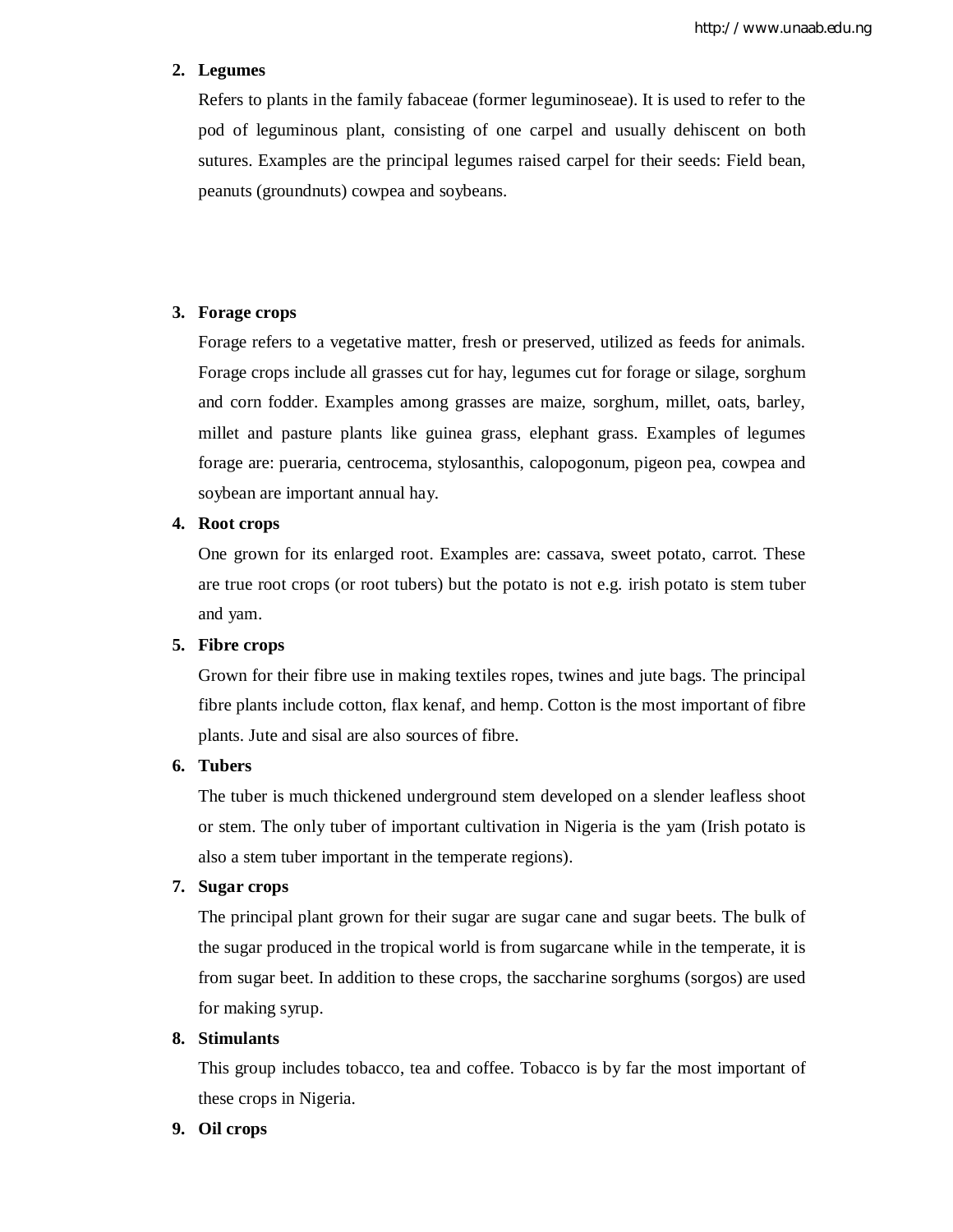Among these crops grown for their oil are: soybeans, peanuts, flax, sesame safflower, sunflower and cotton.

#### **10. Rubber crops**

A good example is *Havea brasilensis*

#### **11. Beverages**

A good example is cocoa.

There are other crops such as fruits, vegetables and tuber crops which are commonly classified as field crops.

#### **Cereals**

Member of grass family called (poaceae). They have many important features in common. The edible seed of a cereal plant is a fruit. It is a simple, dry, indehiscent structure called a caryopsis popularly referred to as a grain, kernel or a seed. It is composed of several water layers and of at least two components: the endosperm and embryo. The entire pericarp, and the testa, and usually the aleurone layer (fused together) collectively termed bran are removed in milling along with the embryo.

Bran that includes the embryo has higher protein content than the carbohydrate rich endosperm between the embryo, or germ contains more protein than any other part of the seed. This is because of the concentration of enzymes (proteins) in the embryo which are essential for germination, growth and development. Flour made from the entire wheat kernel is of greater nutritive value than white flour from which both bran and the germ are removed during processing.

All of the cereal crops species are annuals (cool season species are wheat, barley, oats and rye). The worm season species are corn, sorghum, millet and rice cultivated during rains or by irrigation in the tropics.

\* Study maize seed parts diagram and master the functions of the parts.

- Plumule forms the shoot
- Radical gives rise to the roots
- Embryo (Rudimentary plant)
- Monocot seed has one single cotyledon = scutellum
- It mobilize and absorbs nutrients during germination cereals
- Endosperm consist of non-living cells filled with starch, protein and small lipids = it is surrounded by one or more layers of living cells distinguished by numerous protein bodies.
- Surrounding the seed is a hard coat  $=$  Testa covered with heavy walled cells with a thick waxy curticle = Testa, often resist uptake of water and  $O_2$ . Regulates the hydration of seed.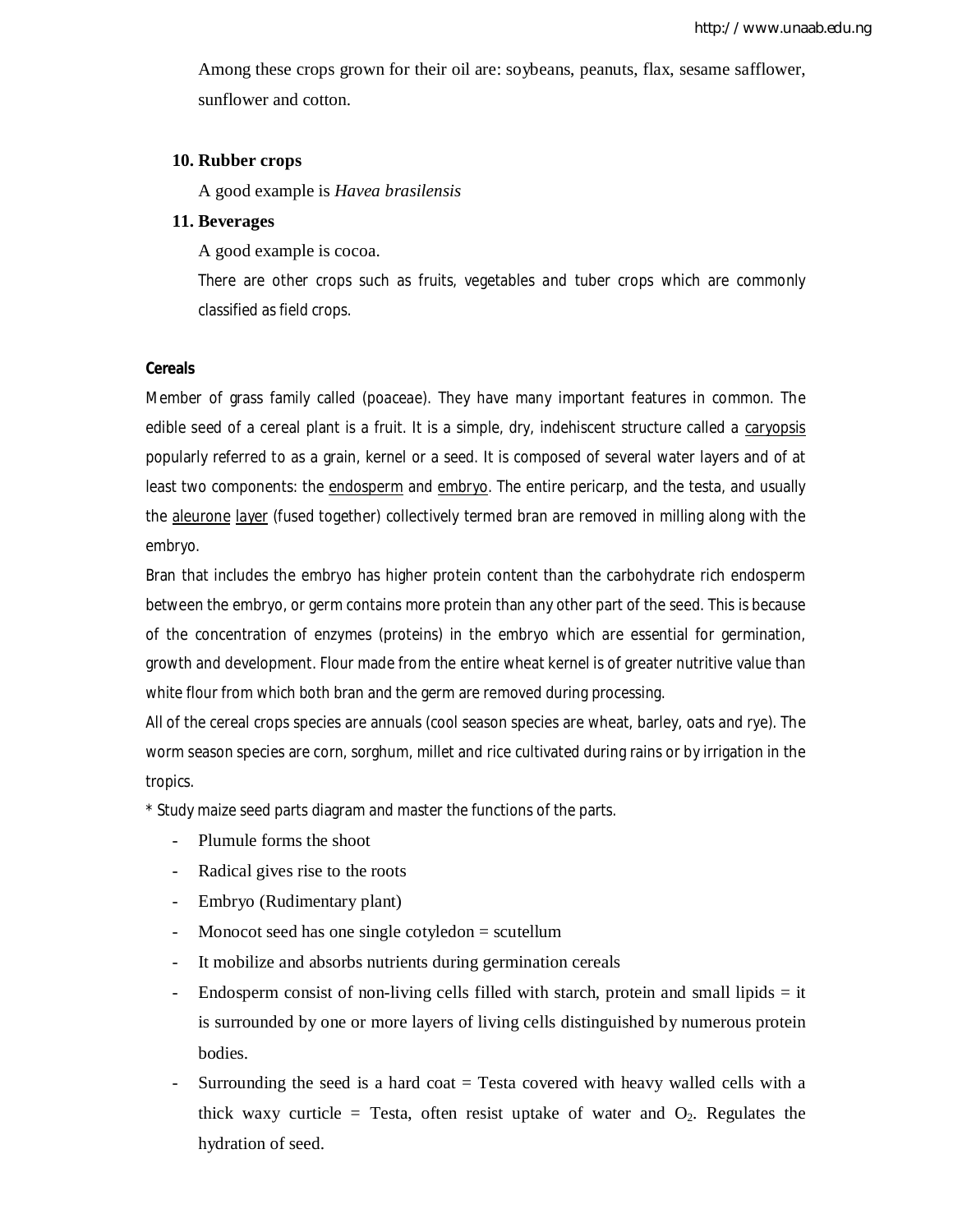**Growth stages:** The pattern of growth and development of all cereals are similar.

At germination the seed coat is penetrated or broken to allow the plumule and the radical to emerge from which the shoot and root development starts. The primary root system develops and the seminal root is established. This root system is not extensive and does not support the plant throughout most of its life. So a secondary root system composed of adventitious roots developments early in the life of the crop. This fibrous root system becomes the permanent root system.

Germination is completed when the coleoptiles break through the soil surface and the primary culm emerges. It elongate and develop the leaves and tillering is initiated (maize does not tiller). A crop makes its greatest demand on soil moisture and mineral during the vegetative stage of development. At this stage the culm elongates rapidly. As the vegetative stage is completed the inflorescence is pushed through, the sheath of the upper most leaf (called the flag) just after booting (swelling of the flag leaf sheath).

In most cereals flowering occurs between the time the inflorescence is in the boot and the time of emergence from the boot, or shortly thereafter.

Elongation of the upper internode (peduncle) and flowering are temperature sensitive, even moderate change in temperature can disrupt the flowering, pollination and fertilization process. Cool weather at the boot stage delays flowering and micro-spores or pollen may be rendered sterile by both low and high temperatures (the temperature that limit flowering fertilization vary from species to species even among cultivars of a particular species.

Maize differs from other cereals in that each flower is imperfect i.e. either male of female but not both. The plants are monoecious, that is a single plant bears both male flower (tassel) and female flowers (ear, including silks). The tassel emerges just as the inflorescence of other grasses do. The silks are the stigmas, one from each female flower (on the ear or cob). The cob is the woody central part of a spike, thus the ear is a spike with only female flowers. Each female flowers can become a maize kernel in the floral developemnt of a single plant, pollens tends to mature slightly before the silks of the same plant are receptive. Maize and rye are the only cereals that are cross pollinated, the other species are largely, although not exclusively, self pollinated. Following pollination and fertilization the fruit develops, lower leaves dries, assimilate partitioning is about 18% or below.

#### **Common Cultural Practices**

For barley, oats, rye and wheat the cultural practices are similar from seed bed preparation all through harvesting.

- Site selection: well drained fertile soil, level topography and previous history of crop cultivation.
- Seed bed preparation: requires a moderately time, well aggregated soil particle, void of weed.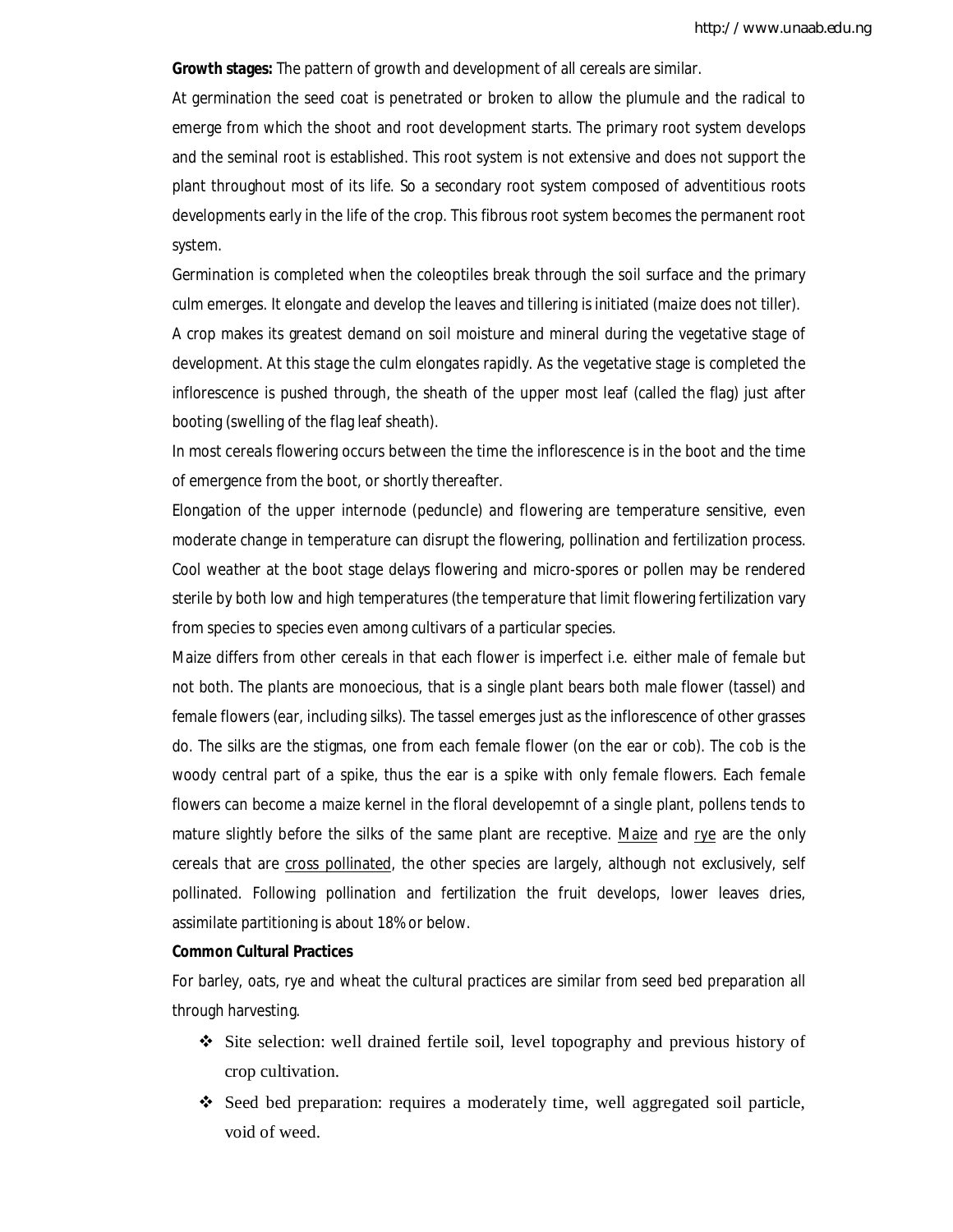- Seeding: seedling depth for cereals ranges from  $2.5 7.6$  cm. Shallow seeding subjects the seeds and seedlings to the danger of inadequate moisture. Smaller seeded cereals are all seeded in close pacing from as little as 15.2 - 30.55 -33.60 cm.
- Weed control: followed by proper seed bed preparation and the use of herbicides. Both pre-emergence and post-emergence. Common pre-emergence herbicides include triazine e.g. atrazine and simazine, premature (gramozone – postemergence)
- Fertilizer application: A cereal requires adequate moisture and balanced mineral contribution. However, the critical requirement and response to deficiencies differ from each species. Cereals requires large amount of nitrogen for high yields (40- 200 kg/ha), P & K ranges from 6 kg-50-60 kg/ha and about 45-90 kg/ha respectively. Other mineral nutrients are applied according to needs of the plant. Lodging is a problem common to all cereals as a result of excessively high rates of nitrogen fertilizer and heavy seeding rates which may lead to tall, weak stemed plants.
- Harvesting: Methods and equipment are similar for all cereals except maize. on a large scale, it could be mechanized using combined harvester
- Storage: Requirement for all cereals is generally uniform. The grains must be dried to 15% moisture content or less is highly desirable.

#### **Ecological Distribution of Cereals**

Cereals are most widely distributed crops in that they can grow in different ecologies where other crops cannot grow = (high rainfall (rice and maize), low rainfall (maize, rice, sorghum and millet), semi arid regions of the world (millet and sorghum). They are adapted to a wide range of soil types.

#### **LEGUMES**

Belongs to the family Fabaceae (formally leguminosae). The seeds are called beans or peas. When dried, falls under the general term pulses. The legumes are unique group among plants because they have special ability to trap atmosphere nitrogen and convert it to organic nitrogenous substance in the plant. They also have additional ability to make use of soil nitrogen.

A group of bacteria of the genus Rhizobium are able to trap this atmospheric nitrogen in association with the root cells of the leguminous plants and synthesize organic materials from it. A few weeks after the legume has germinated, these rhizobia enter and infect the plants root hairs.

Rhizobia come in contact with plant root through:

- Air
- $\triangleleft$  Dust on the surface of the planted seeds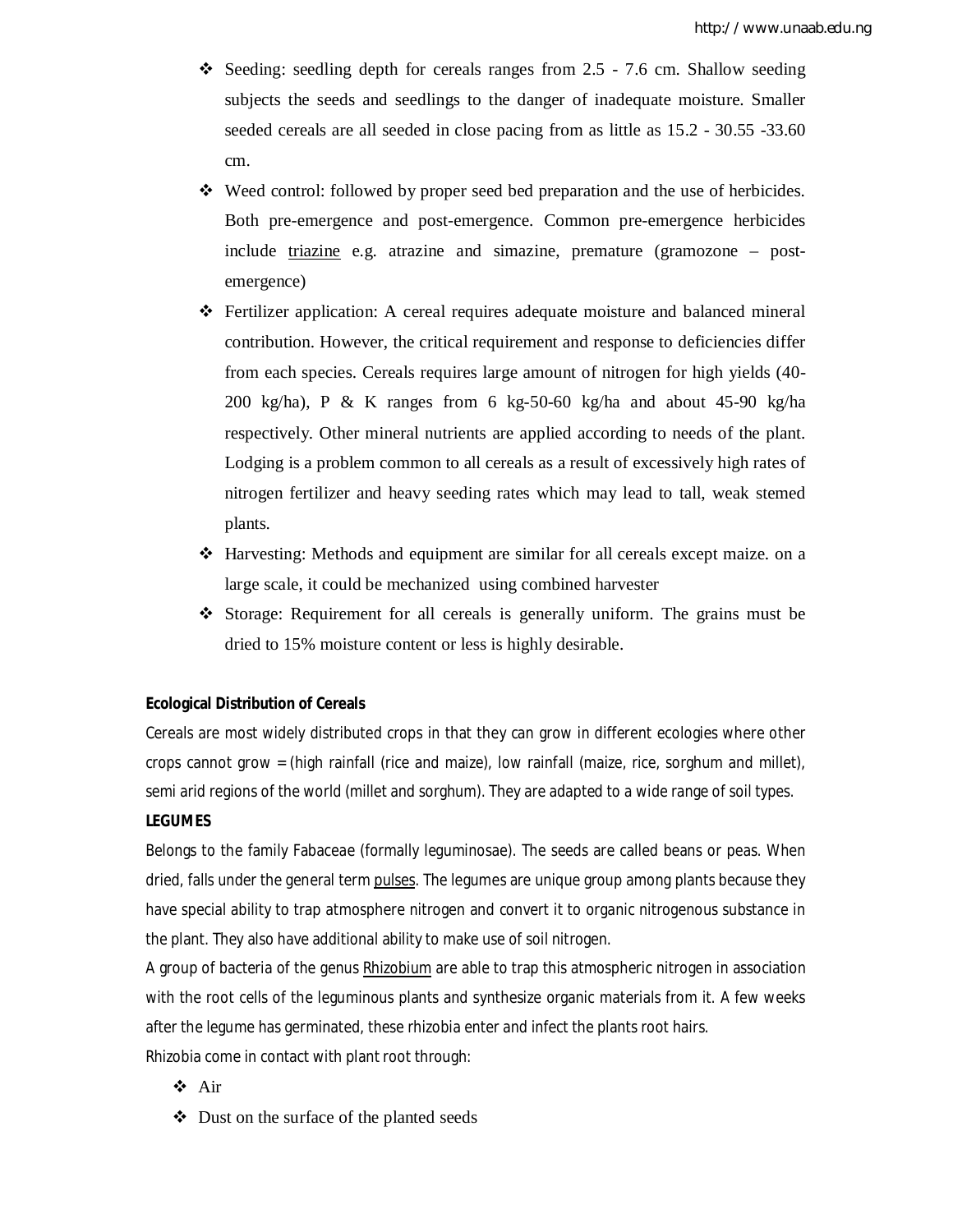Cultured strains of the bacteria are now and needed to maculate the soil in which the plants are grown or the root of the leguminous plant.

The presence of the bacteria in the root stimulates the rapid growth of the adjoining tissue forming a "nodule" which can be seen with the naked eye. The nodule bacteria can trap and fix atmosphere nitrogen which may become available to the host leguminous plant besides fertilizing the soil in which the plant grows. It may also become available on the disintegration of the nodules after death of leguminous plant and are plowed into the soil as green leguminous plant, thereby increasing the content of soil nitrogen without the application of N-fertilizers. Series of biochemical reactions produced hydroxylamine as the first intermediate product when Rhizobium spp reacts with the trapped atmospheric N (Virtanen, 1940). This then react with oxaloacetic acid to produce oximinosuccinic acid.

The rhizobia derive the energy in the form of glucose for this reaction from the host plant which in return, receives fixed nitrogen from the bacteria.

The fixation is aerobic, and it has been found that an *iron* containing pigment similar to haemoglobin combines reversibility with  $CO^{2}$  and helps to accelerate  $O^{2}$  thereafter to the N fixing system. Glutamic acid followed by aspartic acid and lysine are the amino acids produced from symbolic N fixation (Buris and Wisdom, 1945, 1953: Burns, 1956). Legumes are sources of protein (18-30 percent) with 25%. They are also good source of oil e.g. groundnut and soybean. Cowpea, bambara and pigeon pea have small amount of oil.

Legumes protein is higher than cereal grains. Legumes are rich in lysine but low in methionine which is found adequate in cereals. (Groundnut contains high level of methionine than soybean which has also higher lysine content). Common legumes in Nigeria are; soybean (*Glycine max* L. Merr.), Groundnut (*Arachis hypogaea)*, Lima bean (*Phaseolus lunatus* L.), Mucuna bean (*Mucuna mucunoides*), pigeon pea (*Cajanus cajan)* and cowpea (*Vigna unguiculata*).

#### **Inoculation**

This affects legumes only; adding the proper strain of rhizobia to legume seed or soil so that the plant can better use atmospheric N. This enhances the benefit of the plant/bacteria association. Inoculation is necessary because some soils may not contain sufficient number of the bacteria. Some types or strain disappear rapidly in very acidic soils (below 6.0 pH). Soil that lack aeration, water logged soils, soil poor in essential nutrient elements e.g. K, Ca, P also account for their absence or fewer number. Rhizobium is host specific; low yield or crop failure may be due to the nodulation of legume by poor types of rhizobia. But, effective strains of rhizobia cause formation of large, pink nodules on the central tap root system, and cause the fixation of large amounts of free N. These are desirable ones that are added in inoculation practices, they use little soil N thereby conserving much of the soil N for the subsequent cereals which will later follow.

#### **Timing of inoculation**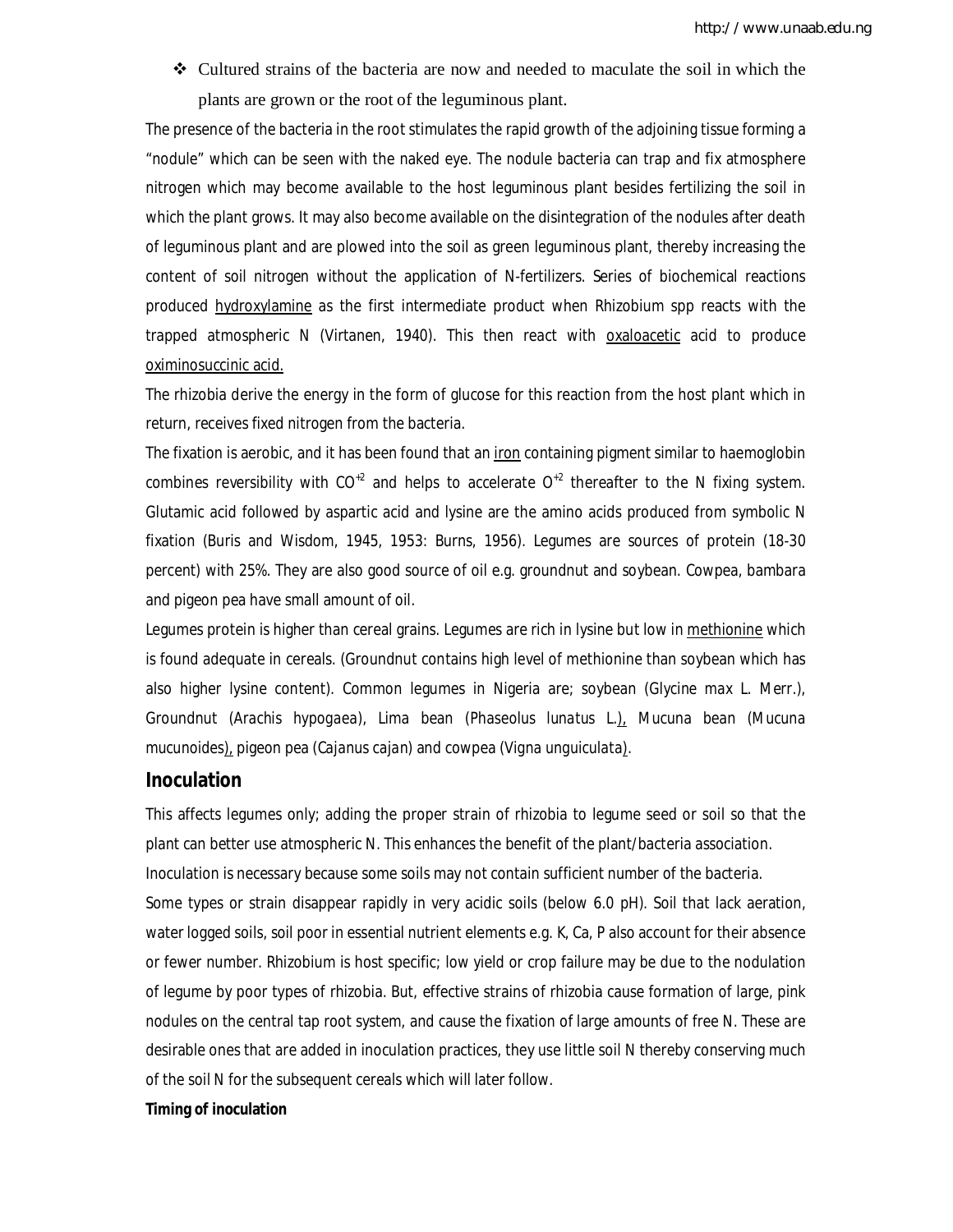- When the legumes to be planted has not been grown previously on the land to be used.
- If legume previously grown were poorly nodulated.
- When the land has been abuse by lack of care or in favourable nature conditions.
- When land is uncropped or grown to non-legumes. It will contain relatively few rhizobia.

#### **Advantage of inoculation**

- Prevents N starvation in the current crop.
- Provides residual N for the subsequent crop.

#### **Production practices**

- Site selection: well drained fertile level or flat surface field.
- Seed bed preparation, similar to that of maize and small seeded cereals.
- Seeding: The seeds of most legumes are layer than the kernels of most cereals (except maize).
- Seeding depth is generally deeper than that for cereals: 2 seeds per hole at a depth of 4-5 cm. 75 cm x 20 cm spacing [or 60 cm x 30 cm(forest) 30 cm x 30 cm]

Seed rate:  $25 - 30$  kg = 60 x 30 for soybean 50-60 kg wider spacing and  $95 - 112$  kg; narrow spacing  $50 - 55$  kg = 30 x 30.

Pest and diseases control: - flower trips, pod borers and pod bugs infect cowpea on the field at pod filling stage. Use cypermethrin (Cymbush at 20 m/s/10 l or Nuvacron at 5 ml/10 l of water).

Weed control: (5 weeks after planting, then repeat weekly –noon 4 spray).

Maximum of two weedings – first at 2-3 WAP and at 4-5 WAP. Chemicals weed control can be effected on cowpea by applying Galex (Pentoran and Metolachor) on well prepared (seedbed at the rate 3.5 kg/ha a.i (1200-150 ml/10 litres of water as pre-emergence not later than the second day after planting. For minimum tillage, paraquat at 3 kg/ai/ha (100 ml/10 litres of water and Galex at 120 ml/10 wt of water 3.5 kg a.i.

Fertilizer application: 20 kg N/ha and 30-60 kg  $P_2O_5/h$ a with 45-90 kg K<sub>2</sub>O/ha.

#### **Harvesting Storage**

Harvesting is done for most legumes when the pods are dry before they begin to shatter. It is then threshed manually, winnowed and bags at about 15% moisture content or 14% Moisture content like any other grains using two to three tablets of phostoxin in 100 kg bag (Jute bag with good aeration) in dry and well ventilated store.

#### **Cowpea (***Vigna ungiuculata* **(L) Walp)**

Cowpea is the most important grain crop cultivated widely so the tropical region of the world (Asia, Africa (East and West) and America (central and south). It provides a major source of protein in human diet.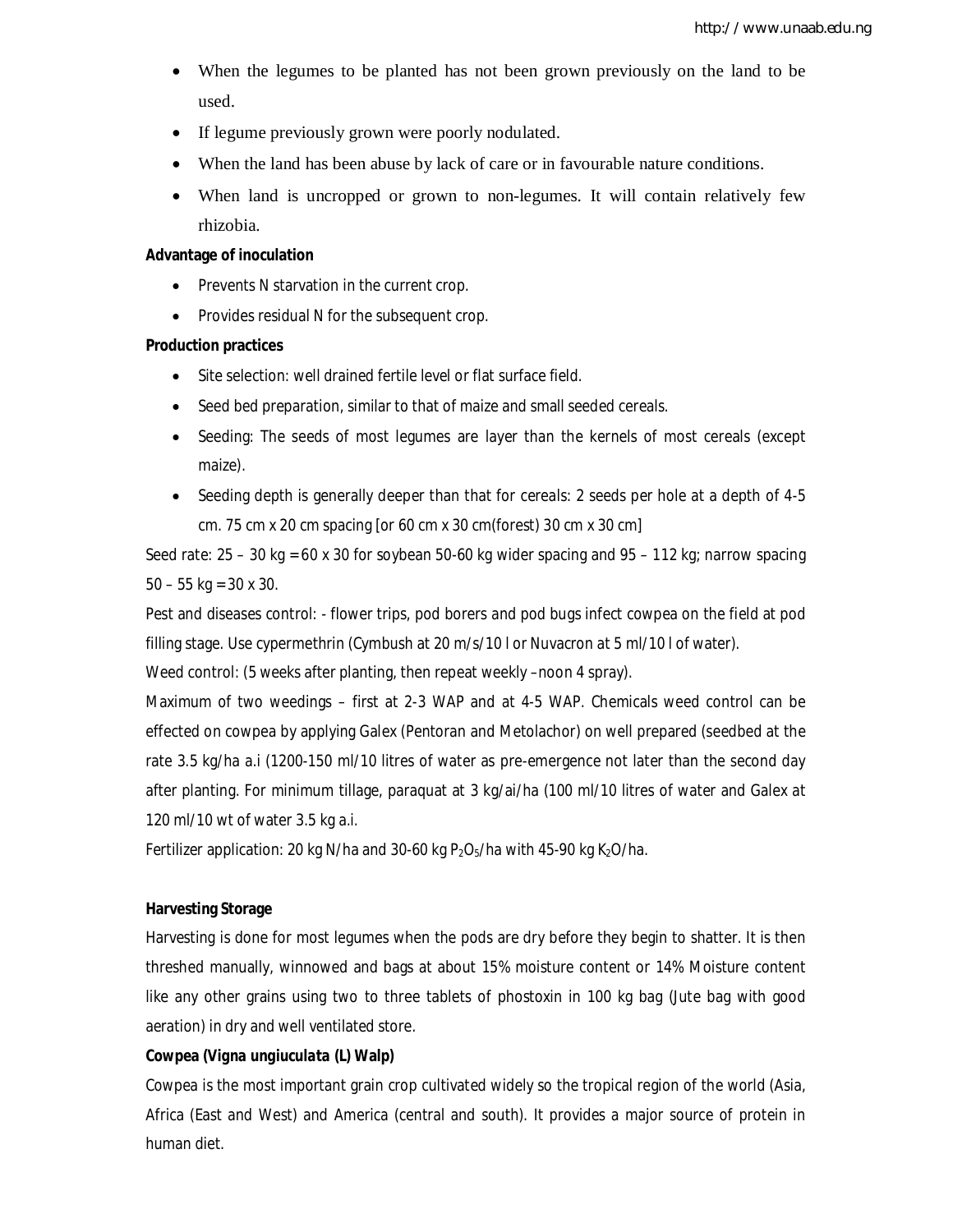West Africa accounts for about three-quarter of the world cowpea production with Nigeria, Niger and Burkina Faso as the major producers. Cowpea is an annual crop which could be erect prostrate or climbing in nature. It has a distinct tap root system which developed from the radicle. It also nodulates well with a number of rhizobium strains. The leaves are trifoliate and the inflorescence is axiliary. The size of the seed varies as well as the coat colour, while the shape could be globular or kidney shaped.

It is a warm crop which does well under temperature between 20% and 35%. Well distributed and steady rains over a period of three months are needed.

#### **Climatic requirements**

Cowpea can be grown on a wide range of soils from sandy to clay and acidic to basic soils with pH ranging between 4.5-8.0.

Best yields are obtained on well-drained sandy loam to clay loam soil of pH range 4.5-8.0. Cowpea does not tolerate water logging but could rather tolerate moisture stress than maize and other legumes.

#### **Fertilizer application**

Cowpea has the ability to make use of atmospheric  $N_2$  through biological nitrogen fixation. Rhizobia root nodules fix molecular  $N_2$ , while in tropical soils natural rhizobia could be said to be present to a number good enough to effect nodulation. Artificial inoculation may also be beneficial. Experiments have shown that excessive N-fertilization reduces inoculation, and causes excessive vegetative growth, hence reduced yield but a starter dose of N is appreciable based on soil test result especially on poor soil. Cowpea like other legumes requires P and K in reasonable quantities mostly on poor soils. A good yield of cowpea will require P and K in the following quantities.

200 kg of NPK 0:15:15 or 30-40 kg  $P_2O_5/ha$  and 25-30 kg K<sub>2</sub>O/ha apply before planting Planting could be done on ridges or flat depend on field drainage with spacing of

70 cm x 20 cm (medium maturing varieties)

50 cm x 10-20 cm (Early maturing varieties)

With 2 plants/hill for vegetable cowpea, 50-160 cm x 15-25 cm with row is recommended. Seed rate is 20-25 kg/ha. But for the early maturing varieties could be 40-50 kg/ha.

Planting is done when there is enough moisture to allow germination and could be adjusted such that the crop matures at the end of the rainy season depending on variety.

#### **Early Maturing varieties**

| <b>Varieties</b> | <b>Seed Type</b> | <b>Amation (Days)</b> |
|------------------|------------------|-----------------------|
| IT 82E $-9$      | Black smooth     | $60 - 65$             |
| IT 82 E - 18     | Brown smooth     | $65 - 70$             |
| IT $82E - 60$    | White rough      | $60 - 65$             |
| IT 52F $-442$    | Brown smooth     | $55 - 60$             |
|                  |                  |                       |

#### **Medium Maturing varieties**

|  |  | <b>Varieties</b> |  |
|--|--|------------------|--|
|  |  |                  |  |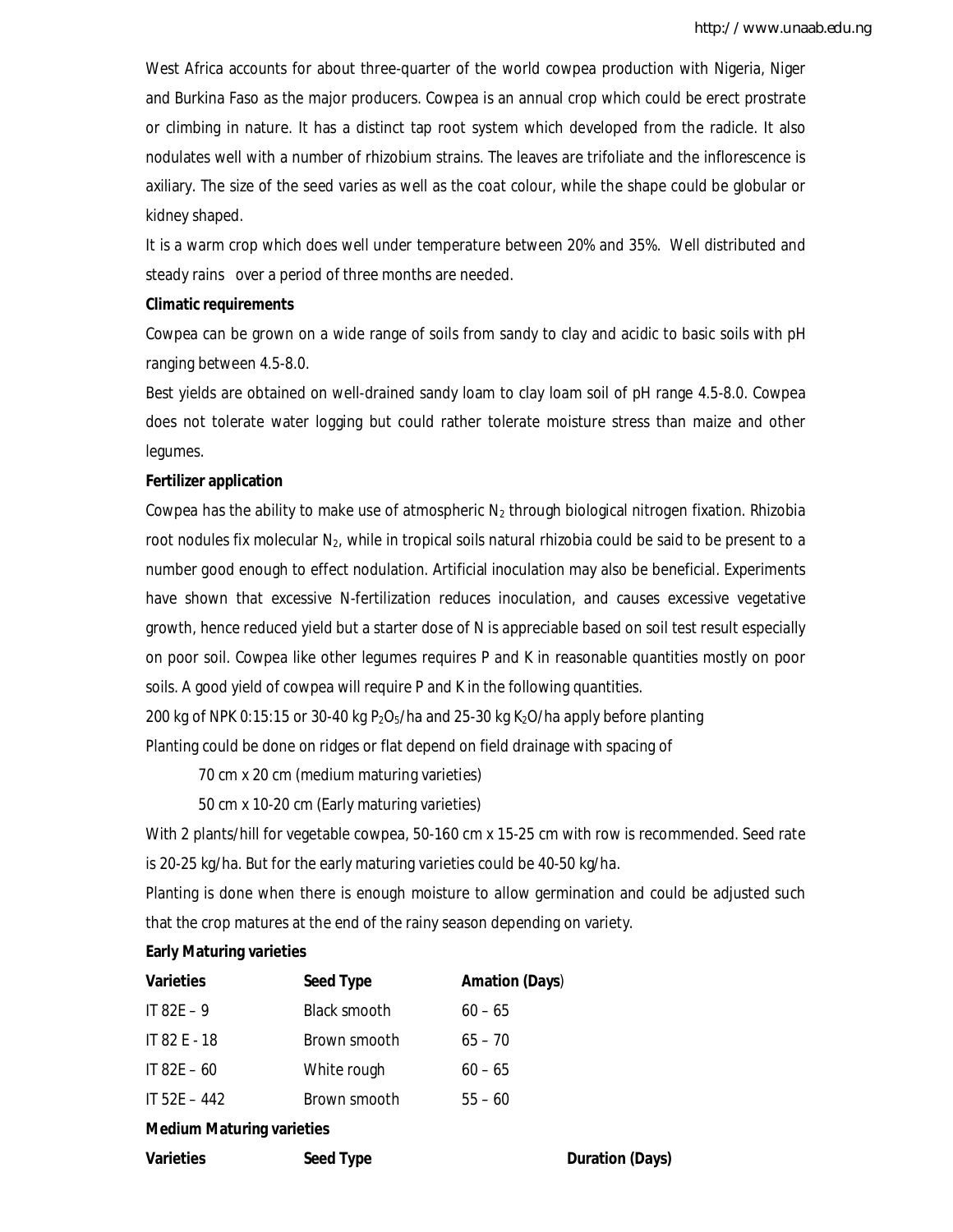| Ife Brown                | Brown wrinkle               | $75 - 85$  |
|--------------------------|-----------------------------|------------|
| <b>IAR 48</b>            | Light Brown to (large seed) |            |
| (sampea 7)               | dark brown rough            | $90 - 100$ |
| Vita 7                   | Brown wrinkle               | $75 - 80$  |
| TVx323b                  | Cream rough                 | $75 - 80$  |
| $IT 81D - 994$           | White rough                 | $80 - 85$  |
| IT 90k 277-2             | White smooth                | $75 - 80$  |
| <b>Vegetable Cowpea</b>  |                             |            |
| IT $81D - 1228 - 14$     | White                       | 55 days    |
| IT $81D - 380 - 5$ White |                             | 45 days.   |

#### **Pest Control**

Cowpea is attacked by pests such as flower thrips (*Maruca testulalis*, pod bearers and pod bugs (pod sucking), leaf hoppers and beetles.

1<sup>st</sup> spray - 15 - 20 DAP Cymbush + Nuvacron or Dual + Dimethoate + cymbush

 $2^{nd}$  spray - 30 – 35 DAP At flower bud unitation (To control thrips).

 $3<sup>rd</sup>$  spray - 40 – 45 DAP pod initation

4<sup>th</sup> spray - 55 - 60 DAP pod filling stage with the attach of maruca and sucking bugs.

5<sup>th</sup> spray - 65 - 70 DAP In case of medium maturing varieties (To control pod bugs).

#### **Weed Control**

Hand weeding, 2 – 3 pre-emergence herbicides Galex. Dual, codal lasso, stomp combined with paraquat.

#### **Harvesting, Storage and Utilization**

Stored in air tight containers using phostoxin tablets (2-3 tablets per 100 kg bag).

### **FIBRES**

Fibres: Fibre crops are grown for fibres, which is used in making textiles, ropes, twines etc. Fibres of commercial importance occur from many families on the plant kingdom. Thus, many species and varieties of plants yield fibres from the stems, leaves, leaf sheaths, fruits and seeds. Vegetable fibres can be classified in two ways:

(i) Morphologically, according to the part of plant from which fibres are obtained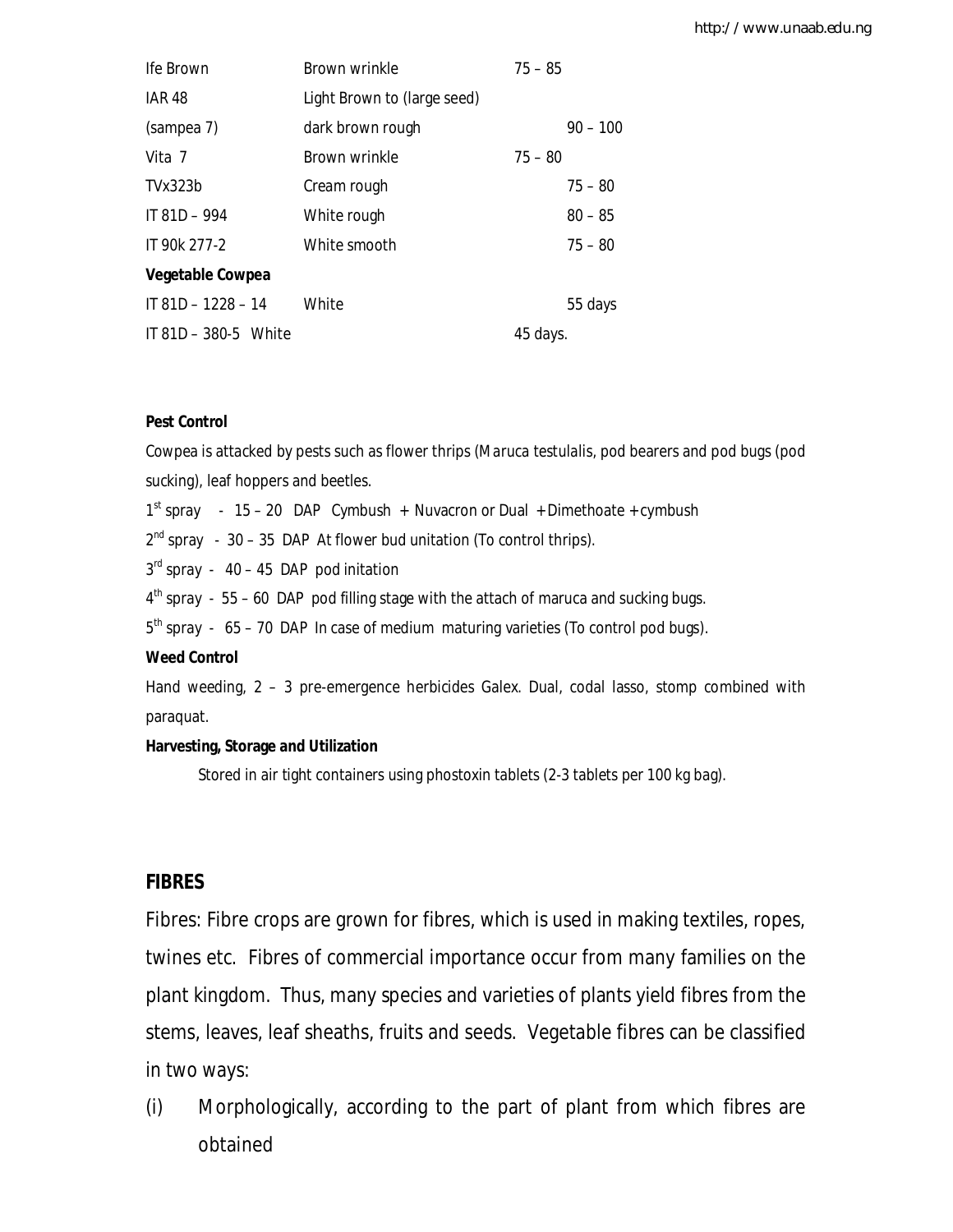- (ii) According to the practical uses to which they are put.
- i. Morphological Classification
- A. Hair fibres: Hairs are borne on the seeds or inner walls of the fruit e.g. cotton (*Gossypium hirsutum*, *G. barbadense*); Kapok (*Ceiba petandra*) or silk cotton.
- B. Stem, Bast (inner bark) or Phloem fibres: Fibres are obtained from stem e.g. Kenaf (*Hibiscus cannabinus*); Flax (*Phormium tenax*); Jute (*Corchorus capsulairis*); hemp (Indian hemp) (*Canabis sativa*); ramie (*Boehmeria nivea*); roselle (*Hibiscus sabdariffa*). These are sometimes referred to as "soft" fibres as distinguished from leaf fibres sometimes called hard fibres.
- C. Leaf fibres: Fibres are obtained from the fibro-vascular system of the leaves e.g. sisal (*Agave sisalana*), Manila hemp (*Musa textilis*).
- D. Woody fibres: These consist of the various elements of trees which make up the fibro-vascullar tissue of wood. These fibres are used in very large quantities for pulp and paper making e.g. Coniferous softwoods like pine (*Pinus sylvestris*).
- E. Miscellaneous fibres: These are obtained from other parts of the plant. Two of the most important are piassava (surface fibres of palm leaves and stem) and similar brush making fibres obtained from the sheathing leaf stalks of palm trees, and coir fibre obtained from the fibrous husk of mesocarp surrounds the coconut (*Cocos nucifera).*

ii. Classification based on usage of the fibres Fibres such as cotton, flax, hemp, ramie, manila etc. are generally produced for use in textiles and their use in paper making is secondary. They are also used for specialty papers; cotton for bank and bond papers to give them higher strength; sunn hemp (*Crotalaria juncea*) is used in making cigarette paper.

**Cotton** (*Gossypium hirsutum*)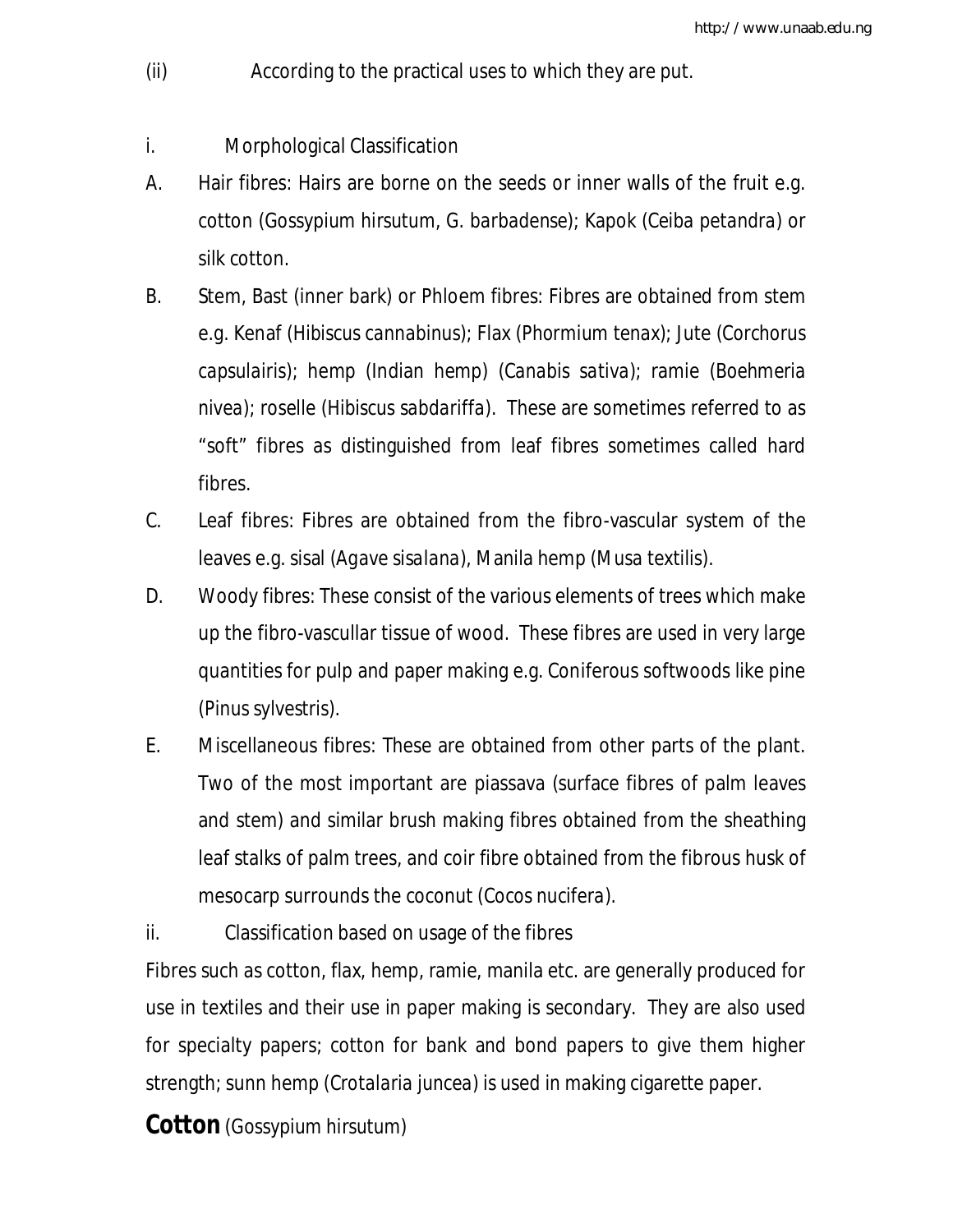Belongs to the family malvacea. Various types grown in West Africa are of members of the genus Gossypium.

VARIETIES:

The most important ones are *Gossypium hirsutum, Gossypium vitifolium* and *Gossypium peruvianum.* Their cotton has short fibres and is called upland cotton, sealand cotton – *Gossypium barbadense.*

### BOTANY:

Cotton is a shrub growing 1-2m tall. It is a perennial but normally cultivated as an annual (builds up pest if left in the field so normally replanted every year). It has a tap root system. The stem is woody when mature. Leaves occur spirally on the stem. Each leaf consists of a long petiole and a palmate lamina, divided into 3-5 lobes. Hairs and oil glands are present on the leaf and two small stipules occur at the junction of the petiole with the stem. Flowers are borne on specialized branches which occur on the upper part of the plant. Each of such branches terminates in a flower. Flower is surrounded by 3 or 4 bracts which protect the flower before it opens. Petals are white or yellowish in colour. Each flower is open for only one day and self pollination is common. The cotton fruit (called the cotton boll) is a capsule. At maturity, the fruit wall splits along 3-5 sutures to expose the fruit contents. The seeds are black in colour. Two types of hairs arise from the seed testa, long white hairs (lint) and short hairs (fuzz). Economic part is the lint. Seeds are embedded in lint and fuzz.

## ENVIRONMENTAL REQUIREMENT

Cotton grows well in areas of moderate rainfall, 600-700 mm/year very dry weather during flowering can cause shedding of leaves and young cotton bolls. It can be grow on many soils ranging from moderate sandy to very heavy clay soils with pH value varying from 5.2-8.

## PLANTING: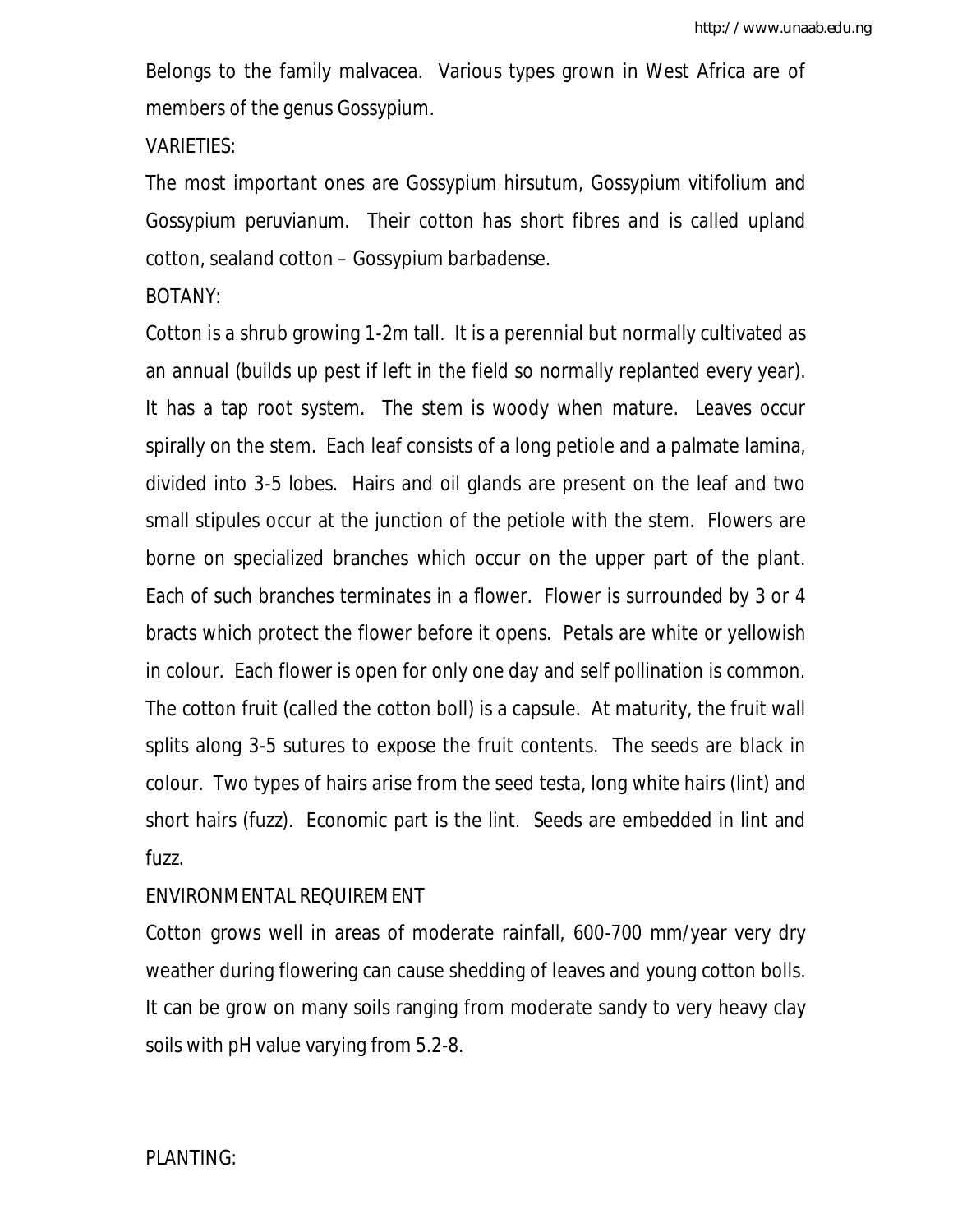Planting is done at the beginning of the rainy season. Cotton planted late will have a much reduced yield. Later heavy rains will affect flowering; the incidence as pests also increases later in the season. Cotton is spaced at 90 cm x 30-45 cm. 5-6 seeds is planted per hole at a depth of 2-3cm and later thinned to two plants/hole when they are 10 cm high but not later than 6 WAG (weeks after germination). Plant on ridges in high rainfall areas to prevent waterlogging. Crop rotation should be practiced to control pests and maintain fertility. It can be intercropped with cowpea, sweet potatoes, maize, groundnut or beans.

### WEEDING

Weed when seedlings emerge because cotton is slow growing in its early stages and cannot stand too much weed competition.

### FERTILIZER APPLICATION

For poor soils, apply 100 kg/ha of double superphosphate and 100 kg/ha of CAN (1 large spoonful for every two spaces).

### SPRAYING

Crop yields are halved with chemical pest and spray when plants flower, 9-10 WAG (germination). In areas with two rainy seasons, if the crop is planted at the beginning of the short rains, spraying should start at the beginning of the long rains.

## HARVESTING:

Harvesting commonly called hand-picking is done by hand in Africa. Harvesting is done at weekly intervals to prevent discoloration of lint in the field. Cotton as it is picked from plant is called seed cotton, composed of seed, lint and fuzz, care must be taken to avoid breaking off piece of dried plant material during picking because these can become easily mixed with the cotton. Do not overpack to avoid damaging the lint.

## PROCESSING AND STORAGE

Processing starts with ginning: a machine (gin) which separates the lint from the seed. The cotton seeds are dried artificially before ginning. Refuse and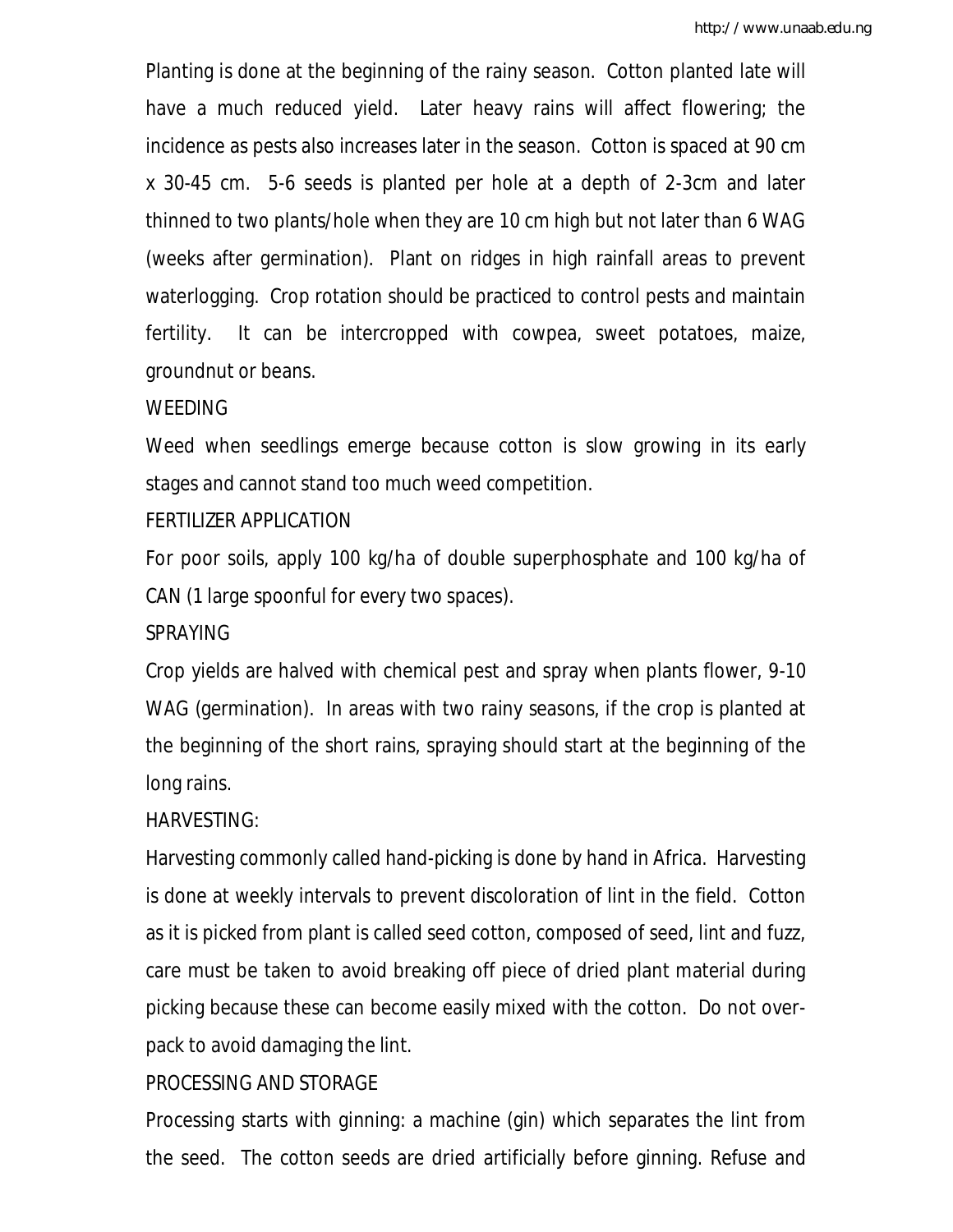immature bolls are removed in the ginning process, the fibres are separated from the seed with a circular saw that catches and cuts the fibres from seed held on a screen. The lint is brushed from the blade and blown to a condenser and finally baled. The seed is further processed to yield cotton-seed oil.

## GRADING

Graded into A and B. Grade A should be free from insect damage, clean and white, not spoilt by rain and without any foreign matter such as stem or leaves. PESTS

| <b>PESTS</b>                                                                        | <b>DAMAGE</b>                                                                                                                                                                                                                                              | <b>CONTROL</b>                                                                                           |
|-------------------------------------------------------------------------------------|------------------------------------------------------------------------------------------------------------------------------------------------------------------------------------------------------------------------------------------------------------|----------------------------------------------------------------------------------------------------------|
| Cotton aphids or leaf<br>suckers<br>Aphis<br><b>or</b><br>gossippii                 | The<br>leaves<br>cupped<br>are<br>or<br>distorted with clusters of soft,<br>greenish or blackish aphids on<br>young shoots and on underside<br>of young leaves - drops of sticky<br>honey or patches of sooty<br>mound on the upperside of<br>leaves       | Spray<br>with<br>Diazinon,<br>Formothion                                                                 |
| Cotton<br>strainers<br>(Dysderus spp)                                               | Bugs sulk sap from bolls and<br>seed small green bolls may turn<br>brown due to death of seeds.<br>Damaged bolls<br>partly<br>are<br>opened and lint is stained and<br>stick to the boll wall - pest also<br>carries diseases from one plant<br>to another | with<br>1) Spray<br>carbaryl<br>cypermethri<br>$\mathsf{n}$<br>2) Sow early                              |
| bollworm<br>Pink<br>(Pectinophora<br>gossyprells)                                   | Caterpillars feed inside the bolls<br>which open prematurely partly<br>exposing discoloured and rotting<br>lint                                                                                                                                            | 1) Uproot<br>and<br>burn<br>old<br>cotton crop<br>2) Use<br>seeds<br>fumigated<br>with methyl<br>bromide |
| American<br>bollworm<br>(Heliothis arroigera)<br>Cotton<br>jassid<br>(Empoasca spp) | Larva bore clean circular holes in<br>flower buds and bolls of all sizes<br>which<br><b>Attacks</b><br>leave<br>curl<br>downwards at the edges.<br>The<br>leaves turn yellow and then red<br>and may dry up and be shed                                    | with<br>Spray<br>cypermethrin<br>Plant<br>resistant<br>varieties                                         |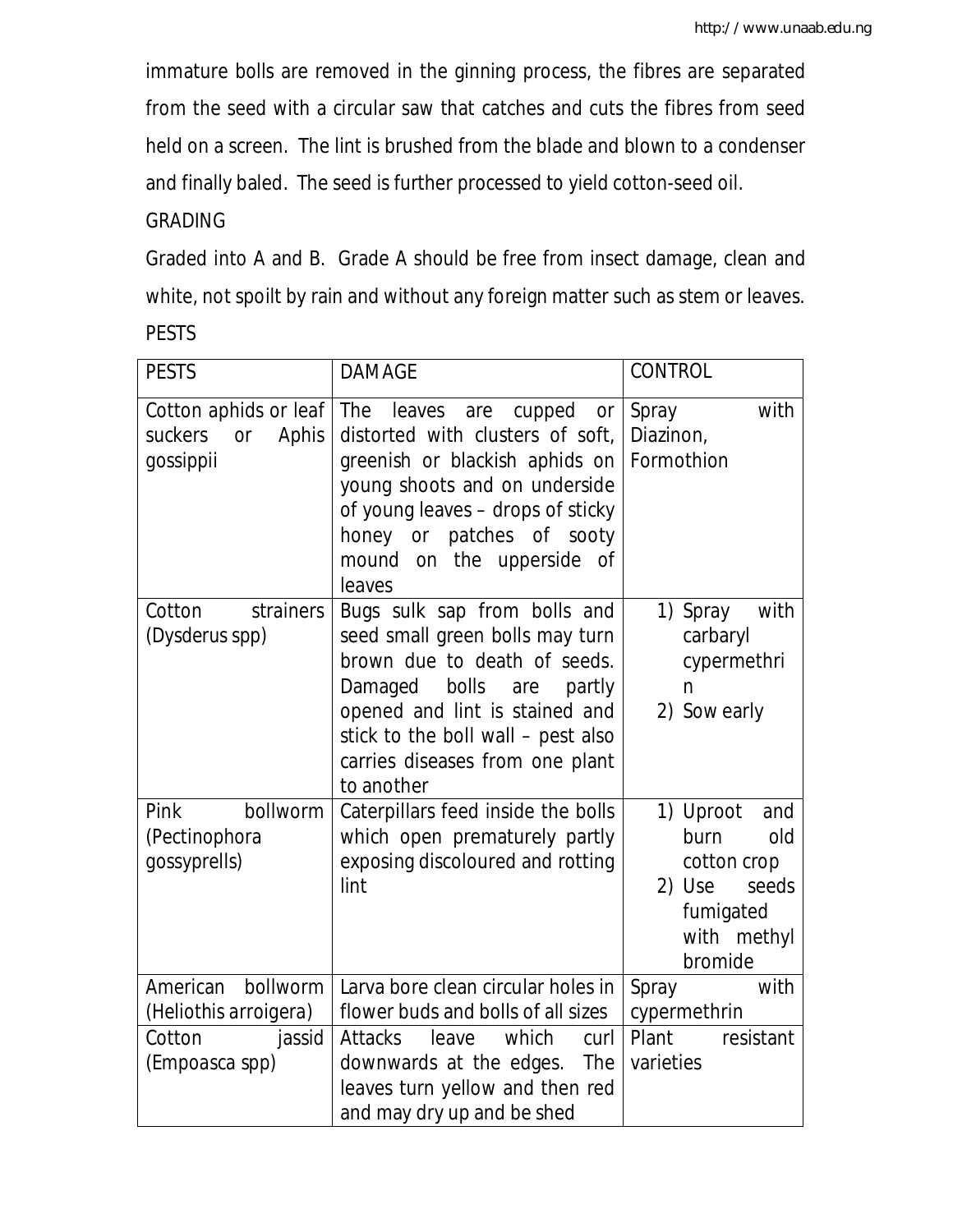**DISEASES** 

| <b>Diseases</b>          | Symptoms                | Control                     |
|--------------------------|-------------------------|-----------------------------|
| Bacterial wilt or blight | Attacks young seedling  | Clear all crop residues     |
| (Xantomonas              | causing small, water    | after harvest,<br>deep      |
| malvacearum)             | soaked pacthes. Turn    | plough and<br>use           |
|                          | brown and dry up.       | resistant varieties.        |
|                          | Young bolls may rot.    |                             |
| Alternaria<br>spot       | Brown spots on leaves   | Practice crop rotation      |
| (Alternaria gossypina)   |                         | and farm hygiene            |
| Anthracnose              | Causes reddish spots on | Dress seed with Thiram      |
| (Colletotrichum          | stem, leaves and bolls. | or captan. Use resistant    |
| gossypii)                | Bolls may rot.          | varieties.                  |
| Fusarium wilt            | Plants wilt though soil | Practice crop rotation.     |
| (Fusarium spp)           | is wet. (Soil-borne)    | Dress seed with captan      |
|                          |                         | Thiram.<br>Use<br><u>nr</u> |
|                          |                         | resistant var.              |
| Leaf curl (Viral)        | All parts of plants are | 1) Resistant cultivars      |
|                          | distorted. Transmitted  | 2) Clean cultivation        |
|                          | by whitefly             |                             |

E.g. of fiber crops: Jute (Corchorus spp), Hemp (*Cannabis sativa*), Kenaf (*Hibiscus cannabinus*), Ramie (*Boehmeria nivea*), Roselle (*Hibiscus sabdariffa)*, Sisal (*Agave sisalana*).

# **KENAF** (*Hibiscus cannabinus*)

Belongs to the malvaceae family. The numerous local names: gambo hemp, deccan (dekkan)hemp.

Varieties: Depends on maturity dates. There are 140-160 days or early maturing variety and the 160-180 days or late maturing variety.

## BOTANY

Kenaf is an annual with straight thin stems reaching 4m in height. The leaves are oval (heart shape) or lobed. The flowers are red or yellow yielding round and pointed fruits. About 16-20% fibre is in the stem before flowering. Environmental requirement: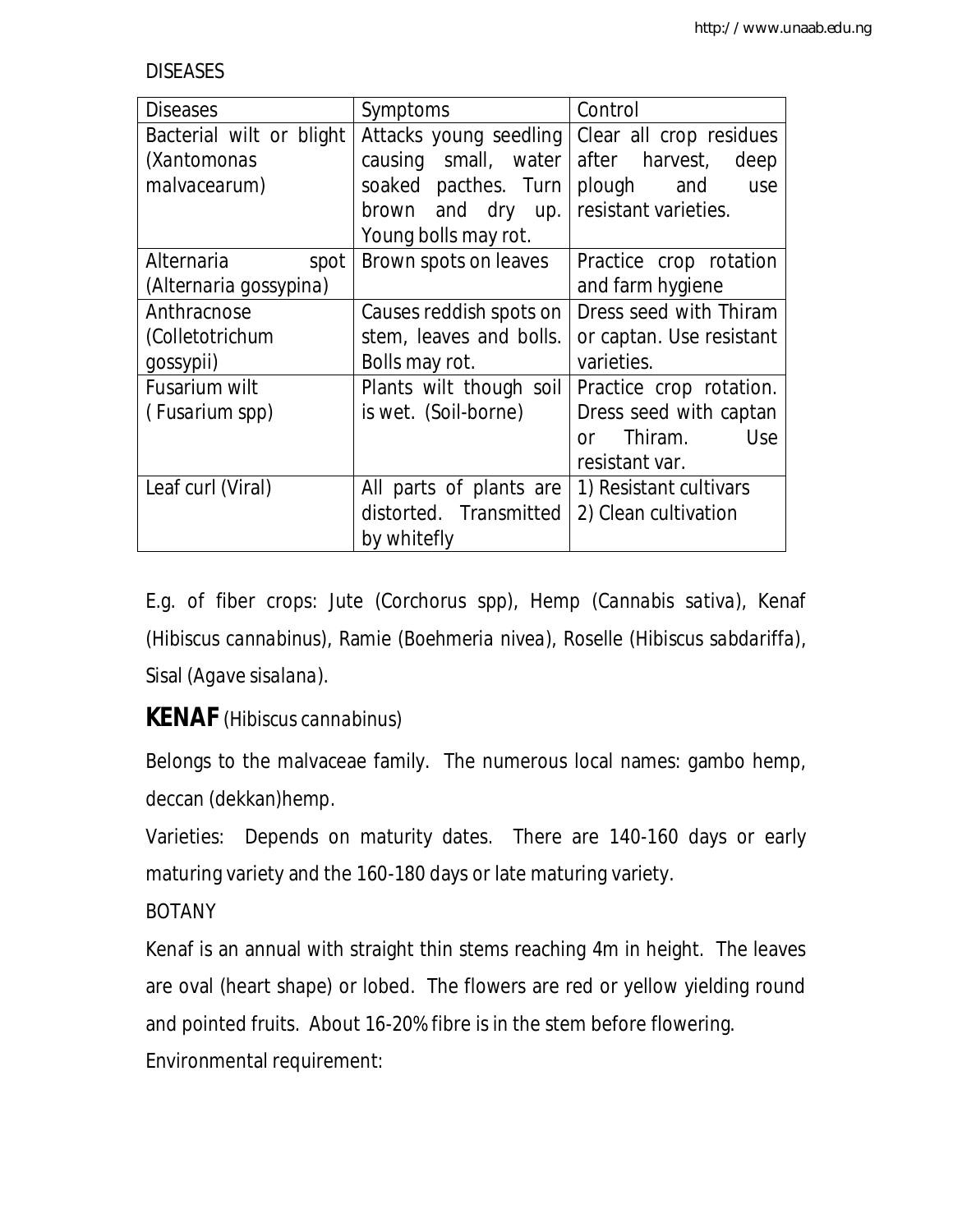It is grown throughout the tropics. Temperature ranges from 15-25°C and rainfall of at least 600-800 mm per annum. Well-drained sandy loams, rich in humus with soil pH of 6-6.8 are suitable.

### Planting

Seeds are planted at 25-35 kg per hectare at spacing of 20-30 cm by 5-10 cm. Wider spacing is necessary for seed production. They can be sown broadcast, and in mechanized agriculture they are drilled with the accurate spacings. One hoeing after germination may be necessary as stands develops so quickly that weed control is no problem. Fertilizer is similar to that of jute but N should not be less than 40-50 kg. 90 kg N, 60 kg P<sub>2</sub>O<sub>5</sub> and 60 kg K<sub>2</sub>O.

## HARVESTING AND PROCESSING

When plants attain 50% flowering, harvesting should commence in 3-5 months either by hand or mechanical. The fibre is then still easy to separate from wood; also the fibre content does not increase significantly after this point. A substantially better fibre is obtained if a retting process (soaked in water) for 5-14 days to remove non-fibrous tissue. It is advantageous that the separated fibres can first be dried (shade) and then later retted at any convenient time. The fibre content of fresh stems is 5-6%, and 18-22% of the dry weight. Fibres are used for sacks, cordage (cords and ropes). The leaves are used as food, and oil is derived from the seed. Also used in paper making.

## PESTS AND DISEASES

Diseases include dry rot, leaf spot, leaf blight, stem rot and anthracnose. These are caused by fungi and can be controlled by fungicide sprays and the use of resistant varieties.

Pests include damage by leaf-eating insects and can be controlled by contact insecticides. Root-knot nematodes and stem borers are also included.

## **COVER CROPS**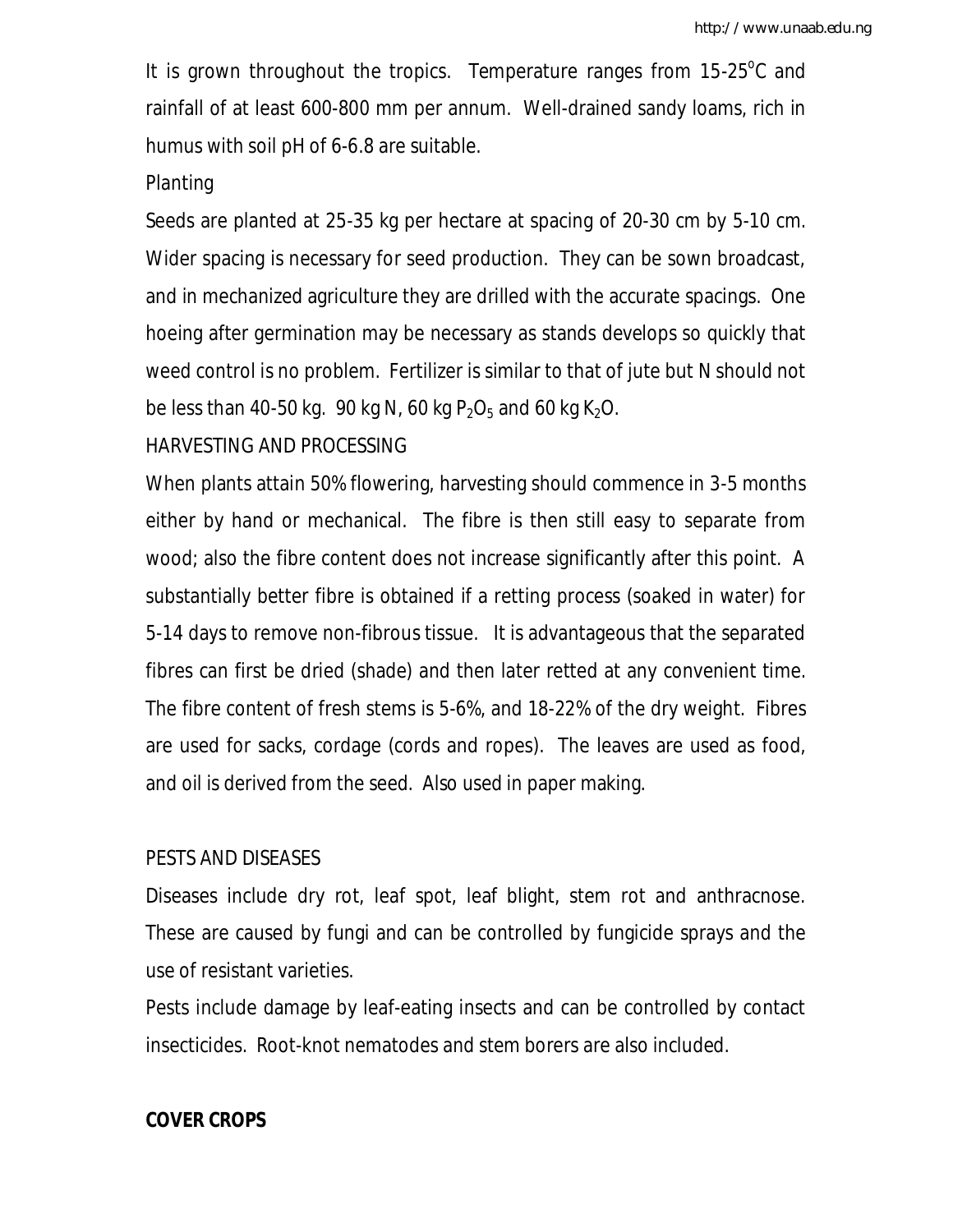Are crops grown to provide ground cover between widely-spaced tree crops or arables. They should be a fast growing species. They protect the soil from the impact of raindrops, and from the scorching effects of direct sunlight, and also prevent the development of an unwanted weed flora [e.g. *Imperata cylindrical* (L)]. Legumes are most suitable, as they simultaneously contribute on N supply to the main crop due to their  $N_2$  fixing. Ground cover crops should be efficient in the acquisition of mineral elements or nutrients, so that they themselves demand little or no fertilizers, while at the same time mobilizing the mineral resources of the soil for the main crop. They should be deep rooted, so as not to compete with the main crop for water and nutrients. They should also remain green through several months of low rainfall in order to reduce the risk of fires, and should tolerate certain amount of shade. The choice of species depends not only on the local soil and climatic conditions, but also on the growth habit of the main crop.

Ground cover plants can have a decisive role as a means of controlling weeds. If a quick growing ground cover crop is soon immediately after harvesting, the possibility of weed propagation is reduced. Quick growing legumes such as *Lablab purpureus, Vigna phaseolus* are also suitable for keeping down weeds in the short term. However, vigorously growing ground cover crops are not only used to hinder the appearance of unwanted weeds, but also to suppress existing populations of weeds e.g. include *Pueraria spp, Centrosema pubescens, Mucuna spp*, Cowpea, sweet potato, melon, *Calopogonium mucunoides*, etc.

### **FORAGE CROPS**

Are plants used essentially in their entirety as feed for animals. The condition or form of the forage when fed varies tremendously. When forage is grazed, animals feed directly on fresh plants in the pasture or on the range. Forages can also be fed fresh after being harvested mechanically. Forages include grasses and legumes e.g. of grasses are *Cynodon dactylon* (Bahama or Bermuda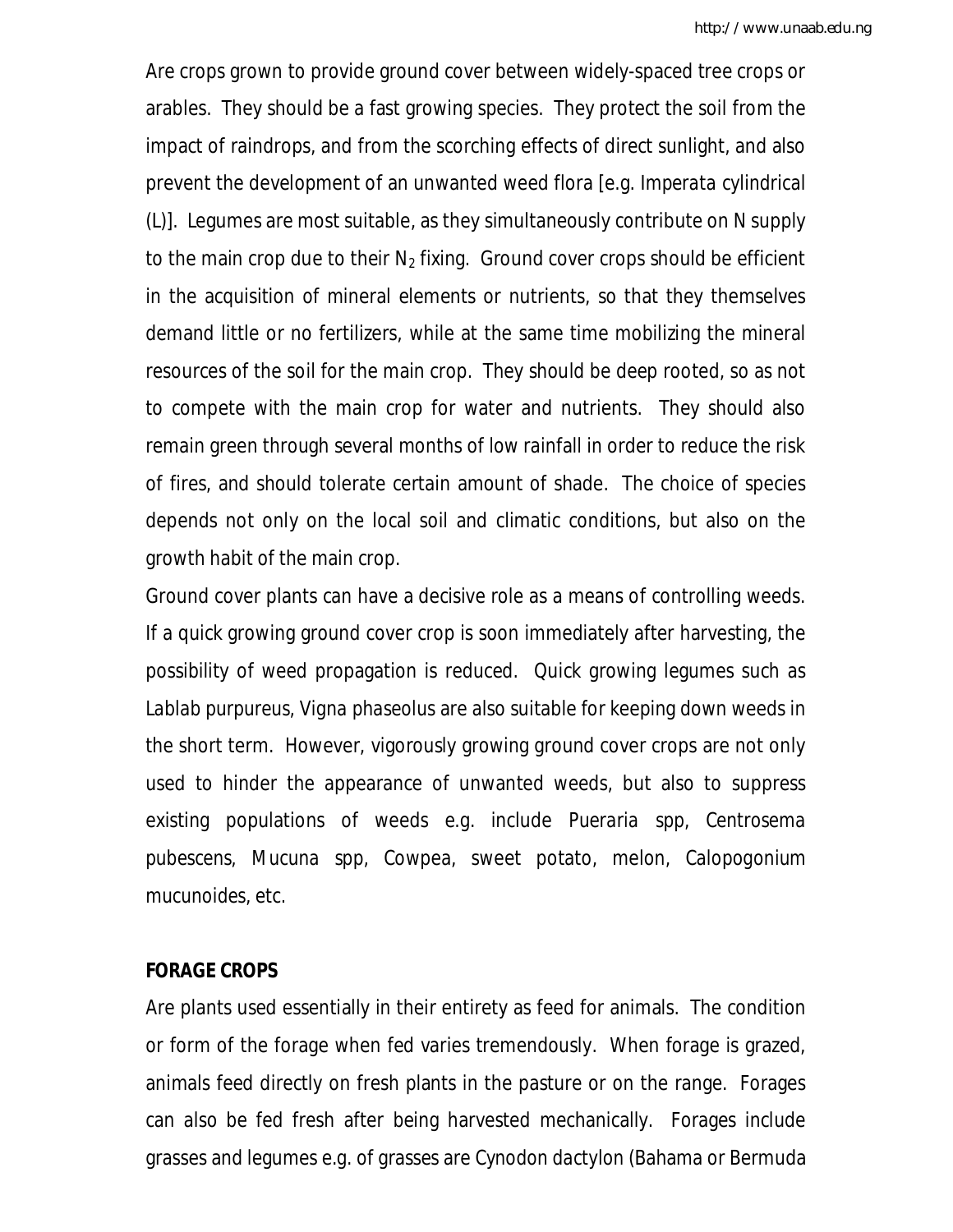grass), *Panicum maximum* (guinea grass), *Pennisetum purpureum* (elephant grass), *Digitaria decumbens* (Pangola grass) while the legumes include: *Calapogonium mucunoides* (Calapo), *Centrosema pubescens* (Centro), *Lablab purpureus* (Lablab), *Stizolobium spp* (Mucuna), *Pueraria spp, Cajanus cajan* (Pigeon pea).

## **Citrus spp**

The most important species in the sweet orange (*Citrus sinensis*). Citrus fruits are borne on large evergreen trees reaching heights of 4.5m-8m. (1) *Citrus sinensis* are classified as common or navel ('Washington', 'Thomson') etc. Other species include: (2)Tangerine or Mandarin (*Citrus recticulata)* is a type of citrus which has a loose skin, peels easily and has attractive orange-red flesh.

(3) Lemon (*C. limon*), (4) Lime (C*. aurantifolia*), (5) Sweet lime (*C. limetta*), (6) grape fruit (*C. paradise*), (7) Pummelo or shaddock (*C. maxima*), (8) sour orange (*C. aurantium*), (9) Tangelos (Tangerine x grapefruit) and (10) temples (tangerine x orange).

Most citrus species are propagated by grafting on rootstocks which has been grown from the seed. The stock has a definite influence on the disease resistance and fruit quality. The choice of stock depends on the local conditions: resistance against phytophthora on heavy soils, resistance against tristeza in places where no virus-free close material is available.

Planting distances depend on the cultivar and stock (growing vigour); for oranges, 7.5-9m, for mandarins, 4.5-6m.

The soil is kept free of weeds. Cover crops and arables can be planted. In large scale cultivation, soil herbicides are used (diuron or biomacil).

| Pest          | Damage                                     | Control |            |
|---------------|--------------------------------------------|---------|------------|
| <b>Citrus</b> | aphid Suck plant sap and cause   Diazinon, |         | Malathion, |

| Pest and Control |  |
|------------------|--|
|------------------|--|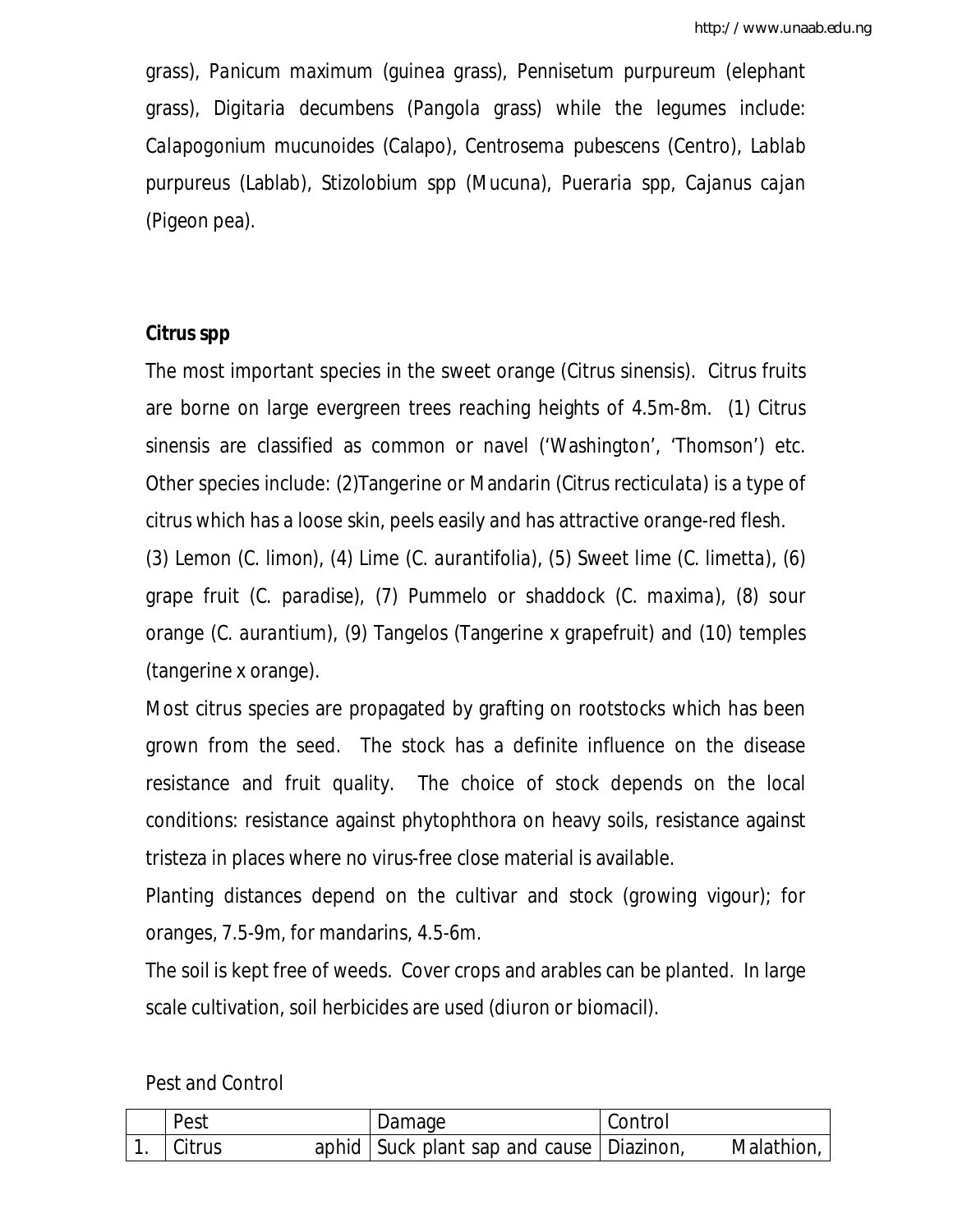|    | Toxoptera citricidus |      | distortion of the leaves        | Dinethoate                  |
|----|----------------------|------|---------------------------------|-----------------------------|
| 2. | Citrus<br>black      | fly  | Groups of shiny black,          | As above                    |
|    | Aleurocanthus        |      | scale-like<br>insects           |                             |
|    |                      |      | underneath leaves. The          |                             |
|    |                      |      | leaves drop                     |                             |
| 3. | False codling        | moth | Moths lay eggs on fruits, Spray | Fenthion<br>on              |
|    | Coyplophebia         |      | caterpillars bore into          | malathion once a week       |
|    | leucotreta           |      | pulp. Yellow patch on           | starting when<br>fruit      |
|    |                      |      | skin of fruit                   | measure 4cm across          |
|    |                      |      |                                 | <b>Bury infested fruits</b> |
| 4. | <b>Mealybugs</b>     |      | injuries to the<br>Causes       | Spray with Parathion or     |
|    |                      |      | growing points of citrus        | Malathion                   |

## Diseases and Control

|    | <b>Disease</b>        | Symptoms                 | Control                |
|----|-----------------------|--------------------------|------------------------|
| 1. | Tristeza (viral)      | Trees do not grow well,  | -No chemical control   |
|    |                       | leaves become bronzed    | -Use resistant<br>root |
|    |                       | in colour and fall off   | stalks such as rough   |
|    |                       | and twigs die            | lemon, sweet orange    |
| 2. | Anthracnose           | Leaf blight, twig blight | -Spray with copper     |
|    |                       | and fruit staining       | fungicide              |
|    |                       |                          | -Farm sanitation       |
|    |                       |                          | -Use<br>Ωf             |
|    |                       |                          | tolerant/resistant     |
|    |                       |                          | varieties              |
| 3. | Scab                  | Whitish<br>scabs<br>on   | -Farm sanitation       |
|    |                       | leaves, twigs and fruits | -Use<br><sub>O</sub> f |
|    |                       |                          | tolerant/resistant     |
|    |                       |                          | varieties              |
|    |                       |                          | -Use of fungicide e.g. |
|    |                       |                          | captan, Bordeaux       |
|    |                       |                          | mixture                |
| 4. | Foot rot or brown rot | Kills the bare on trunks | -Use fungicide         |
|    | (gummosis)            | and roots resulting in   | -Suitable<br>growing   |
|    |                       | the death of plant       | rootstocks             |
| 5. | Citrus<br>canker      |                          | -Use of tetracylines   |
|    | (Xanthomonas citri)   |                          | -Use of disease-free   |
|    |                       |                          | grafting materials     |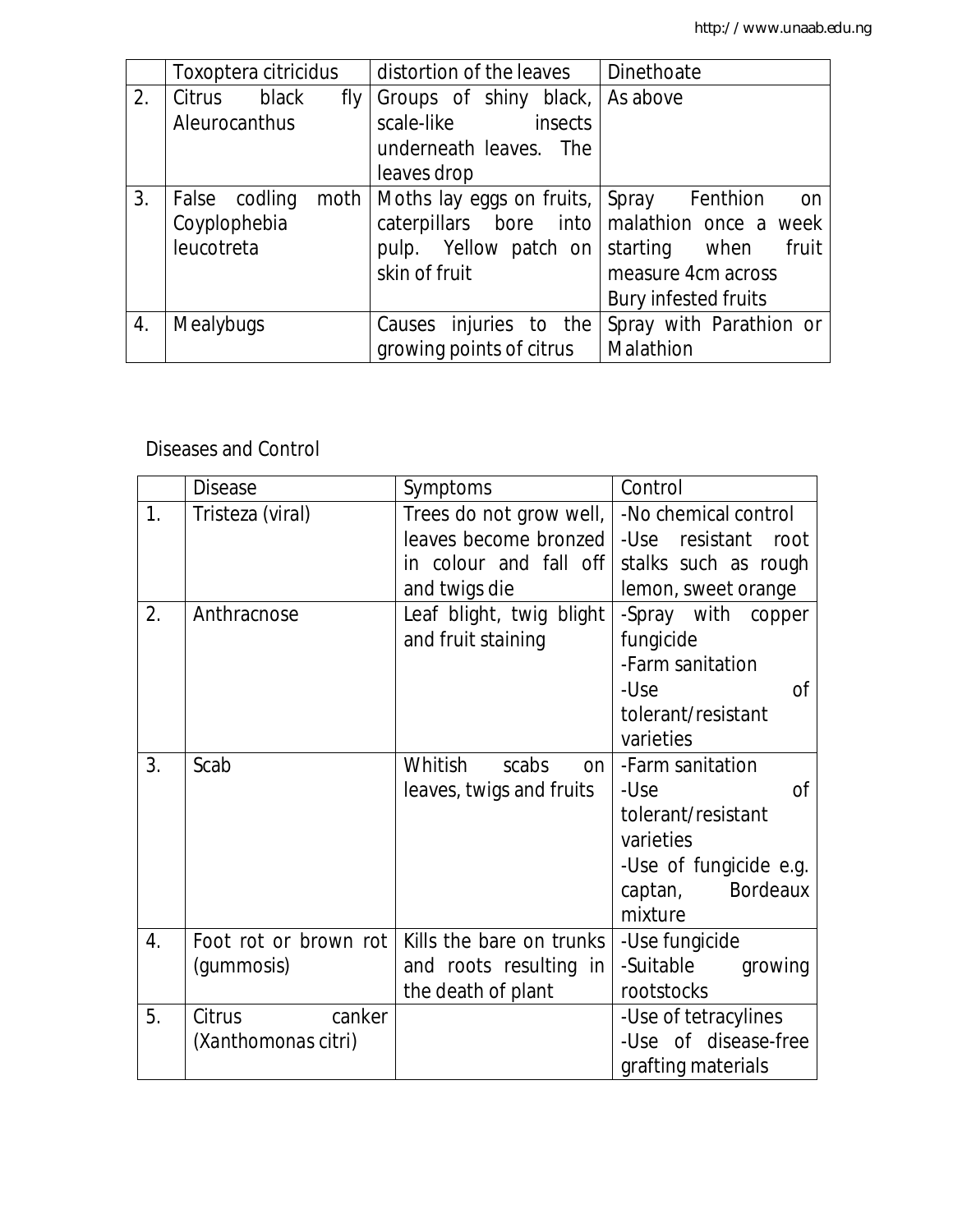| Dalapon         | $2 - 4$<br>kg/ha  | active   Annual   | and   Pre-emergence              |
|-----------------|-------------------|-------------------|----------------------------------|
|                 | ingredient        | perennial grasses |                                  |
| Diuron          | 1.6-3.2kg/ha a.i. | Annuals           | Pre-emergence                    |
| Simazine        | 4-9kg/ha a.i.     | Annuals           | Pre-emergence                    |
| <b>Bromacil</b> | 1.6-6.4kg/ha a.i. | Annuals           | <b>Used</b><br>for               |
|                 |                   | Perennials        | orchards                         |
|                 |                   | grasses           | established more                 |
|                 |                   |                   | years(<br>$\overline{4}$<br>than |
|                 |                   |                   | pre-emergence).                  |

## Citrus Herbicides

# **SPINACH (***Amaranthus curentus)*

It belongs to the family Amaranthaceae and has the following common names: African spinach, Indian spinach, Amaranth, Green leaf etc. Many species probably originated from South America or Mexico and are now widely distributed throughout most tropical areas.

## BOTANY

It is usually a short-lived annual, up to 1m in height. The stems are erect, often thick and fleshy and sometimes grooved. The leaves vary in shape depending on variety and are green or purple, normally alternate, petiolate and entire, tips often obtuse. The inflorescence is racemose spikes, either axillary or terminal. Flowers are small, numerous, regular and unisexual with a superovary. The seeds are small with shiny testa and are usually black or brown.

## **VARIETIES**

These include: Amarante rouge, Amarante verte etc. Fotete, Fotete Rouge, Fortete vert-rouge etc., *A. blitum, A. lividus*, *A. curentus*.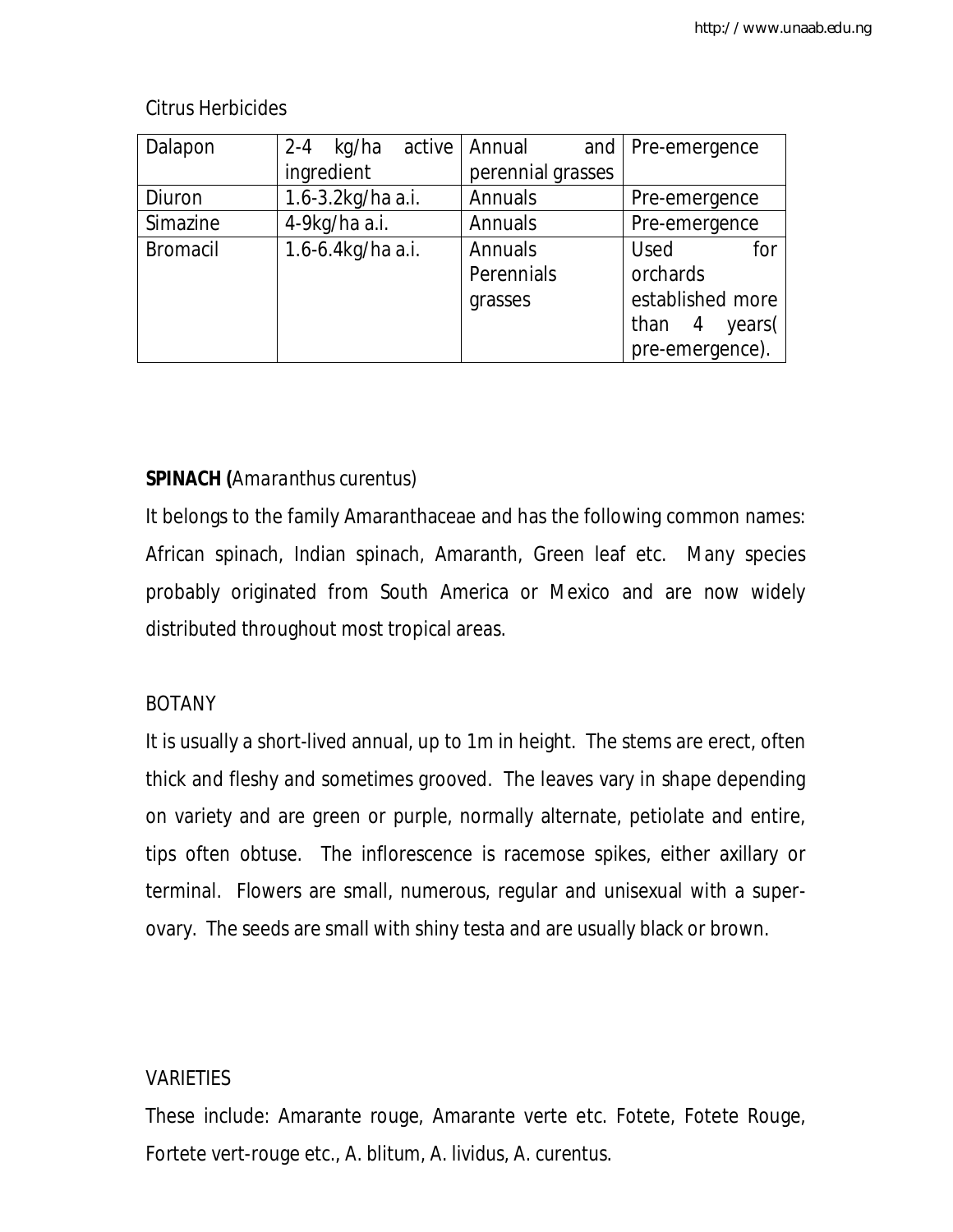## ENVIRONMENTAL REQUIREMENT

Soils with a high organic content, with adequate mineral reserves are required for optimum yields although some species are tolerant to fairly wide ranges of soil condition. The optimum pH range is 5.5-7.5 but some cultivars tolerate alkaline soils. Most species are tolerant of relatively high temperature and generally thrive within temperature range of 22-30°C. It is grown in both wet and dry seasons although irrigation is normally acquired for dry season crops.

PLANTING: Seeds are sown broadcast on prepared beds at a rate of  $3-10$ g/m<sup>2</sup> (1.5-2kg/ha). They may be sown on nursery beds and the seedlings transplanted to rows 20-30cm apart and 10-15cm between plants. Vigorous species can be transplanted to 30-40m x 30-40cm square spacing. Broadcast sown seedlings may be thinned to15-22cm apart each way. A grass mulch is sometimes used for covering freshly sown seeds protect them from heavy rain and removed when seeds germinate.

### WEEDING

This is done by hand-picking the beds and hoe weeding the furrows.

## FERTILIZER APPLICATION

Most cultivars or species have a high rate of nitrogen absorption and surface dressings of nitrogenous fertilizers are normally required during the period of active growth. Additional application of potassium may be also necessary or established plants may be cut back to within 15cm of the base to encourage lateral growths which will provide successive harvests. Yield entire plant harvest: 20-25t/ha; shoots only (successional harvesting) 30-60t/ha.

## STORAGE AND PROCESSING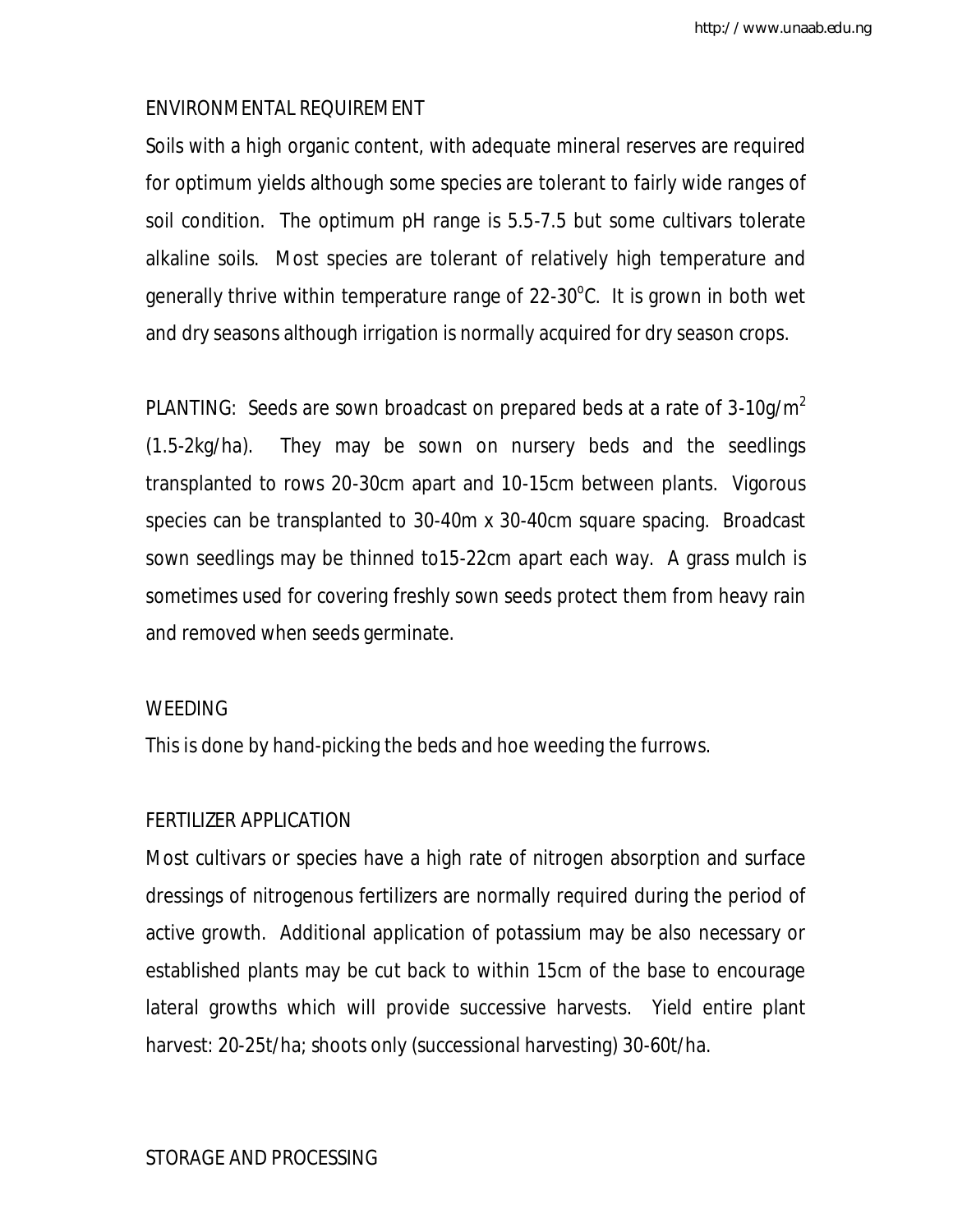If harvested whole, roots are trimmed and the plants may be washed before being tied into bundles where available, crushed ice or water may be scattered over the top layers of the basket or container to prevent wilting. Care should be taken to avoid over-packing of the container.

PESTS

| <b>PESTS</b>                     | <b>DAMAGE</b>                                    | <b>CONTROL</b>                          |
|----------------------------------|--------------------------------------------------|-----------------------------------------|
|                                  | Hymenia recurvalis, F   Feeds on the leaves      | -Use of chemicals e.g.                  |
| (leaf caterpillar)               |                                                  | which it may roll up Lindane. Malathion |
|                                  | within a web                                     | (taints leaves)                         |
|                                  |                                                  | -Biological control                     |
| Lixus trunculatus, F             | Larvae bore tunnels in $\vert$ -Burn crop debris |                                         |
| (stem borer)                     | the basal part of stalk,                         | -Use insecticides<br>e.g.               |
|                                  | weakening the plant lindane, carbaryl            |                                         |
|                                  | and reducing yield                               |                                         |
| <b>Zonocerus</b>                 | variegatus   Eats leaves of seedlings            | Use<br><b>Dieldriin</b><br><b>or</b>    |
| stink<br>variegated<br><b>or</b> |                                                  | carbaryl sprays or aldrin               |
| locust                           |                                                  | or BHC baits                            |

## DISEASES

| <b>DISEASE</b>          | <b>SYMPTOMS</b>        | <b>CONTROL</b>           |
|-------------------------|------------------------|--------------------------|
| Choanephora             | Saprophytic moulds,    | -Promote<br>vigorous     |
| cucurbitarum            | soft rot of leaves and | growth                   |
| (leaf and stem wet rot) | young stems is covered | -Use resistant varieties |
|                         | with grey              |                          |
|                         | sporangiosphores with  |                          |
|                         | black heads. Young or  |                          |
|                         | weak plants may die.   |                          |
|                         | Attacks weaker plant   |                          |
| Pythium                 | Seedlings appear water | -Use quality seeds.      |
| aphanidermatum          | soaked at ground level | -Plant under optimum     |
| (damping off)           | and topple over often  | conditions for<br>rapid  |
|                         | with the leaves still  | growth.                  |
|                         | green.                 | -Avoid overwatering of   |
|                         |                        | plants.                  |
|                         |                        | -Seed dressing<br>e.g.   |
|                         |                        | captan, thiram.          |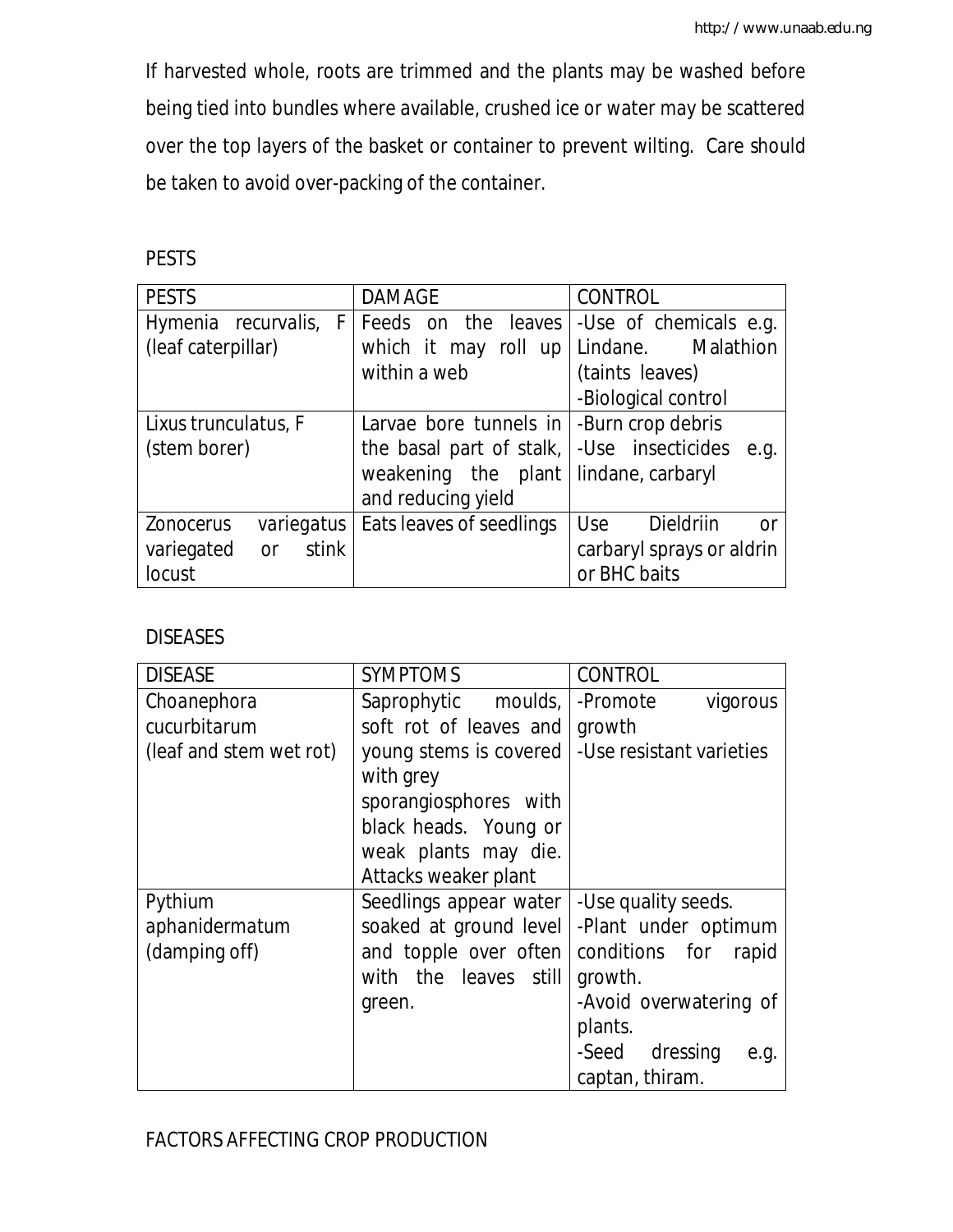The factors include: environmental, economic and sociological.

1. Ecological or Environmental Factors: These include: rainfall, humidity, and temperature, length of the growing season and soil factors.

**Rainfall** is one of the most important environmental factors affecting crop production. Rainfall varies in its efficiency, in some sections a considerable part falls during months when crops are dormant. Different crops require different amount of rainfall/annum for optimum yield, and also in term of humidity. The loss of water by evaporation has considerable effect on the efficiency with which water is used by growing plants. Loss of water (moisture) by evaporation and transpiration is high when the relative humidity is low. **Temperature** is important in crop distribution. The date at which crops are planted relates directly to air temperature as this affects soil temperature. Crops that are grown when temperature is low is classed as cool-season crops. **Soil factor**: In some areas, much of the land may be broken and rough

with many stones at or on the surface, or poorly drained or lacking in fertility. The topography of the land tells sometimes of the soil. Rough, hilly land is not likely to be fertile compared to soil with equal rainfall. The fertility of the soil is lost both by leaching and by erosion.

- **2.** Economic Factors: These include: land value and choice of crops, labour requirement and transportation and other factors (population). **Population:**
- Perishable products raised near centres of high population.
- Non-perishable are produced at great distances from the centres of consumption.
- High demand for food in the market and urban centres.
- Agrobased industries like livestock feedmills, manufacturing plants for pharmaceuticals, soft drinks, textiles and etc. are sited in urban centres.
- High population in these areas provides ready market for products, apart from those produced for export market.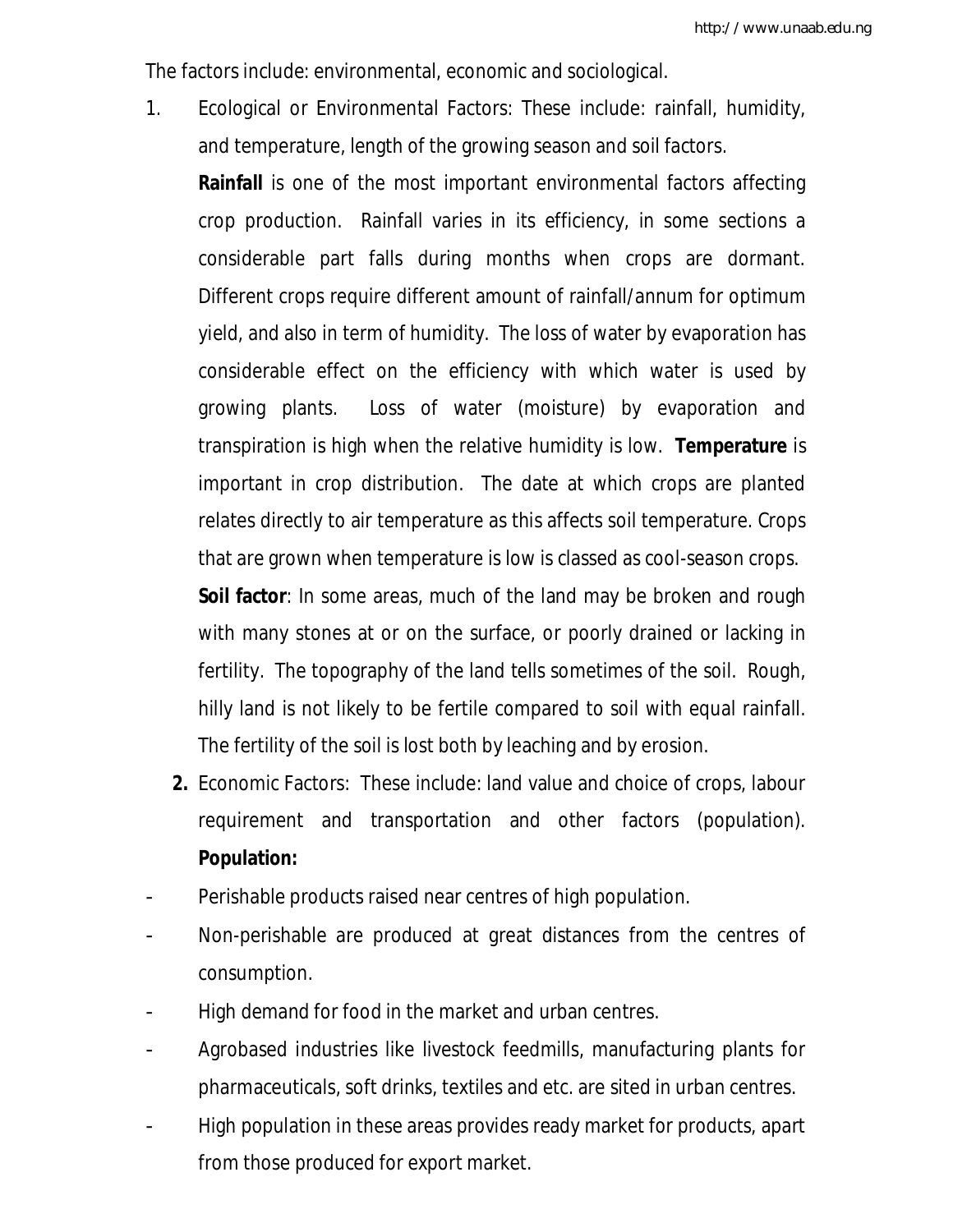- Large quantities of food produced are consumed in the centres.
- Demand for most of these commodities often dictates the scale of production.
- Oil Boom recession in economy (shortage of foreign exchange,
- importation): Exchange reduction, followed by a total ban on importation – led to increasing demand (maize, rice, wheat and sorghum) to sustain local industries – led to increase in the production (large scale) of these commodities.

**Land value and choice of crops**: Land that is high in price must be made to produce crops with relatively higher unit value and with a higher production rate than cheaper land.

Labour requirement: The requirement of a given crop for labour at a particular time affects the crop choice to be made and the crop combinations used. Most farmers will plant crops that will increase their economic returns even after labour and other expenses.

Transportation and other factors: Transportation cost is a factor that influences the crops that farmers in certain sections will grow; it also affects other crop products needed to be transported from other sections. Changes in demand for different crops, as measured by prices they bring to the market and in the amounts exported to other parts of the world in response to different needs there will influence the hectarage of the different crops grown.

3. Sociological Factors: Some farmers regard some crops as lesser crops and will not cultivate these crops. Also cultural taboos prevent farmers from growing some crops even when these crops are of economic importance in some areas. This can affect the production of such crops.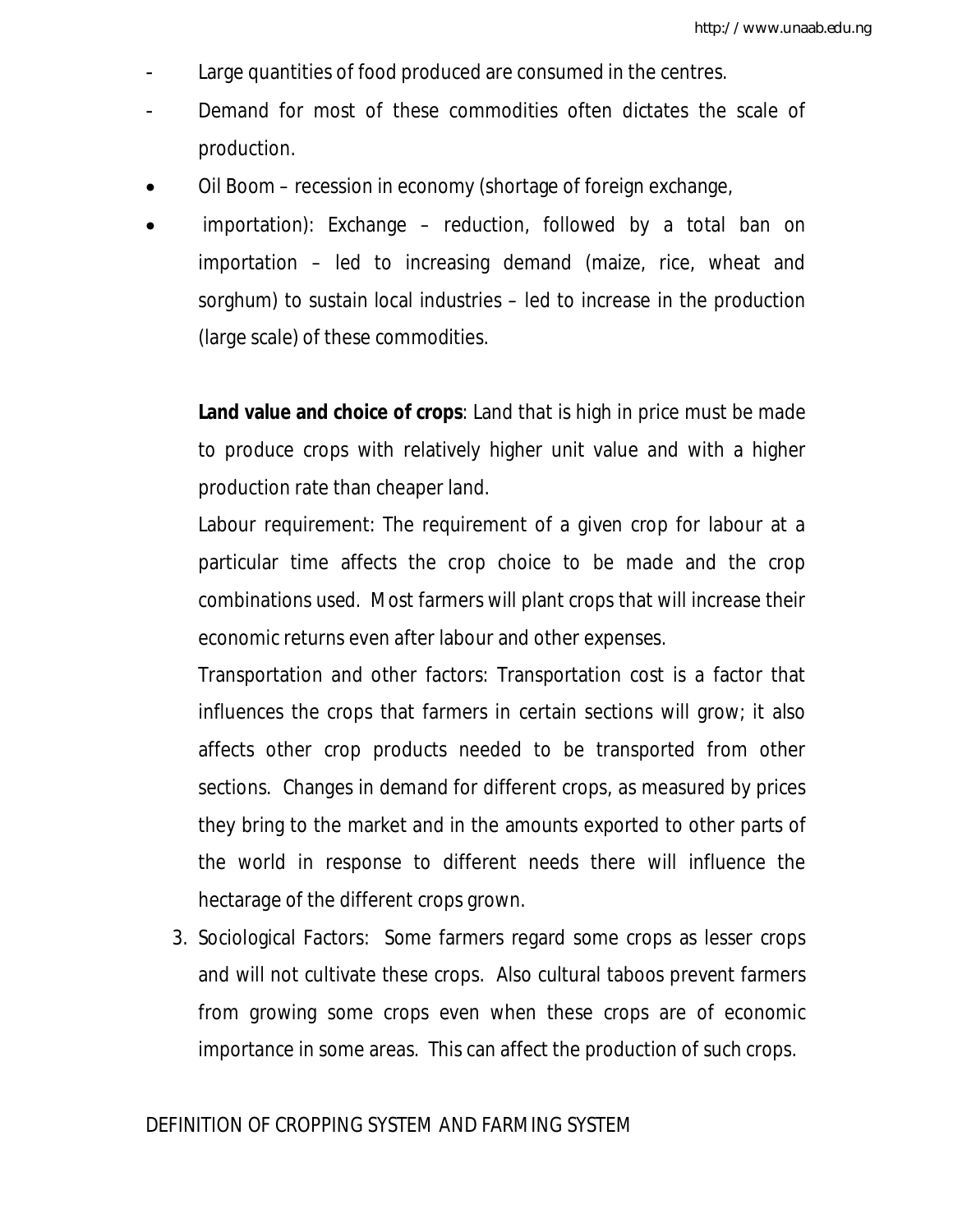**Cropping system**: refers to the scheduling and cultivation of various crops within a farm enterprise in a given agricultural year. It refers to the way and manner in which the farmer actually organizes the growing of various crops and how he arranges them in his field.

**Farming system**: refers to a system which is influenced by environmental, technical, economic, and human factors. It considers the farmer, his farm operations and the biological and socio-economic environment in which he operates. It incorporates cropping system. The farming system that results is determined by how he produces, uses, market or consumes his farm products, both crops and livestock.

### CROPPING SYSTEM COMPONENTS

The components of the environment of crops consist of the soil, sunlight, water and temperature.

Soil: The characteristics of soil for crop production include:

- 1. Ease of cultivation with conventional tools
- 2. Ability of roots to penetrate, develop and anchor in the soil
- 3. Good nutrient content, nutrient-holding capacity and availability to growing crops
- 4. Absence of a permanent water-table near the surface of the soil
- 5. Depth of rooting zone
- 6. Satisfactory rate of acceptance of rainfall and resistance to erosion
- 7. The soil must be porous enough to permit free circulation of air for the benefit of the roots of growing crops

These characteristics are usually influenced by such factors as choice of soil for specific crops, cultivation practices, irrigation, drainage, manuring, mulching and planting patterns and distances between plants.

- 4. Air
- 5. Sunlight
- 6. Water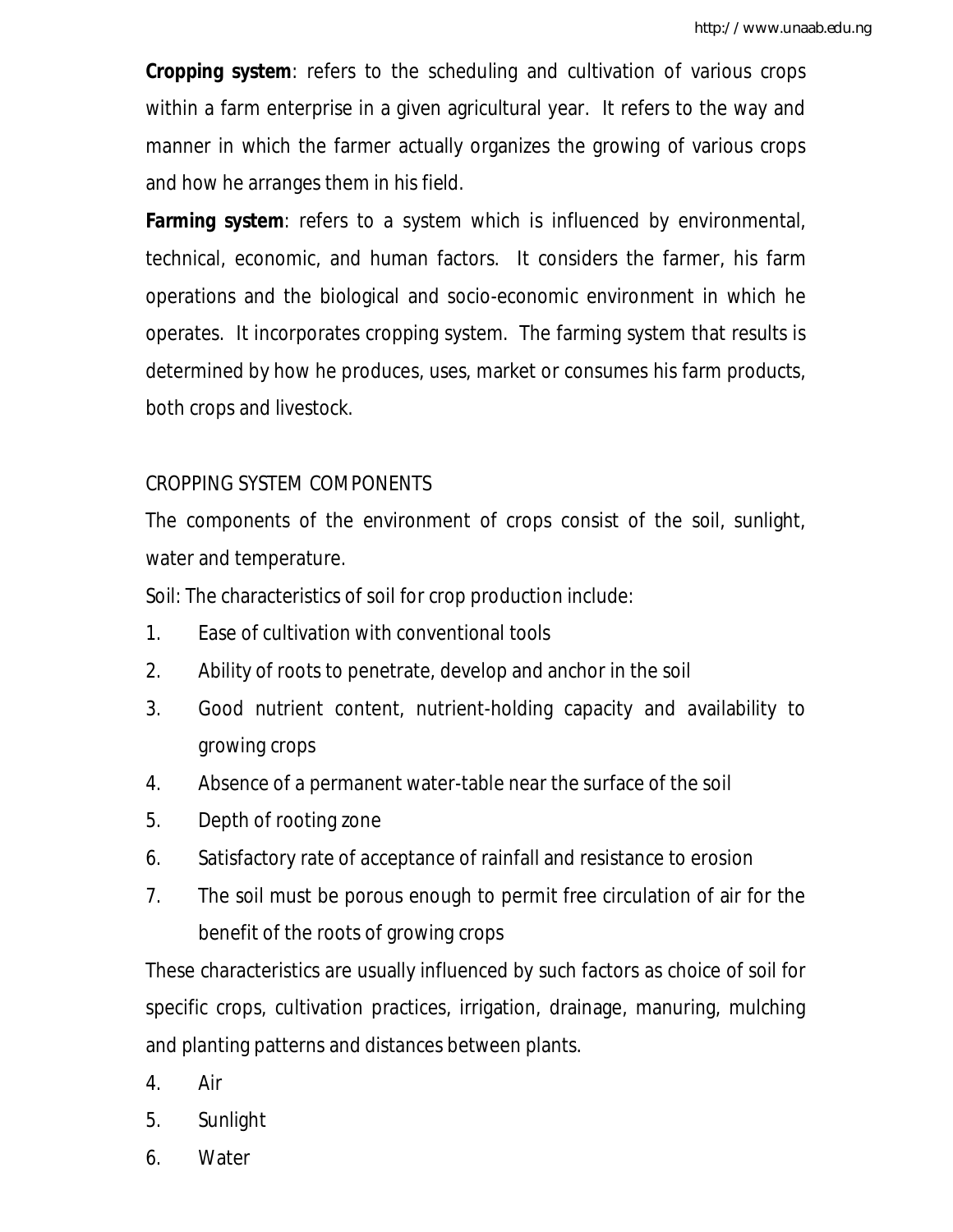- 7. Temperature
- (b) Human preferences (Exogenous factors)
- (1) Government policy
- (2) Market poll
- (3) Institution (ADP etc.)
- (4) Politics
- (5) Religion
- (6) Infrastructure

(2) Air: The  $O_2$  of the air is required for respiration and the carbon dioxide for photosynthesis. The conc. of  $CO<sub>2</sub>$  determines in part, the rate of photosynthesis and thereby affects crop yields. High concentration of  $CO<sub>2</sub>$  in the rooting zone of crops are harmful to all crops, it is only the green, aerial parts that can benefit.

(3) Sunlight: The techniques used to obtain maximum utilization of sunlight in crop production include the choice of location, type of plant, distribution and density of planting, weeding, shading and time of planting. Control of the distribution and density of plants through spacing, pruning or training ensures maximum utilization of sunlight. Generally, close rather than wide spacing is the most efficient but the optimum spacing is often determined by the quality of yield desired. Competition for light between different parts of the same crop stand can be modified by pruning and training of the canopy of the crop. The intensity and duration of sunlight is controlled by shading i.e. growing companion crops or shade plants with a crop. One of the best ways of utilizing sunlight in crop production is to adjust the time of planting so that the crop grows through a period when sunlight is brightest and longest in duration.

(4) Water: Water is required for the process of photosynthesis and for all metabolic reactions. In fruit and leafy vegetables, water can limit yield. Although crops absorb water from the soil, all the water required for crop growth and yield come from rainfall which in the tropics is cyclic and fairly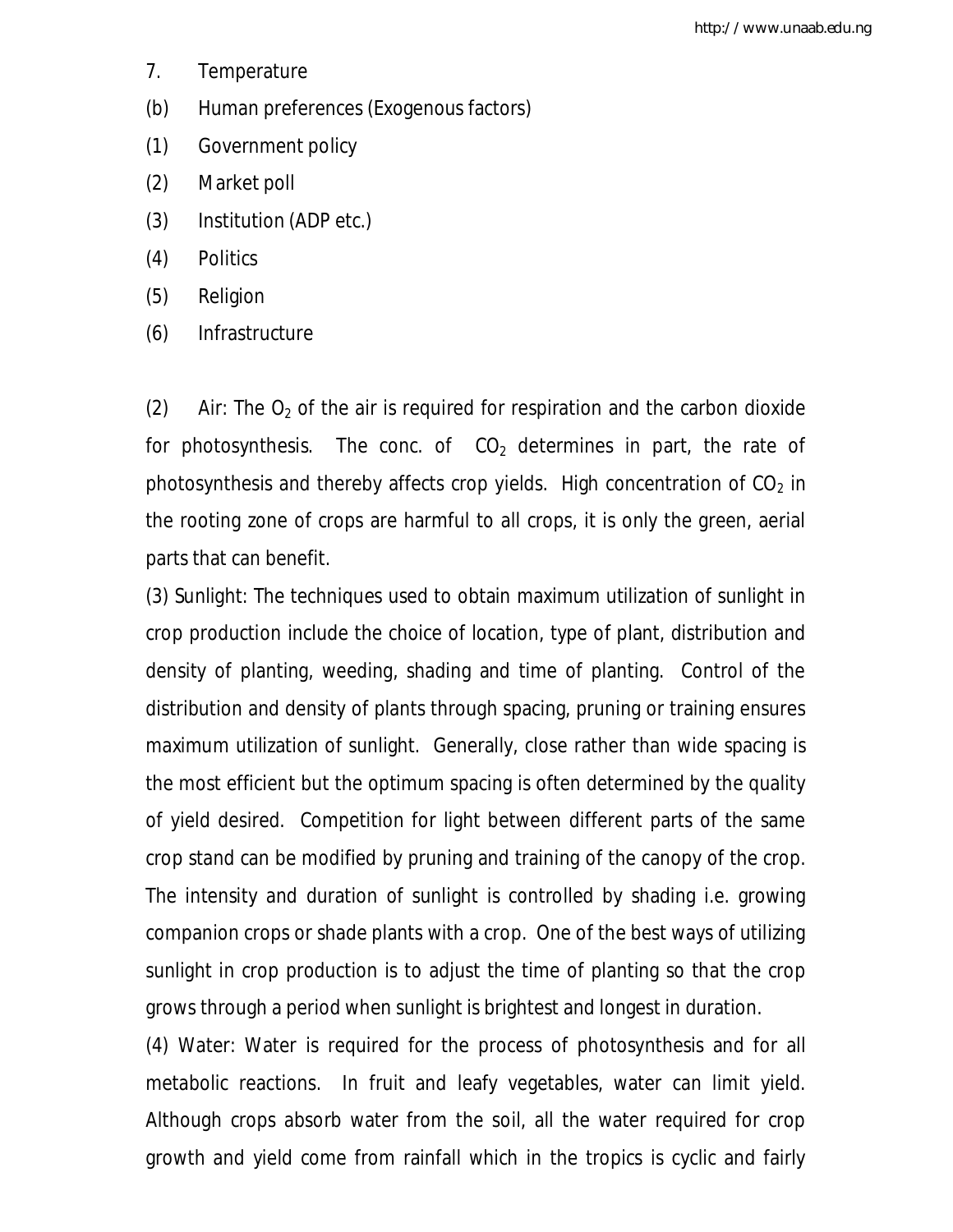dependable. The intensity and duration of rainfall varies. Humidity also affects crop production by influencing evapo-transpiration. Most tropical crops are adapted to intermediate moisture supply conditions and their growth and yield are severely affected by excess or reduced moisture availability. Certain stages of reproductive growth are very sensitive to moisture stress. Perennial tropical crops respond imperceptibly to moisture stress and the effects on yield may not be obvious until one year or more after the occurrence of the stress.

(5) Temperature: Optimum temperatures for crop growth lie between 5 and 34°C. Different parts of plants, respond differently to the same temperature conditions. Temperature fluctuation is only important for crop growth and yield when moisture supply is limiting.

## DEFINITION OF SHIFTING CULTIVATION

1) Shifting Cultivation

Farmers cultivate a plot of land large enough to supply their family's needs until soil fertility declined with continuous cropping. The farmers tend to move on to another plot leaving the first plot to return to bush through regeneration of the natural vegetation. The soil would recover its fertility during this fallow period. The land is planted with crops with high fertility requirements and ending with crops whose fertility is low. It is linked with low levels of inputs of technology and management. Most of the operations are carried out with simple hand tools and the labour requirements are high. Bush burning constitutes a technological easy answer to the problem of cleaning plant debris from the field prior to cropping. Bush left to fallow can stay up to 10yrs where land is abundant. Apart from soil fertility, pests and diseases can also cause a farmer to abandon his land. It requires a great deal of land to maintain the system. Shifting cultivation has low efficiency of labour utilization.

## TYPES OF SHIFTING CULTIVATION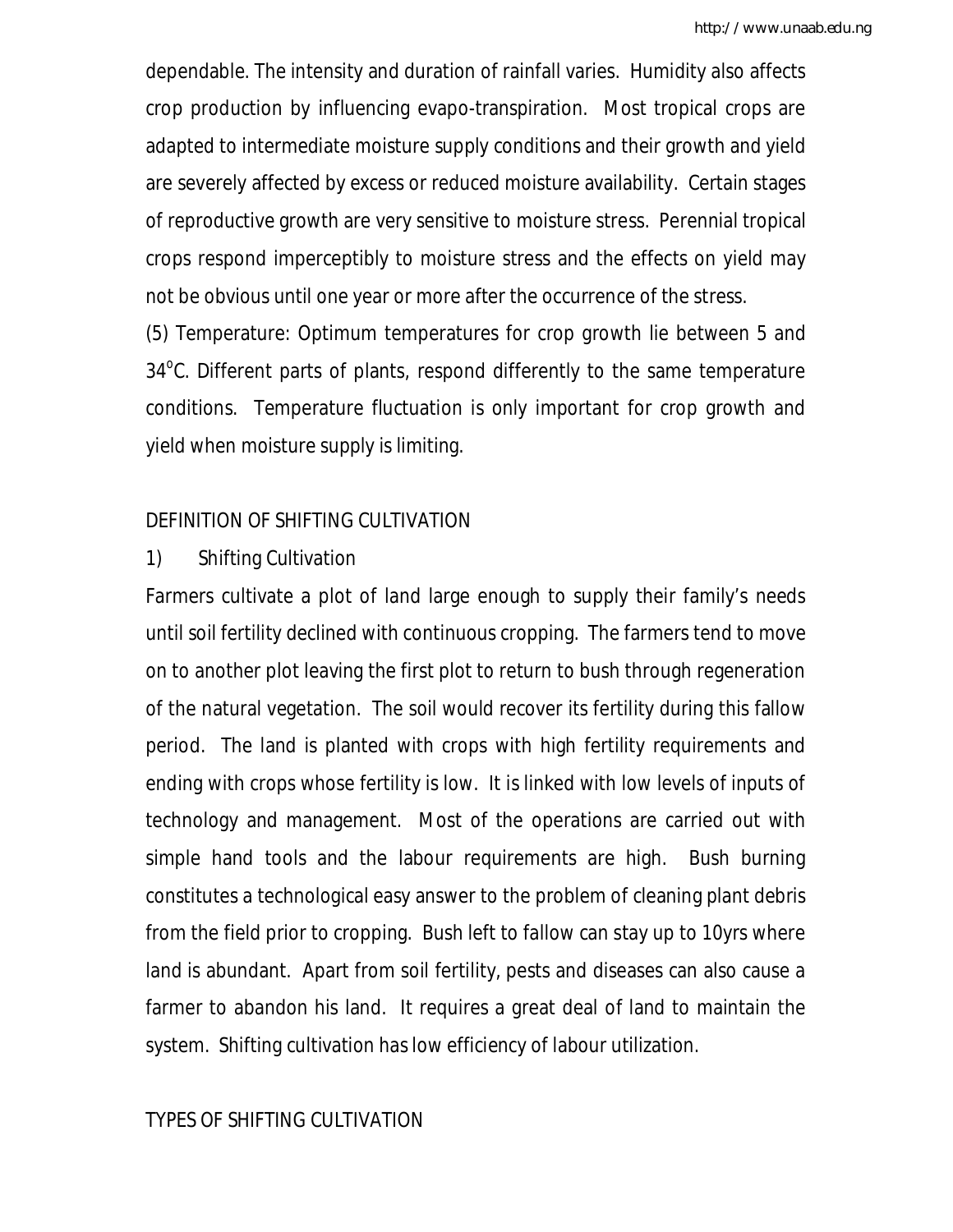Two types of shifting cultivation are recognized under subsistence farming systems in the tropics.

- 1. The people build temporary villages and practice shifting cultivation in the immediate vicinity for several years until crop yields fall significantly. The whole community then migrates elsewhere to build a new village and open up new land. This practice is a common feature in Africa and Malaysia. The land is usually reopened only after a prolonged period of fallow.
- 2. The people live in permanent villages or towns with their cultivated land covering a large area. The prolonged use of a relatively limited amount of land naturally results in a more rapid rotation of the cultivated farms and so fallow periods tend to become gradually shorter and as the productivity of the immediate vicinity of the village declines, the distance from dwellings to the farms may continue to increase. The fertility restoration during the period of rest is dependent on the length of the fallow vegetation, the nature of the vegetation and the rate at which soil nutrients are taken up by the fallow vegetation from the subsoil.

### CHARACTERISTICS OF CROPPING SYSTEM

(a) Shifting cultivation:

In the practice of shifting cultivation, the farm is not a permanent location. Instead, a piece of land is cleared, farmed for a few years and then abandoned in preference for a new site. While the new site is being farmed, natural vegetation (bush fallow) is allowed to grow on the old site. Eventually, after several years of bush fallow, the farmer returns to the original location. Shifting cultivation involves the moving of the home along with the farm, but this form exists in only a few places today. Shifting cultivation as practiced in the tropics is linked with low levels of inputs of technology and management.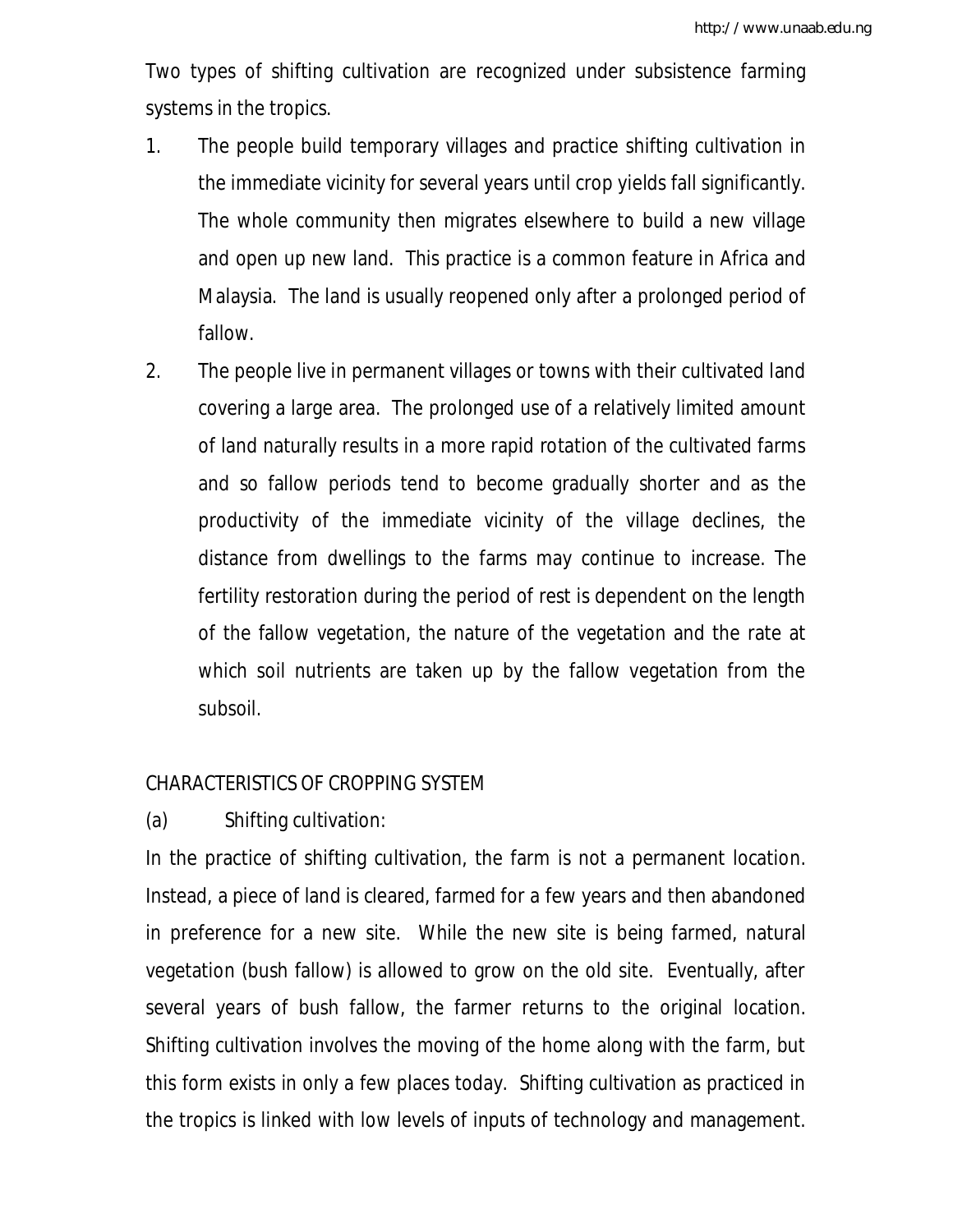There is no incentive to invest in permanent structures such as strong shed and irrigation facilities. Yields are usually low as inputs are also very low.

## (b) **Mixed Cropping**:

The practice involves growing two or more crops simultaneously on the same piece of land. For example, sorghum and millet or cassava and maize are grown as mixed crops. Millet or maize is usually planted first and, about four weeks later, the sorghum or cassava is sown between the millet or maize stands. It is associated with under-developed farm technology. The system complicated the interpretation of crop performance while making mechanization difficult.

## **(c) Continuous Cropping:**

This implies the cultivation of the same piece of land year after year. Fallowing may occur, but it never occurs for more than a season or two. The absence of a protracted fallow period means that other soil management procedures must be used to maintain high soil fertility. Continuous cropping is usually associated with a higher level of technology and management. In clearing, tree stumps and woody roots are removed from field. The operation is imperative if mechanical tilling devices (ploughs, harrow and ridgers) are to be used with ease in the field.

Continuous cropping relies on fertilizers and other soil amendments to boost fertility and also a good selection of crops and crop combinations. Lastly soil fertility is maintained by introducing short term fallow periods into the cropping cycle.

Land utilization under continuous cropping is extremely efficient. A high percentage of the land is under crops at any given time. It is possible to erect permanent structures on the farm site. Good access roads, irrigation facilities and store houses can be built.

# **(d) Crop rotation**

The practice of growing different crops, one at a time, in a definite sequence on the same piece of land is referred to as crop rotation. The design of a good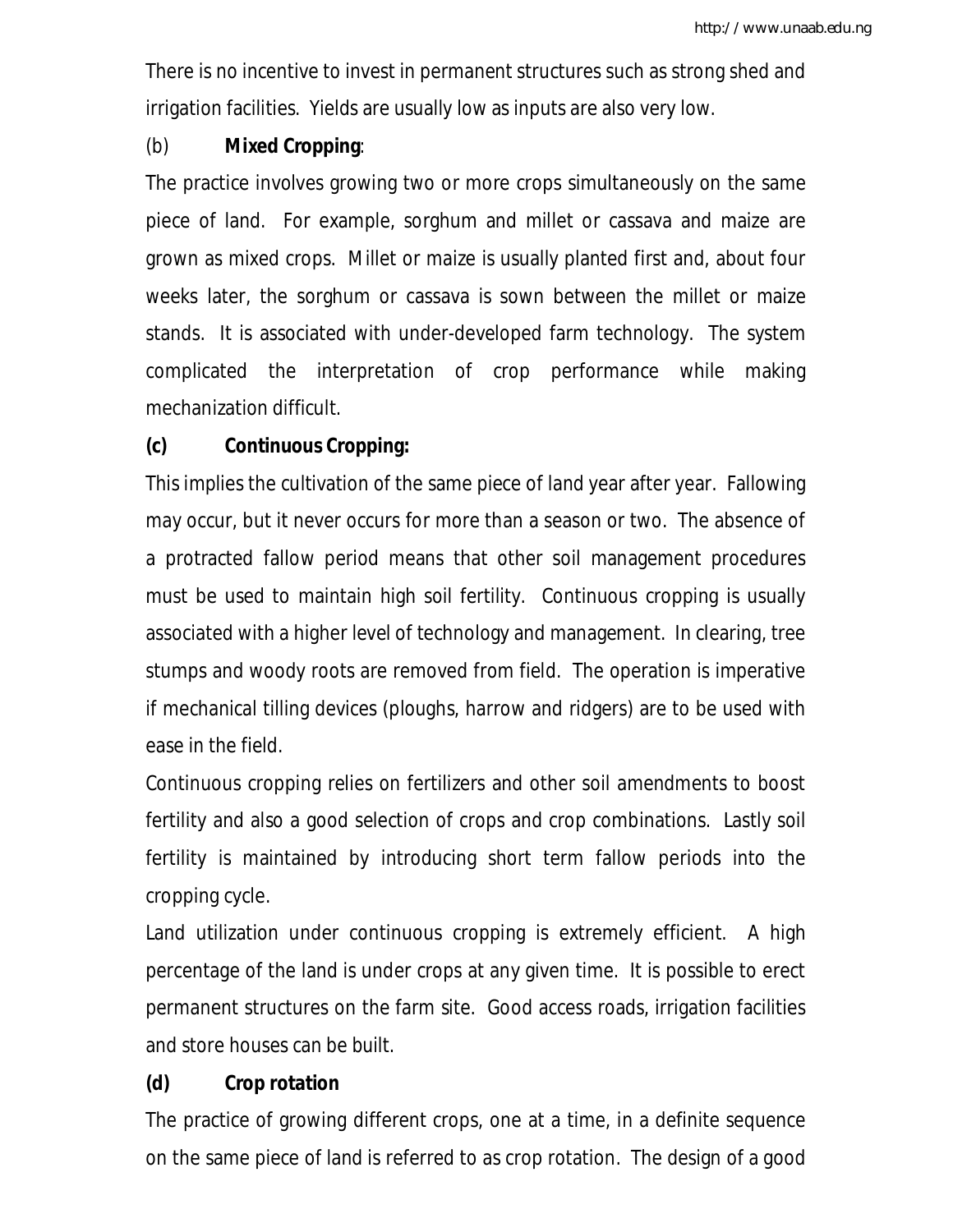crop rotation is by no means an easy task. The farmer must decide what crops to have in rotation, in what sequence the crops should occur, and for how many years or seasons each cycle of the rotation must run. Economic considerations are a major factor in deciding on what crops to have in the rotation. Usually there is one main crop (sometimes two) which is the farmer's primary target, and around which he builds the rotation. He designs his rotation so as to obtain the maximum yields of the target crop, while tolerating whatever yields may result from the other crop. Alternatively, the rotation may be designed to maximize the total economic yield from all crops in the cycle, without giving particular favour to one crop. Invariably, a legume crop is included in the rotation, whether or not it is the target crop. A fallow period is sometimes also included in the rotation although a forage or green manure crop may be grown on the field during the fallow.

Several factors have to be considered in deciding the sequence of crops. Usually the target crop comes immediately after the legume or the fallow period. At this time the fertility of the soil is at its peak. Crops which are known to have a high demand for nutrients are also planted first for the first or second season after the fallow. Crops which are deep feeders should alternate shallow feeders. Crop sequence is also influenced by disease and pests including weeds. E.g. yams should not follow cowpeas if the root-knot nematode is prevalent. The number of years for which each cycle of the rotation should run is determined by the number of crops in the rotation, the length of their growing seasons and how frequently the farmer can grow the target crop without running into problems of disease and soil fertility. In practice each cycle of crop rotation may last from 3-8 years, sometimes with one crop occurring more than once in each cycle. The farmer may consider his entire field as one plot. He then rotates the crops in sequence on the field or divides his field into as many plots as there are years in the rotation. The farmer then starts with a different crop on each plot and progresses through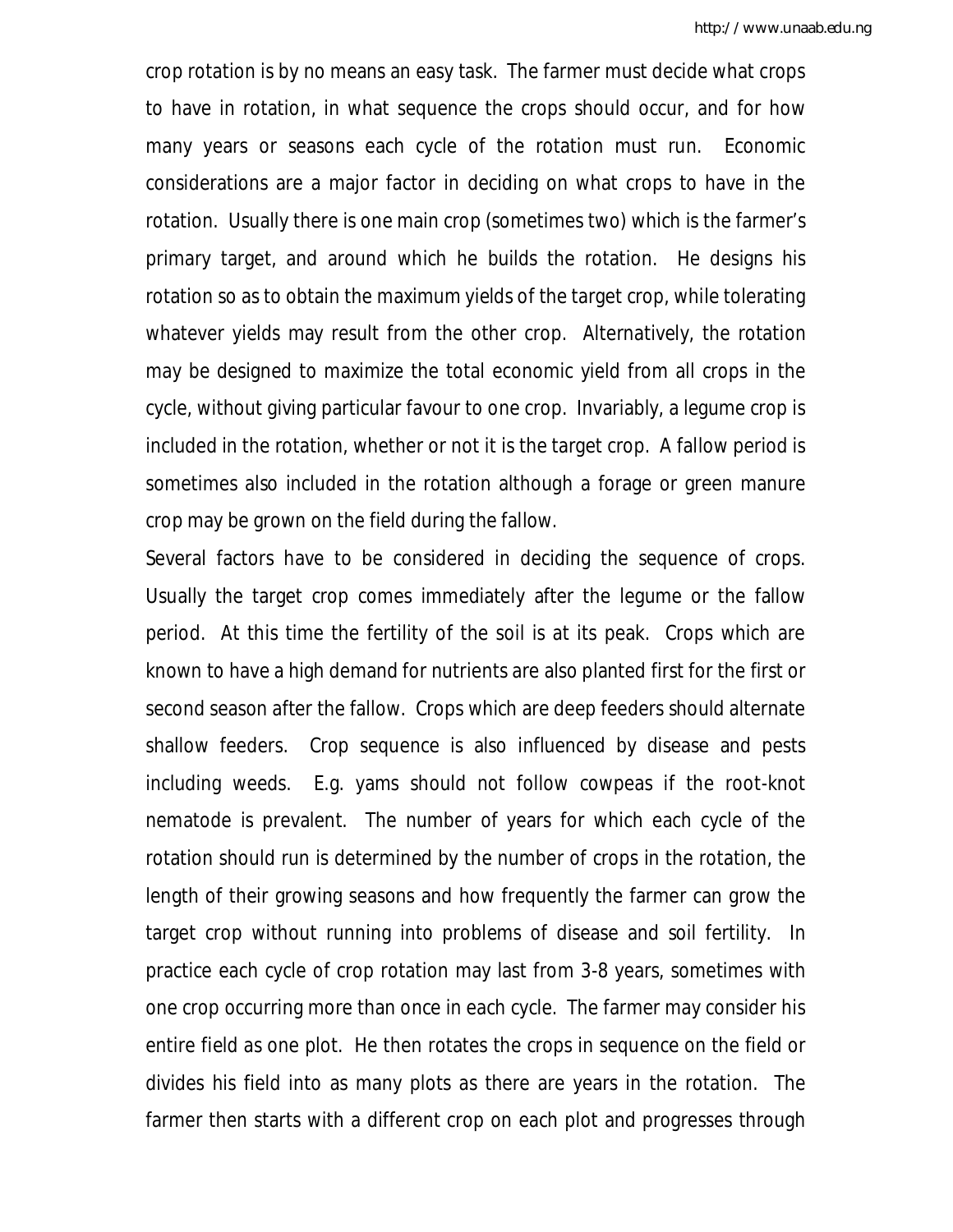|        | Year I      | Year II     | Year III    |
|--------|-------------|-------------|-------------|
| Plot A | Cotton      | Guinea corn | Groundnuts  |
| Plot B | Guinea corn | Groundnuts  | Cotton      |
| Plot C | Groundnuts  | Cotton      | Guinea corn |

the rotation. In this scheme, all the crops are present on the farm at any given time e.g.

### **(e) Mixed farming**

Mixed farming is the integration of animal and crop production on the same farm. It provides for the combination of crop production and livestock in a single enterprise, such that the farmer is able to feed his animals or poultry with his own crops. Farmyard manure produced by livestock is also used on the crops. Crop farms are used as livestock feeding grounds once the crop has been harvested. Cattle feed on the crop residues and leave their dung in the field, thus increasing the fertility of the soil. It provides insurance against failure of any farm enterprise. Bulls are used in the cultivation of crops, thus increasing the total land area available for cropping.

(f) **Ley farming**: This system alternates pastures with crop production. The pasture usually selected for ley farming is of sufficient nutritional and morphological quality to enable it to fit into a crop rotation system. After the arable crop (a cereal) is harvested, the field is sown to pasture and grazed for one or two seasons before it is ploughed again for arable cropping. The planted pasture is usually a mixture of grasses and legumes. It involves a planted fallow which many farmers are unable to justify in economic terms.

### **(g) Alley Cropping System:**

Is a system of growing small tree or shrub which recycles plant nutrients and at the same time provides material for mulch with an arable crop. The concept of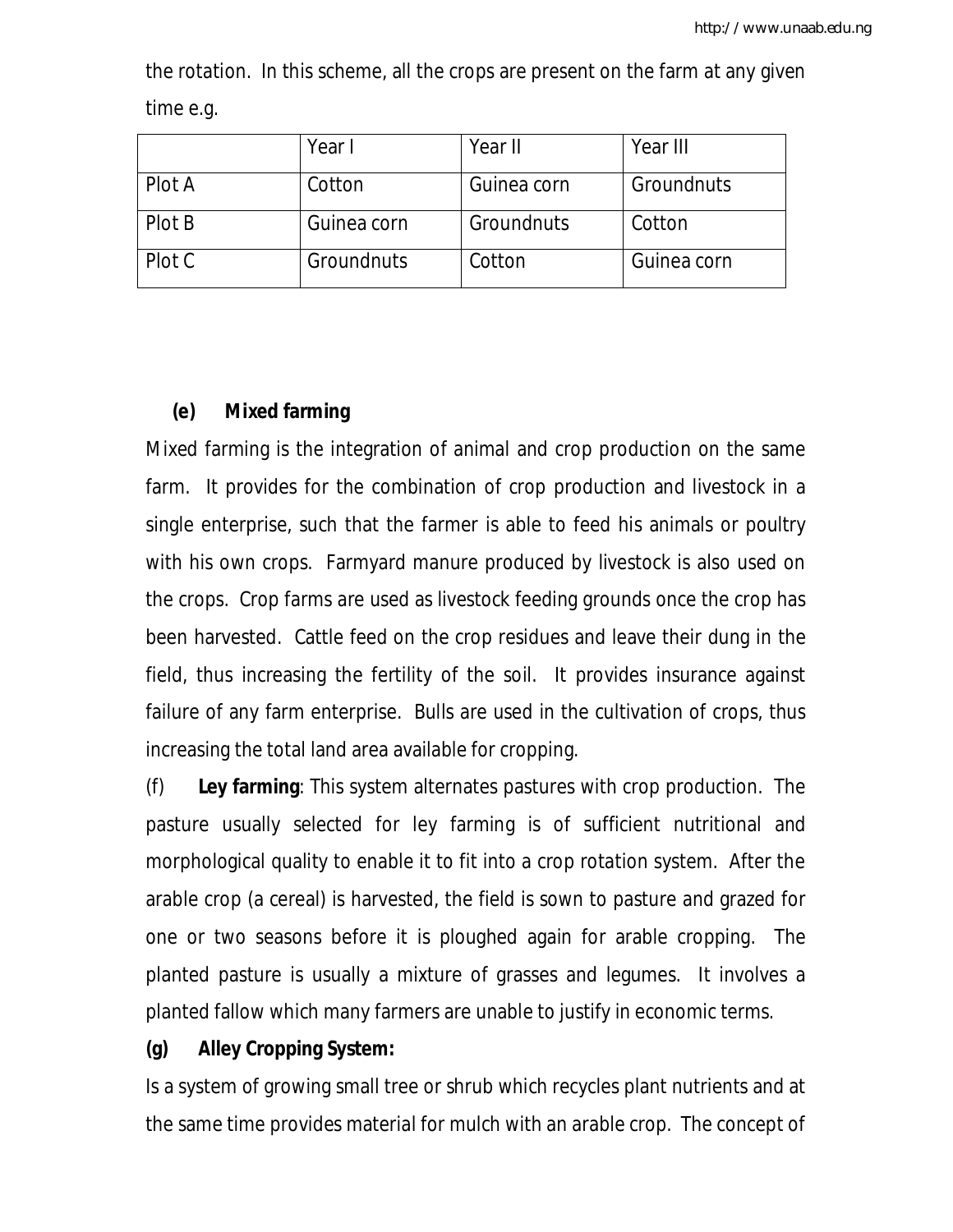alley cropping retains the basic features of bush fallowing, but has the following modifications:

- 1) Selected species of fast-growing small trees and shrubs usually legumes with the ability to fix nitrogen are used.
- 2) The small trees or shrubs are planted in rows with inter-row spacing wide enough to allow the use of mechanized equipment.
- 3) The trees or shrubs are cut back and kept pruned during the cropping period and the leaves and twigs are applied to the soil as mulch, providing a source of nutrients and organic matter. Bigger branches are used as stakes or fire wood.
- 4) The height to which the trees or shrubs are cut back depends on the shade tolerance of the associated crops.
- 5) The land is periodically ploughed in order to cut tree roots to reduce competition with crops.
- 6) The trees or shrubs are allowed to recover during the dry season, when they develop new growth ready to be used on the next crop.

## TYPES OF CROPPING SYSTEMS

# **1. CROPPING PATTERN IN RELATION TO TIME:**

- a) **Relay cropping**: Involves following one crop with another immediately before harvesting the former crop. In practice, the seedlings of the second crop are established within the maturity field of the first crop. Usually the later crop makes little growth until the early crop begins to mature and then fully utilizes the soil and air environment after the early crop has been harvested. Has similar advantage to phased planting.
- b) **Phased planting**: Is a type of mixed cropping in which planting dates are systematically arranged to ensure continuous sequence of growth and harvesting. This method has the following advantages:
- 1) Permits the phasing of labour operations.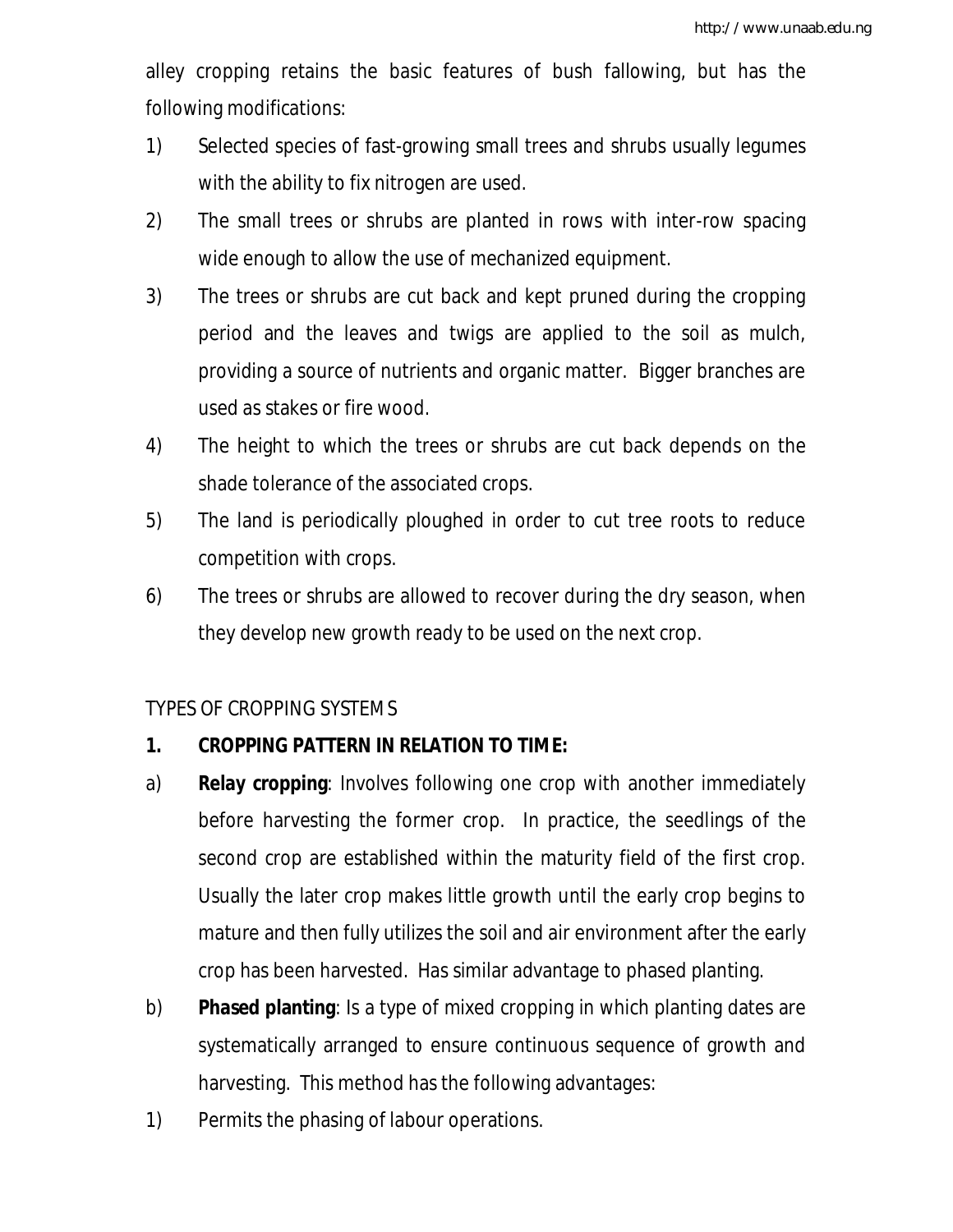- 2) Saves labour costs by combining weeding and planting so that fresh tillage is not necessary.
- 3) Reduces risk of crop failure from unfavourable weather, pests and disease damage.
- 4) Leads to phased harvesting thus ensuring continuous food supplies with reduced storage losses.
- 5) Ensures that the soil is continuously covered and protected from wind and water erosion.
- c) **Monocropping** (monoculture or sole cropping) is the growing of a single crop on a piece of land within a growing season. The practice has the following disadvantages:
- 1) The practice carries with it the risk that the farmer could lose his entire crop in the event of drought, pests or disease attack.
- 2) Encourages pest and disease build-up.
- 3) It creates an imbalance in nutrient removal from the soil.

The advantage is that it encourages specialization in the techniques of production.

d) **Double cropping**: Is the growing of two crops in a year in sequence.

## **2. CROPPING PATTERN IN RELATION TO SPACE**

- a) **Sole cropping**: The practice of growing one crop variety alone in pure stands on a field is referred to as sole cropping. In this practice, only one crop variety occupies the land at any one time.
- b) **Mixed cropping**: Is the simultaneous growing of two or more crops on the same piece of land. It is the most common of farming systems in the tropics usually associated with under-developed farm technology.
- c) **Row cropping**: This is a type of intercropping system based on the exact spatial arrangement of crops on the field. When the various crops are grown is separate rows, it is called row cropping.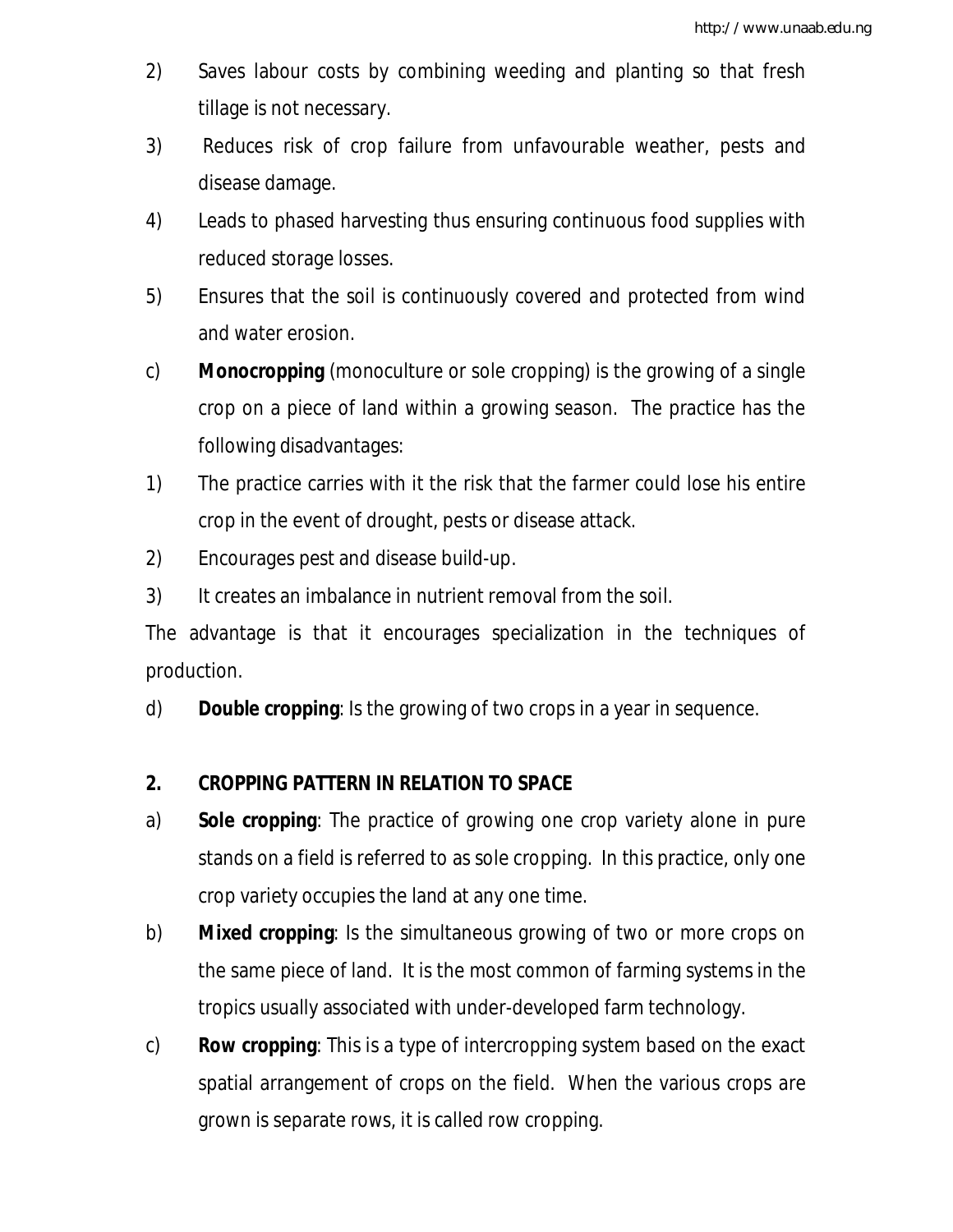- d) **Alley cropping**: Is the growing of small trees or shrubs which recycles plant nutrients and at the same time provides materials for mulch. It provides support for such twining crops as yam, green leaf for enriching the soil organic matter and increased nitrogen levels in the soil. Apart from tree or shrub species, legumes and non-legumes have been evaluated for use in alley cropping system. Desirable species are those that can be established easily and which can be maintained from basal sprouts and coppices when periodically cut back.
- e) **Taungya system**: Is a system whereby trees are first planted then followed by crops till the trees form their shape.

Features:

- 1. Crops are planted together with trees.
- 2. Permanent crops are not planted together with trees.
- 3. It helps to stop erosion.

## ADVANTAGES AND DISADVANTAGES OF CROPPING PATTERNS

# **(1) Mixed cropping**

## Advantages

- 1. Makes better use of the environment in terms of space, water and nutrient.
- 2. Permits higher plant population.
- 3. Reduces the risk of total crop failure resulting from pests and diseases.
- 4. Gives a good soil structure which in turn minimizes erosion.
- 5. When legumes are included, they may have some residual nitrogen in the soil which may benefit subsequent crop.
- 6. The return per unit of labour is higher as a result of greater total yields and more dependable returns can be secured from year to year.
- 7. Pests and diseases do not spread as quickly in crop mixtures as they do in monoculture.

## Disadvantages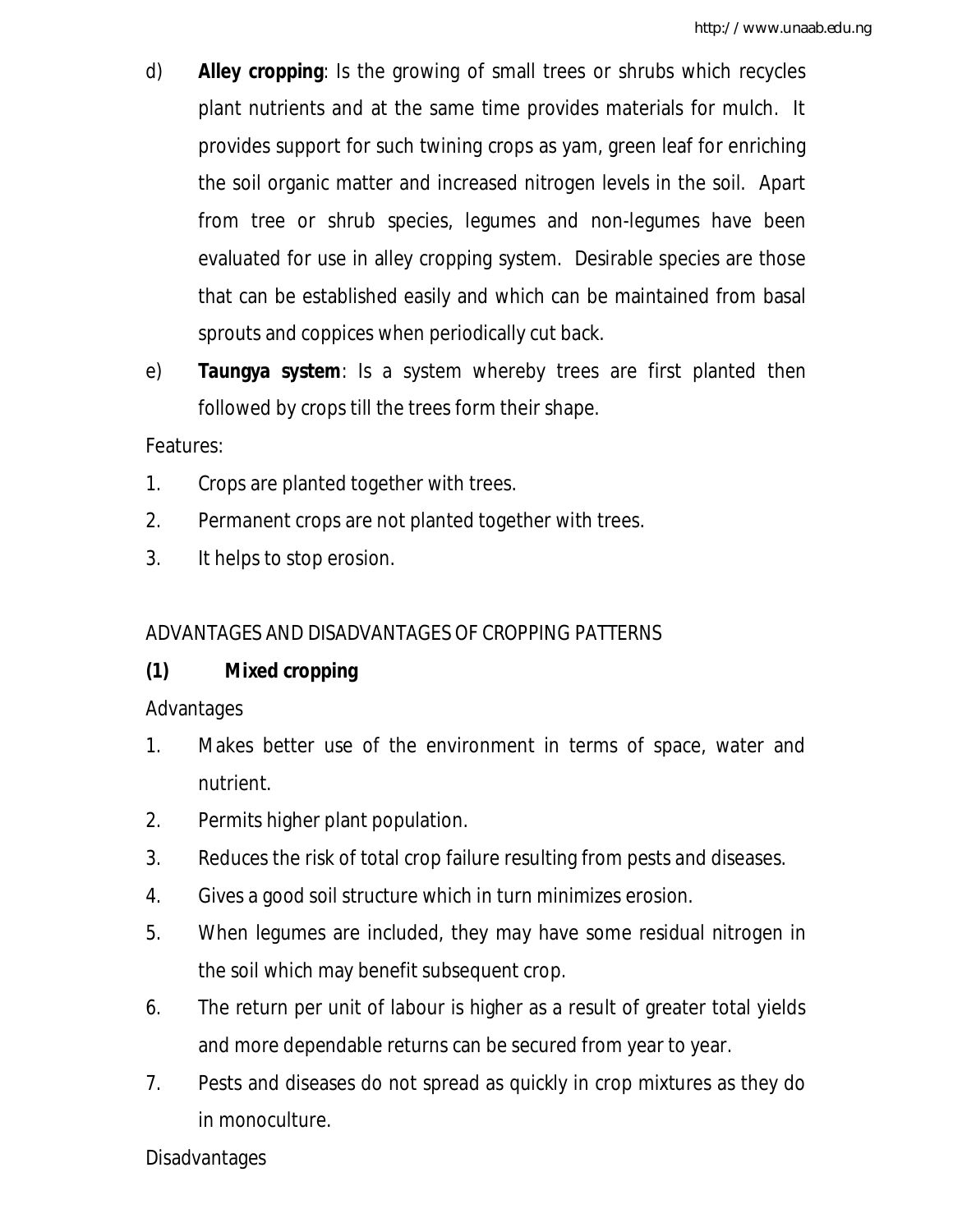- 1. It complicates the interpretation of crop performance.
- 2. It makes mechanization difficult.
- 3. Most fertilizer recommendations are based on monocropping.

# **(2) Taungya System**

Advantages

- 1. It reduces sunshine intensity on the soil surface.
- 2. Virgin lands are always put into use.

## Disadvantages

- 1. Continuous cropping is not encourage
- 2. Use of mechanization is not possible in some cases.

# **(3) Alley Cropping**

Advantages

- 1. It provides support for twinning crops such as yams, and green leaf for enriching the soil organic matter.
- 2. It increases nitrogen levels in the soil.

# Disadvantages

- 1. It makes mechanization difficult.
- 2. It can result in substantial decrease in crop yield.

# **(4) Sole Cropping**

Advantages

- 1. Mechanization can be practiced.
- 2. It encourages specialization in crop production.

# **Disadvantages**

- 1. Failure of the planted crop leads to total loss for the farmer.
- 2. Encourages pest and disease build-up.

**(5) Crop rotation**

Advantages

1. It is an effective means of controlling pests and diseases.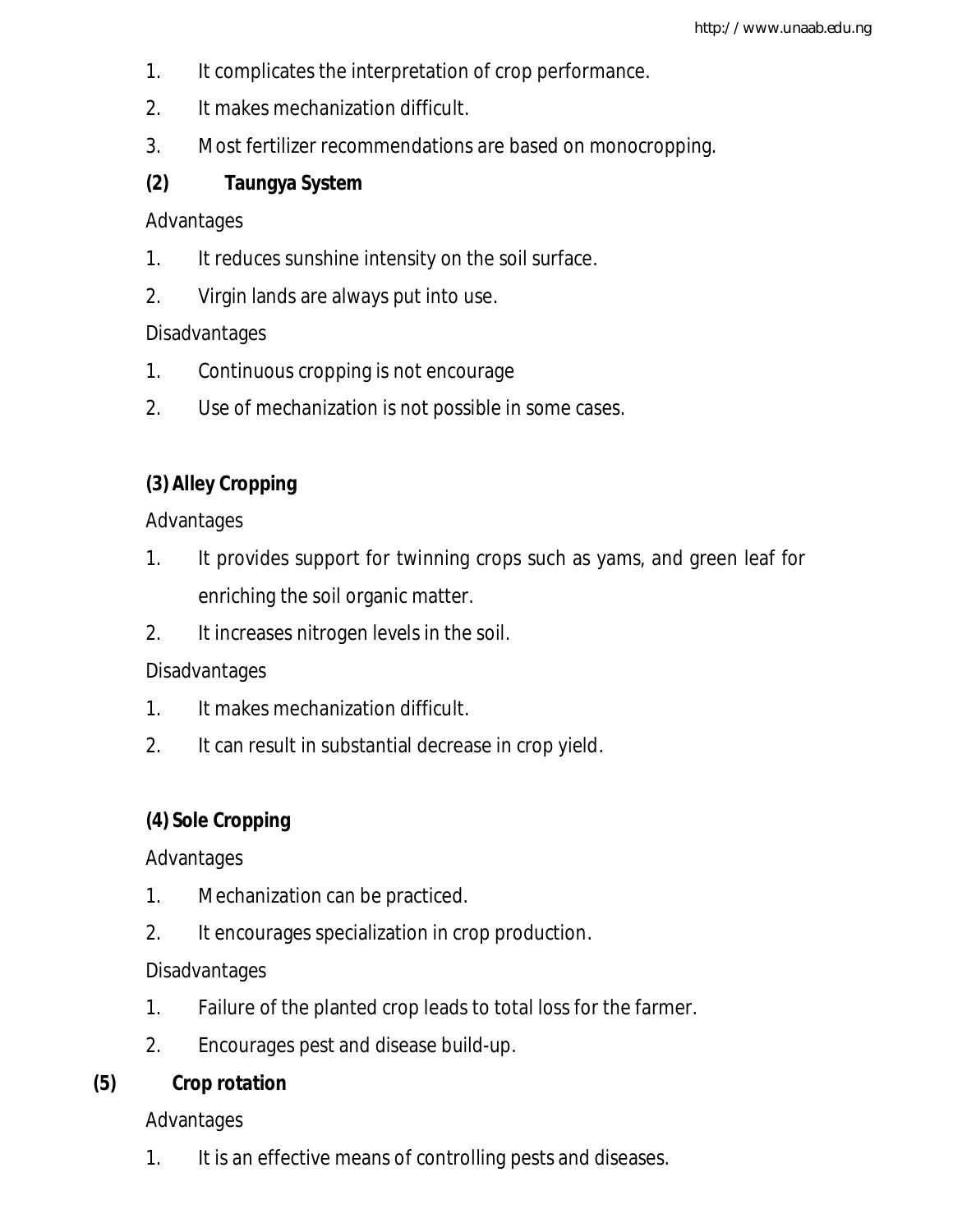- 2. Is a device for maintaining high soil productivity over several years of continuous cropping.
- 3. Offers the farmer some insurance against crop failure if field is divided into several plots.

### **Disadvantages**

- 1. The growing of one crop means that the demand for labour occurs in peaks. Labour demand is more evenly spread if many crops are grown simultaneously.
- 2. The risk of crop failure is ever present.
- 3. Facilities for target crops are only utilized once in several years.

## (6) **Shifting Cultivation**

Disadvantages

- 1. It wastes land because of large area of land is left fallow.
- 2. It does not encourage long term planning e.g. erection of a homestead, irrigation facilities.
- 3. It requires a great deal of labour and money in cleaning new land every time a farmer moves to another land.

## CACAO (*Theobroma cacao*)

1.0 The Origin of Cacao

Cacao developed in the upper amazon region of Latin America. It was first discovered and grown in Mexico. The word cacao refers to the tree while cocoa refers to a drink made from its seed. Cacao has been cultivated in America for 2000 to 4000 years. The crop was discovered by Christopher Columbus during his fourth voyage to the new world. The specific centre of origin of cacao has been accepted as the area from the forests of the Amazon to Orinoco and Tabasco in South Mexico.

Spain introduced cacao to Africa around 1840. Cacao was introduced into Nigeria in 1974. Other sources of introduction of the crop to West Africa include: trading companies, Christian missionaries, soldiers, chiefs, farmers' associations, cooperatives, various departments of agriculture and more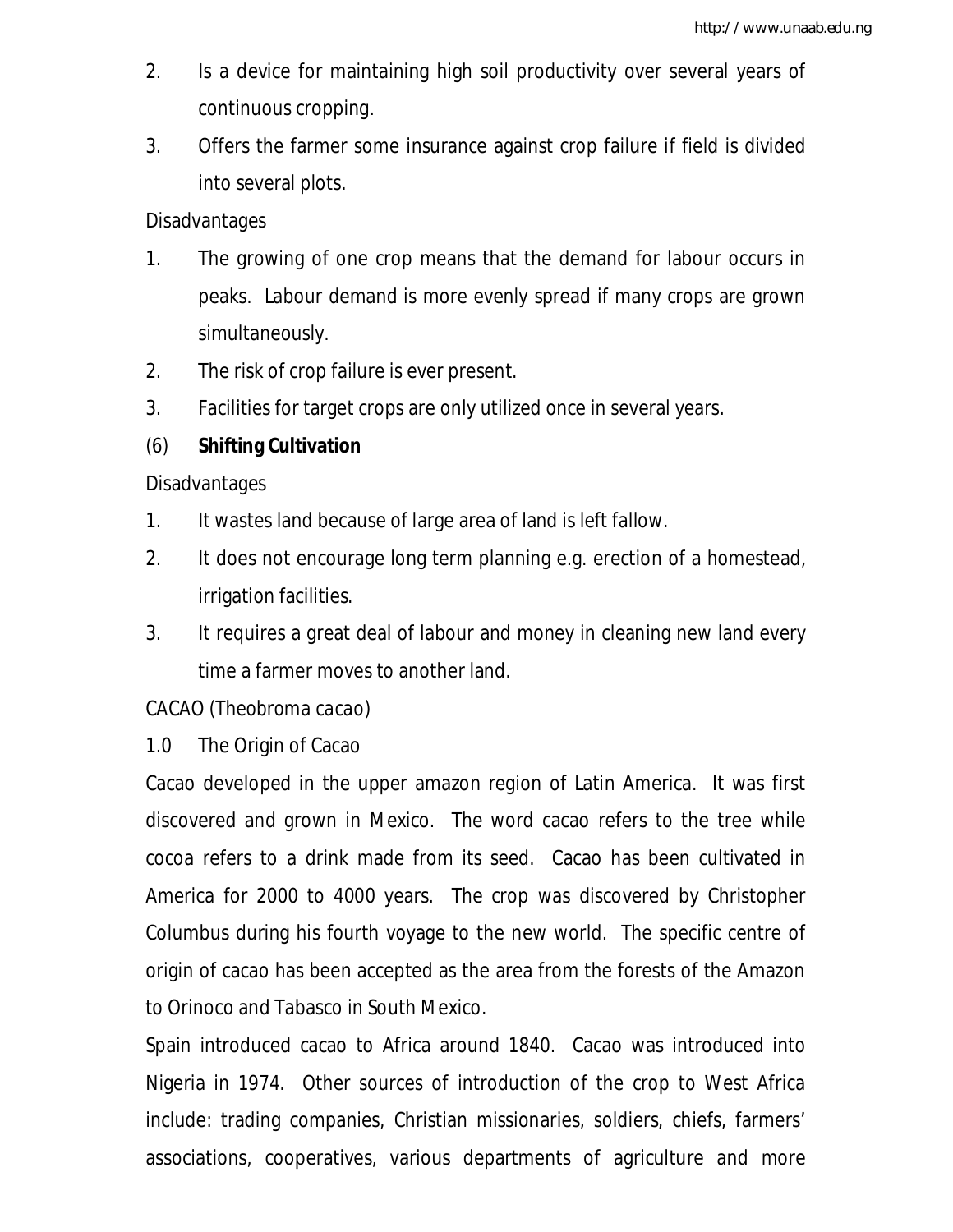recently the West African Cocoa Research Institute (WACRI), the Cocoa Research Institute of Ghana (CRIG), the Cocoa Research Institute of Nigeria (CRIN) and the Institute Francaise du Cacao et du Café (IFCC). The first cultivation of cacao was at Ibadan; other cacao producing countries include: Ghana, Ivory Coast, Sierra Leone, Togo and Republic of Benin.

## TAXONOMY

Cacao belongs to the genus Theobroma in the family steruliocene. Over 20 species of Theobroma are recognised. All cacao cultivated belong to a single species *Theobroma cacao* (L). There are three large and distinct groups within the species T. cacao. These are Criollo, Trinitario and the Forastero Amazon.

- 1. Criollo: The trees are slender, green pods or pod coloured by anthocyanin pigments, warty, thin, soft pericarp, lignified mesocarp, beans plump and embedded in pulpy mucilage, white cotyledons. On fermentation and drying the cotyledon colour turns light brown.
- 2. Trinitario: Is a hybrid of mainly: Forastero Amazon and Criollo. Pods are green or pigmented. The beans vary in colour from very light to very dark purple.
- 3. Forastero: Is characterized by green pods, absence of anthocyanin pigmentation, thick pericarp, strongly lignified mesocarp, plump but slightly flattened beans, and deep purple cotyledons when fresh. Large scale cultivation is dominated by the Forasteros (80%) especially the Amelonados which are the form almost exclusively cultivated in West Africa.

## MORPHOLOGY

The tree is low, reaching an average height of 5 to 10m. The main trunk is short, branching (jorquetting) in whorls of five branches: branches are dimorphic.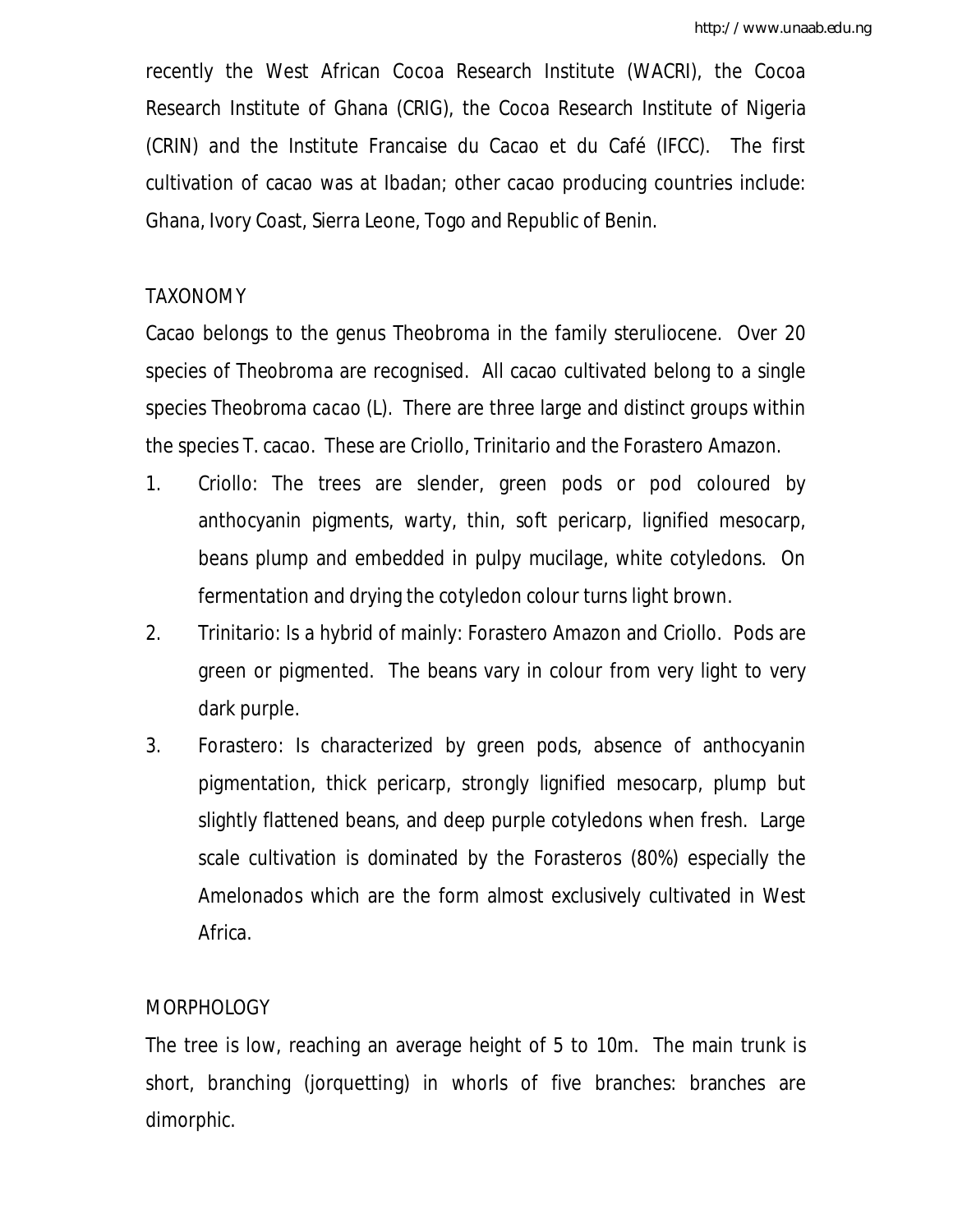- 1. Verticals or chupons growing from the trunk have leaves arranged in 5/8 phyllotaxy.
- 2. Lateral branches (fans) with ½ phyllotaxy.

Cacao is naturally outbreeding. Various insects have been associated with pollination in cacao. The main pollinators are thrips, midges, ants and aphids. After successful pollination, fertilization takes place within 36 hours; the sepals, petals and staminodes drop away, the stamens and the pistil wither. The young pod known as cherelle, commences development by longitudinal elongation, followed by increase in girth. The period between fertilization and pod maturation varies from 150-180 days depending on the variety. The pods turn light yellow when ripe in all varieties. Pods are ready for harvest.

## CLIMATIC FACTORS

Cacao is a low-altitude crop. It can grow from sea level up to an altitude of 700m. It has a wide range of rainfall from 1500-3000mm per annum or more. In selecting a site for planting cacao, it is desirable to ensure that the site enjoys rainfall averaging 150mm per month, 1500mm-2000mm optimal/year for at least 9 months of the year distributed evenly. It is susceptible to damage by strong winds. Different winds such as the harmattan, also can dehydrate of floral organs rendering them incapable of opening, thus resulting in failure of pollination. Cacao is a tap-rooted plant and requires deep well-drained soils, free from non concretions, high in nutrient content and a topsoil rich in organic matter. Cacao soils should have adequate clay content.

## NURSERY PREPARATION

Seeds do not pass through a dormancy period. They lose viability on extraction from pod within 5-7 days unless specially treated. Seeds are mixed with moist fine sand, moist sawdust or moist ground charcoal for storage, and should be stored in a cool place. Wooden boxes are preferable to closed jars because the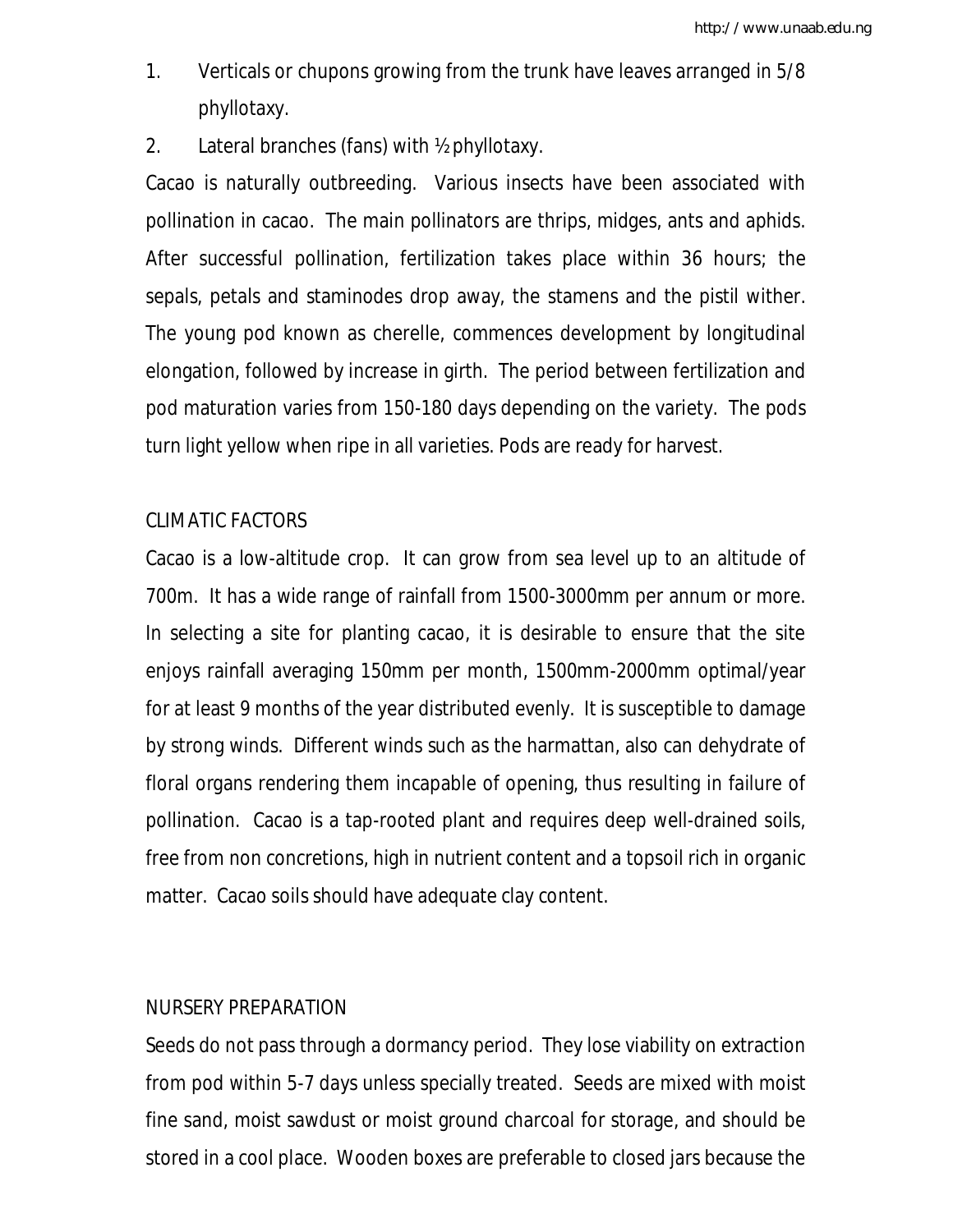permit aeration for the respiration of seeds. Storage of this type lasts for 2-3 weeks as some already germinated seeds will be noticed within this period. In nursery beds single seeds are planted per hole which is usually 15 to 20 mm deep and 15-16 cm apart. Seeds should be watered lightly every day. Germination of seeds will be noticed within 7-10 days. After germination, amount of water should be increased, depending on the quantity of raw water in the mornings or evenings.

Seeds can also be sown in poly bags. These should measure 20 x 12 cm and have drainage holes. The poly bags are filled with fertile sifted topsoil. Bags are watered heavily the night before the seeds are sown. Seed are sown one per bag. Light watering is done after sowing daily until germination. Adequate water should be provided after germination. Seeds should be provided with shade after germination. Examination for pests and diseases should be done regularly and once noticed should be uprooted and burnt for viral bacterial diseases. For fungal and insect attacks, it should be controlled with chemicals. No need for fertilizer application of cacao seedlings in the nursery.

About a week before transplanting the seedlings in to the field, seedlings which are raised in nursery beds should be partially dug in situ to stimulate new roots before transplanting in the field. It also ensures that fragile young roots are not damages. Seedlings should be planted with a ball of earth or with clay slurry. Seedlings should be sprayed against diseases and pests prior to transplanting in the field.

### ROLES FOR SEEDLINGS IN NURSERIES

- 1. Site nursery on clear-felled land near a permanent water supply and provide seedlings with artificial shade of palm fronds.
- 2. Use forest topsoil for seeds to be sown ports, actual sowing should not be done at the hottest time of the day. Sow in Dec-Feb. to allow the seedlings a period of four months of growth in the nursery.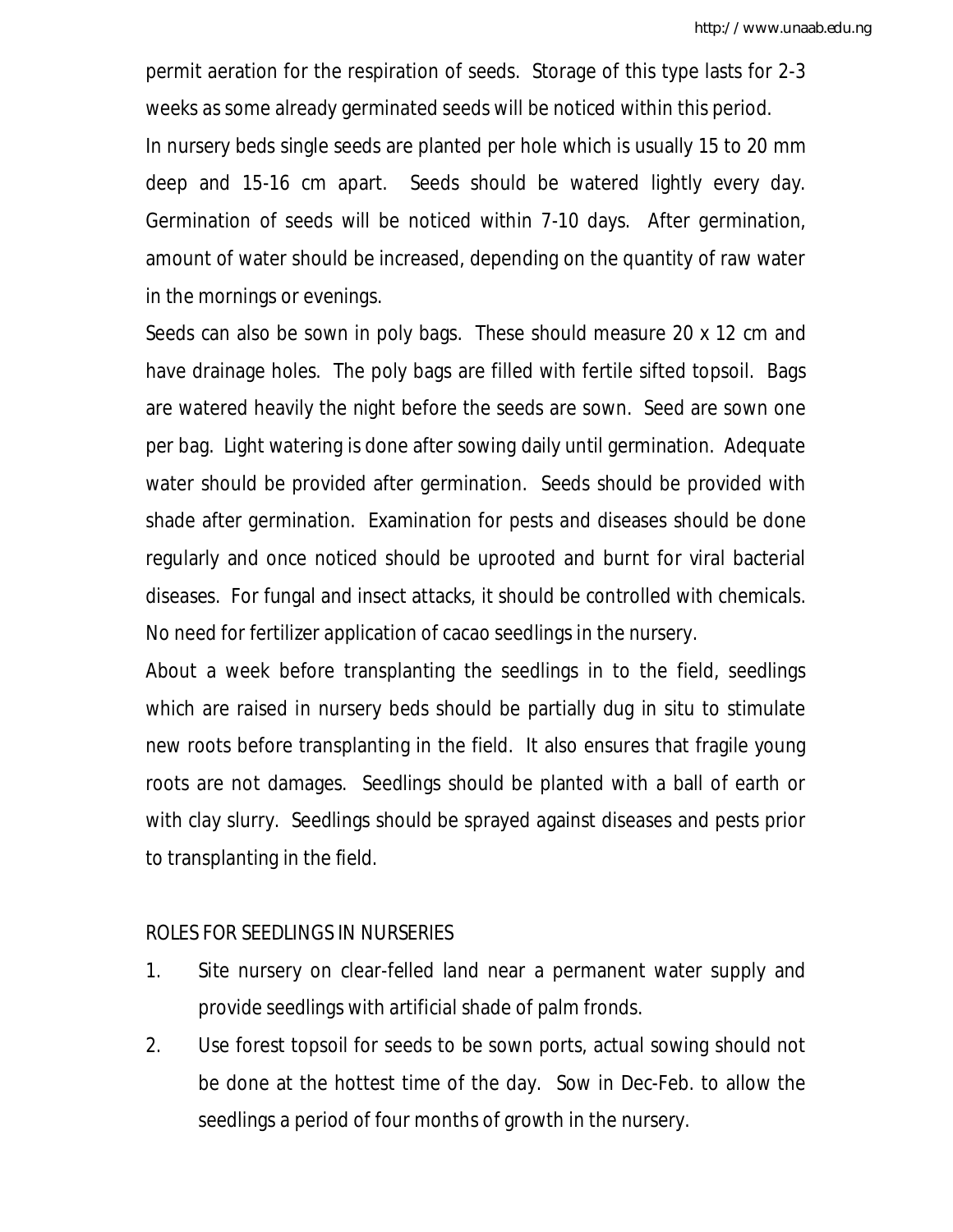- 3. Water thoroughly when seeds are sown, thereafter lightly every second day for the remainder of the dry season except during harmattan periods when watering everyday may be necessary.
- 4. Fronds should be removed in stages (2-3), all shade being removed after a week before transplanting.
- 5. Seedlings should be no more than 4-5 months old when transplanting, care must be taken not to damage seedlings from the nursery to the field.

Cacao can easily be vegetatively propagated by leaf bud cuttings, multiple bud cuttings, marcotting, budding, grafting and layering.

## TRANSPLANTING

Field should be well-prepared before transplanting and transplanting should be done when the rains are steady and regular. Accepted spacing in cacao is 3m x 3m. Plant seedlings immediately on arrival at the planting site. For polybag seedlings, a period of 7 days should be allowed for rest. Small, badly-shaped seedlings must be discarded. Seedlings with new flesh of growth should not be transplanted. In transplanting, seedlings are held in position and seedling roots are arranged in position, fill in the soil and consolidated.

## **WEEDING**

Weeding is a problem involving the removal of annual plants and shrubs mainly in the first 3-4 years after establishing cacao in the field when canopy is not yet closed. Weeds compete for water and nutrients and cause poor growth of the cacao trees. Frequency of weeding will depend on the overhead shade and rainfall. In plantations, row weeding thrice a year, supplemented by at least 4-6 slashings of the avenues per year is considered adequate. Weeding may reduce the incidence of black pod disease as it allows for a better circulation of air thus reducing the humidity within the farm. It also helps to control insects especially leaf-eating caterpillars. Herbicides could also be used because of the increasing cost of labour. Herbicides to be used include: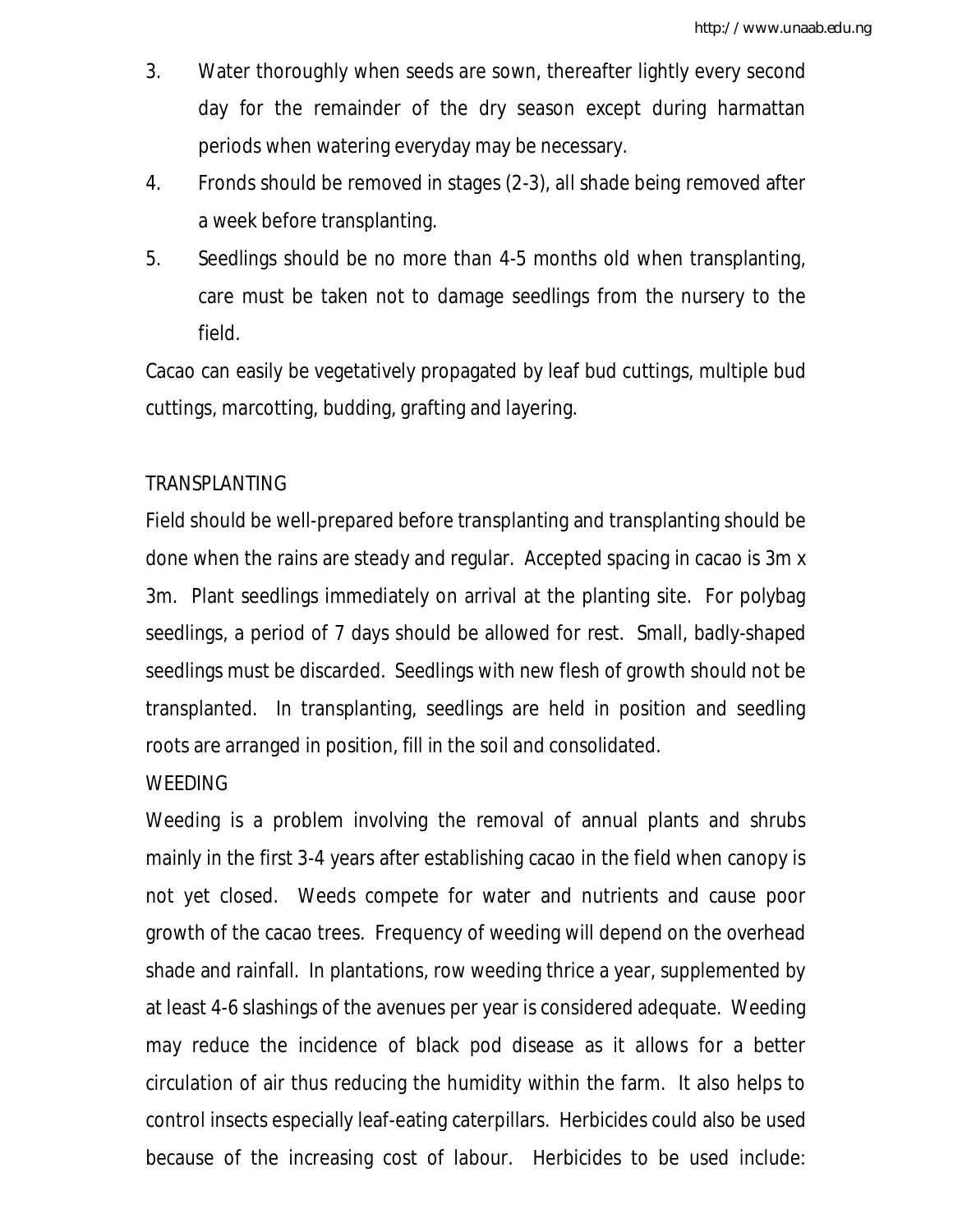Aminotriazole (2) Simazine (3) Aminotriazone + Simazine (4) Paraquat (apply before weeds blossom).

### MULCHING

Mulch before the onset of the first dry season to assist in conserving moisture in the soil. Each plant should be given a 15cm deep layer of mulch towards the end of the rains. A small area around the base of each seedling should be left clear to reduce termite attack on the stem. Grasses serve as good mulching material.

### PRUNING

Pruning is done to remove unwanted growth and thus maintain regularly shaped trees. Unskillful pruning may lead to injuries to tree with consequent reduction in yield. Frequency of pruning depends on growth of the trees. Pruning should be done as close as possible to the stem on which they have grown. A lightweight cutlass is suitable for pruning operations. Pruned surfaces bigger than 20 mm in diameter should be painted with ordinary paint or a tar sealing compound.

### SHADE

Temporary shade (nurse shade) is beneficial during the early years before the cocoa canopy closes. Nurse shade should be easy to establish, it should compete at little as possible for moisture and soil nutrients. E.g. of nurse shade is plantain. Banana should be avoided as it competes for moisture during the dry season with cocoa. Thinning and removal of nurse shade should be at the end of the dry season.

### FERTILIZER APPLICATION

Important fertilizers needed are N, P, K. and B (boron) 100 kgN, 20 kgP and 70 kgK per ha per year. The fertilizer is given in installments: at the beginning of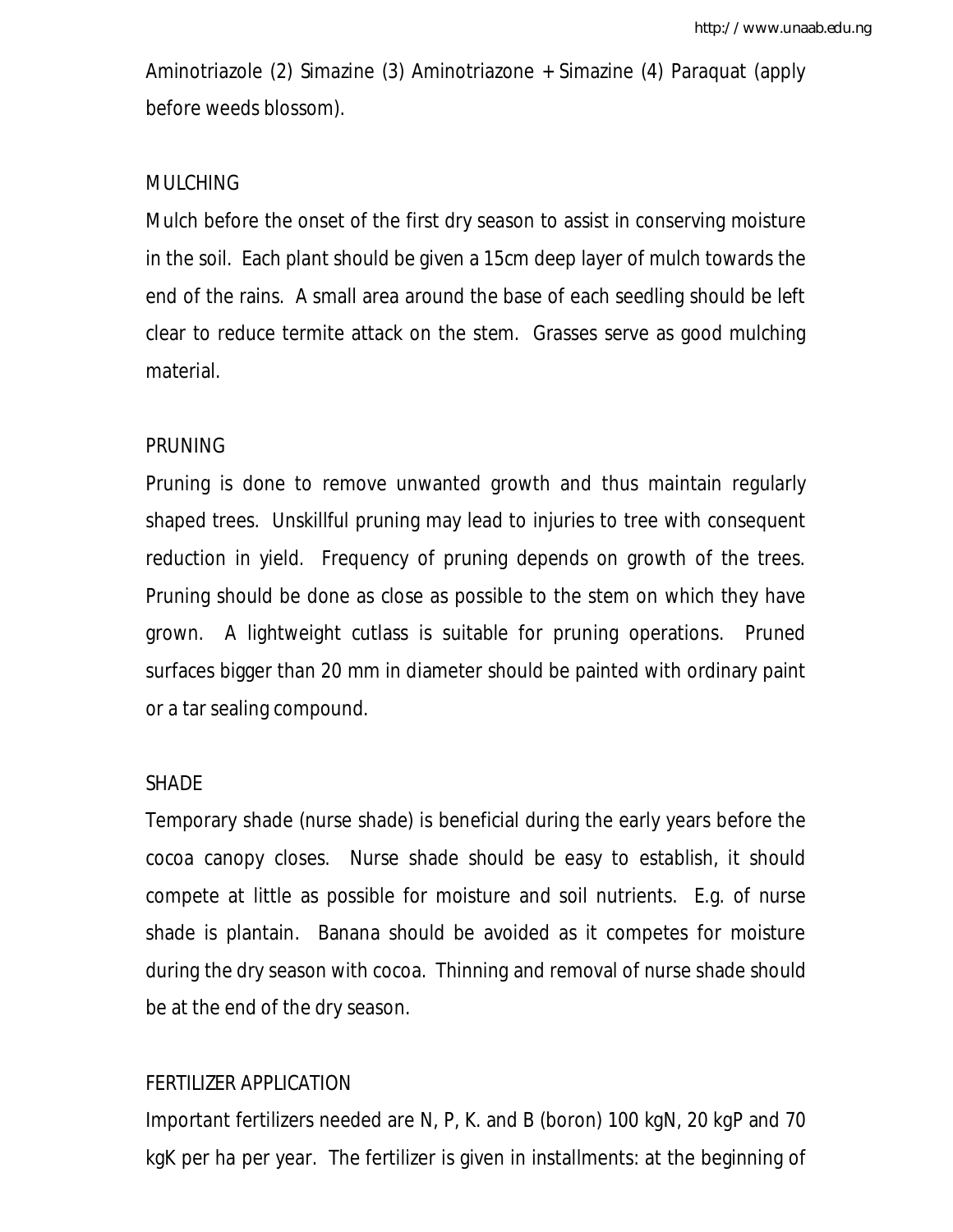the main foliage growth period, main flowering time and the time of the main growing of the fruit.

|                  | <b>DISEASES</b>  | <b>SYMPTOMS</b>                                                                                                                    | <b>CAUSATIVE</b><br><b>AGENT</b>        | <b>EFFECTS</b>    | <b>CONTROL</b>                                                                                      |
|------------------|------------------|------------------------------------------------------------------------------------------------------------------------------------|-----------------------------------------|-------------------|-----------------------------------------------------------------------------------------------------|
| $\mathbf{1}$ .   | Swollen shoot    | 1) Network of red vein<br>banding which soon<br>develops into<br>vien<br>clearing or chlorosis<br>2)Swellings in stem<br>and root. | (Mealybug)                              | Growth<br>reduced | Cut<br>all<br>infected trees                                                                        |
| 2.               | Black pod        | 1) Small brown spot on<br>pods with an irregular<br>water-soaked margin<br>2) Wilting on the flush<br>leaves of cacao              | Fungi<br>(Phytophthora<br>palmivora)    |                   | 1)Removed<br>infected pods<br>2) weeding<br>Chemical<br>3)Use of lime<br><b>Bordeaux</b><br>mixture |
| $\overline{3}$ . | Charcoal rot     | <b>Pods</b><br>dark<br>have<br>a<br>brown colour initially                                                                         | Fungi<br>(Botryodiplodia<br>theobromae) |                   |                                                                                                     |
| 4.               | Fusarium pod rot |                                                                                                                                    | Fungi (Fusarium<br>species)             |                   |                                                                                                     |

# CACAO DISEASES AND CONTROL

# CACAO PESTS AND CONTROL

|    | <b>PEST</b>      | CONTROL                                       | <b>DAMAGE</b>                                                                                      |
|----|------------------|-----------------------------------------------|----------------------------------------------------------------------------------------------------|
|    | Cacao mirids     | insecticide                                   | Suck up the juices causing<br>black<br>dual circular<br>patches on dry<br>tissue<br>called lesions |
| 2. | <b>Mealybugs</b> | <b>Biological control</b><br>Chemical control | Piercing and<br>sucking<br>plant<br>injury reduce<br>growth and crop yield                         |
| 3. | Pod-husk borer   | Insecticide                                   | Eat pods and beans                                                                                 |
| 4. | <b>Termites</b>  | or Agrothion                                  | Spray with Aldrex 40   Eats branches and roots                                                     |

## HARVESTING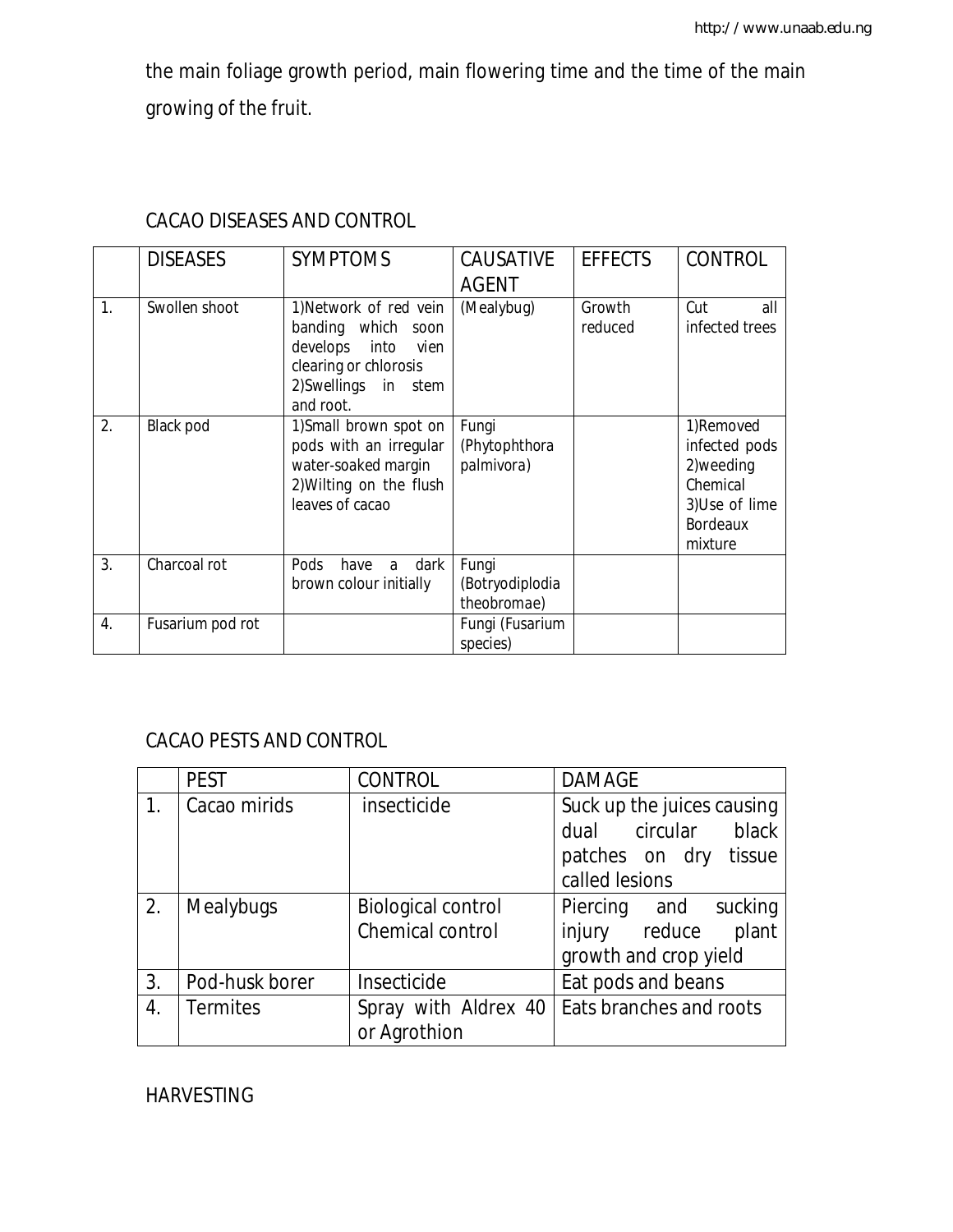It takes 150-180 days depending on variety from pollination to pod ripening. Only mature and ripe pods are harvested and processed promptly. Harvesting should be done twice a month. Has two main season of pod production: September – March and the light season April to August. Tools for harvesting include:

- 1. Sharp cutlass for plucking pods within reach
- 2. Harvesting knife with short handle for ripe pods above ground level
- 3. Harvesting knife attached to long poles for pods on topmost part of cacao
- 4. Basket or any convenient container for packing pods.

## PROCESSING

Pods are broken by knocking them against blunt objects. The beans and the pulp are removed from the pods. The extracted beans are collected in a container for fermentation. Fermentation is done so as to get the proper taste, colour and flavor, kill the embryo and stop germination, remove pulp and to loosen the skin from the cotyledon thereby allowing easy de-shelling. There are four ways to ferment:

1. Heap fermentation (2) basket fermentation (3) sweat box fermentation (4) tray fermentation

The pods are dried after fermentation, production of good quality seeds will also depend on proper drying method. Moisture content should be 7 percent or within the range 6-8%. Drying could be sun drying or artificial drying. Well dried beans will crack when squeezed between the fingers.

Store dry beans in clean baskets or new sacks and keep off the ground and walls. Do not store near maize, tobacco or other foodstuffs or smoke.

## GRADING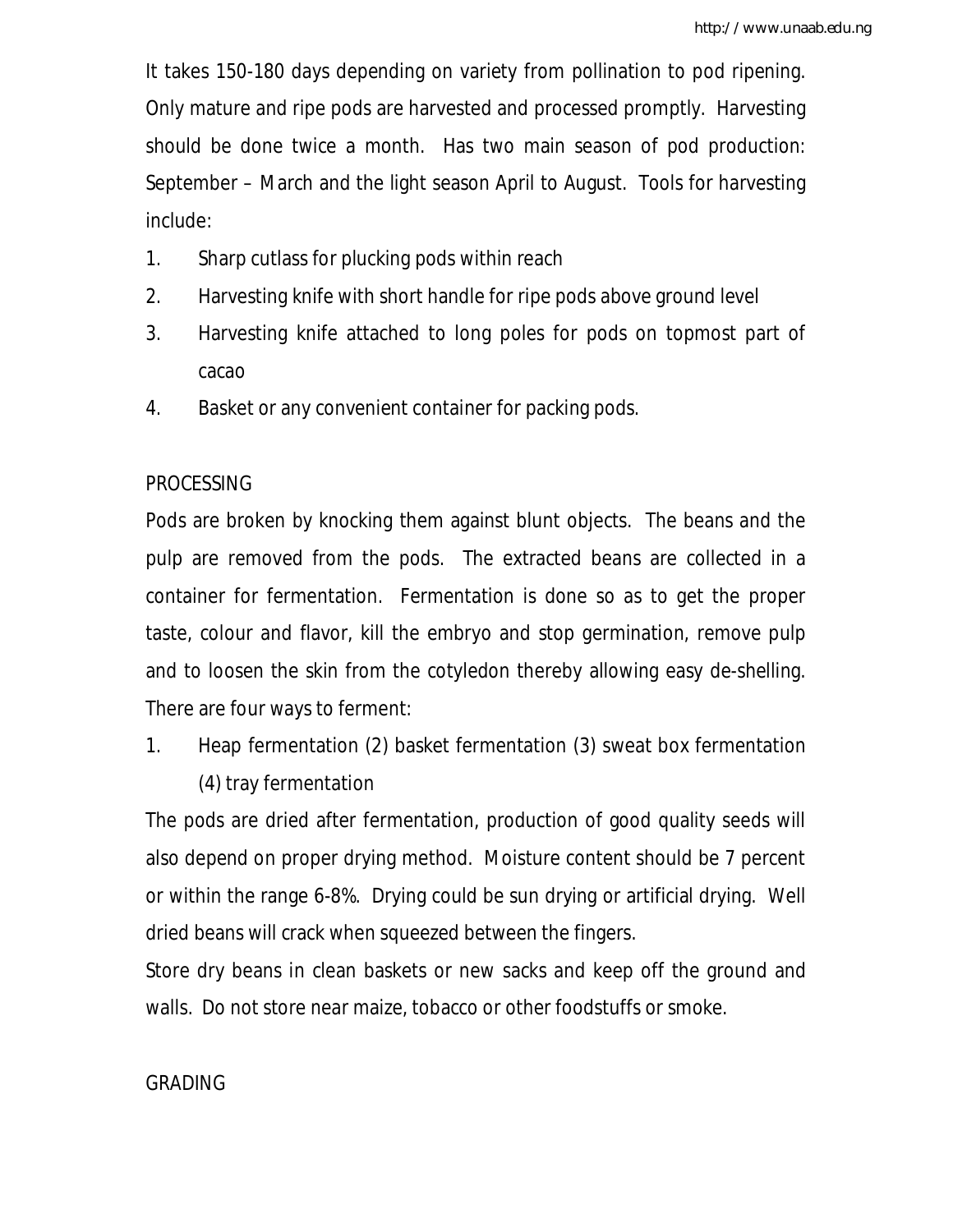To grade cacao, representative samples are taken at random from bulk. Only 300 beans are selected and these should not weigh less than 300g. There are two grades:

Grade I cocoa: Less than 3% slaty beans (result of non fermentation of beans),

> Less than 3% mouldy beans (under-driedand poor storage),

Less than 3% other defectives.

Grade II cocoa: Less than 5% slaty beans,

Less than 4% mouldy beans,

Less than 5% other defectives.

Defectives lower the price being paid or render beans unsaleable if found too many.

OIL PALM [*Elaeis guineensis* (Jacq.)]

**ORIGIN** 

Originated from Latin America. Malaysia is one of the major producers of the oil palm, the crop was introduced to that part of the world from West Africa, especially Nigeria.

## TAXONOMY

There are three basic varieties. These are as follows:

- 1. Dura: characterized by thin mesocarp, thick endocarp (shell) with generally large kernels.
- 2. Tenera: possesses thick mesocarp, thin endocarp with reasonably sized kernel. Used for production of mesocarp oil and kernel.
- 3. Pisifera: has thick mesocarp (with little oil content), no endocarp with small kernel. The female flowers are often sterile.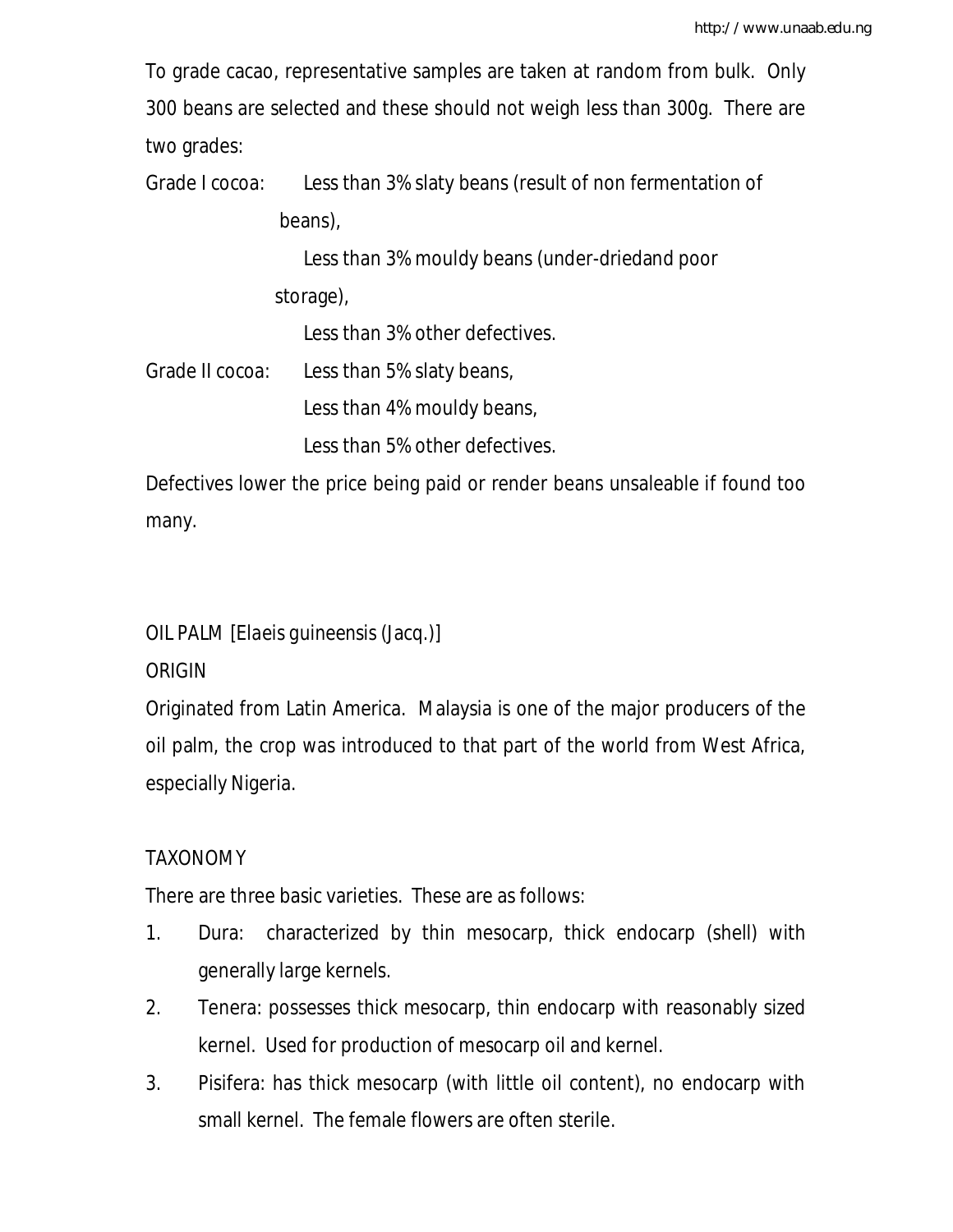### MORPHOLOGY

It grows to a height of 9 m or more, with a stout stem, covered with semipersistent leaf bases on which epiphytes often grow. It is a **monocotyledoneous** and **monoecious** plant. The stem may be 30-38 cm in diameter with progressive thickening towards the base.

Selected palms flower in 2-3 years and an average mature tree may produce up to 12 bunches of fruit/year. The inflorescence is enclosed in a **spathe**, the whole structure is a **spadix**. When fully grown, the spadix splits in two or more parts longitudinally to expose the flowers. Both male and female flowers are borne on thick **penduncles**. The oil palm is naturally cross-pollinated.

#### CLIMATIC FACTORS

Grows best where rainfall is not less than 1500mm, evenly distributed throughout the year. Ideal temperatures are  $27^{\circ}$ c -  $35^{\circ}$ c. Thrives under conditions of high relative humidity, yields are adversely influenced when the crop is exposed to dry harmattan winds. Roots benefit from deep soils which are fertile, free from iron concretions and well drained. It can tolerate a fair range of soil pH although neutral soils are most favoured.

#### PRE-NURSERY

Seeds issued to farmers for planting are derived from hand pollination of **Dura x Pisifera** palms which give 100% **Tenera**. Seeds are de-pulped by subjecting the fruits to heat. Seeds for planting should not be subjected to high temperature. Matured seeds are extracted from the bunch, collected in a cool place till the mesocarp softens on its own, then the kernels are washed clean in cold water, air dried and stored or germinated. Seeds are subjected to high temperature under controlled conditions to induce germination (21 days). Reheat seeds that do not germinate for 20 days (dry method).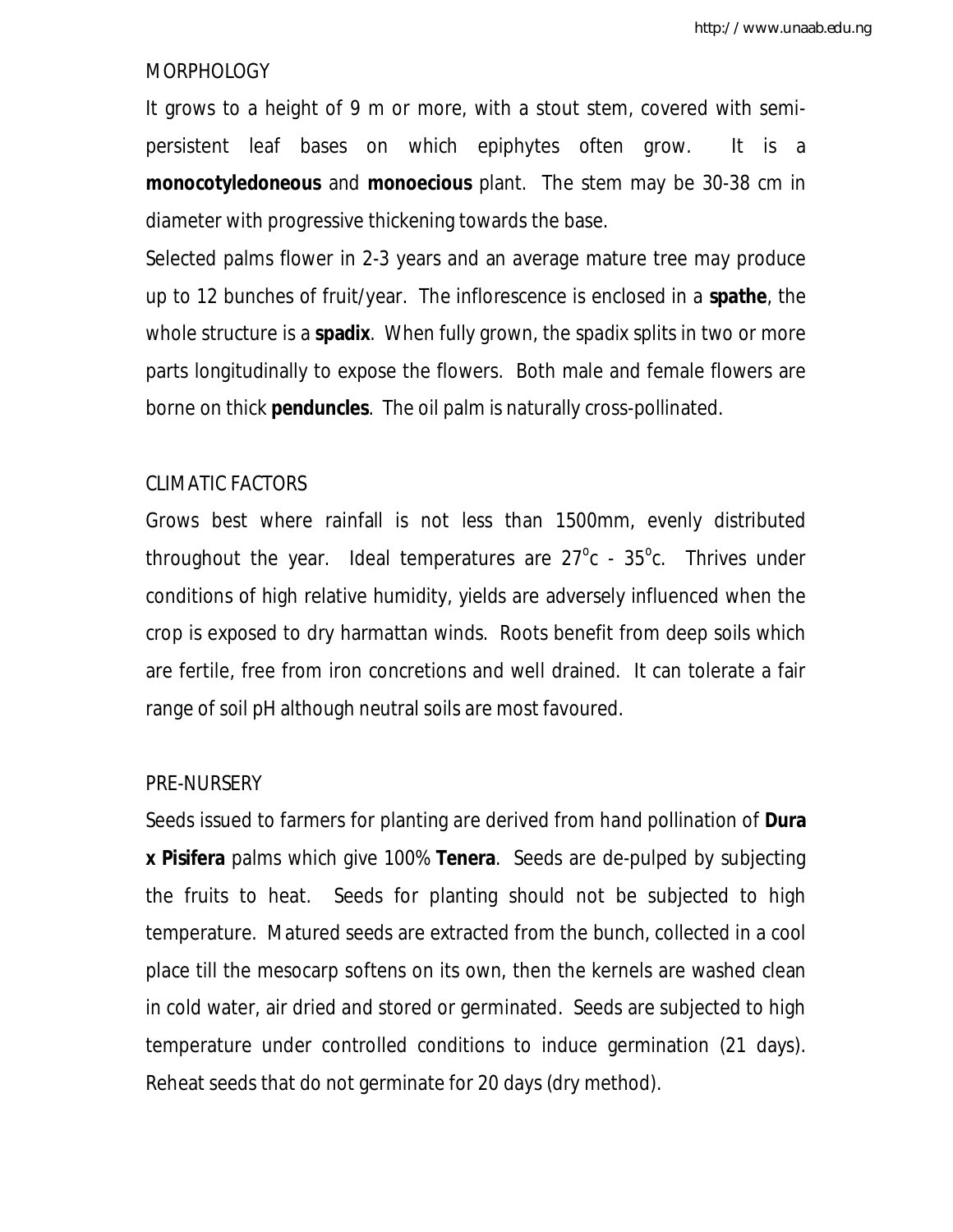### NURSERY

Black poly bags measuring 40cm wide x 35cm deep are used. The bags are filled with topsoil and placed at  $45cm^2$  spacing. The germinated seeds are planted in to the poly bags and thickly mulched with partially decomposed oil palm bunch refuse. Watering is done especially during the dry season. NPK Mg fertilizer in the ratio of 1:1:1:1 using sulphate of ammonia, murate of potash, SSP and magnesium sulphate should be applied twice when the seedlings are 2 and 8 months old respectively at 56g/seedling. Dithane M45 is used to spray against diseases at two weeks interval. Seedlings are transplanted into the field in April/May or when the early rains are regular and when seedlings reach 10-12 months old.

### TRANSPLANTING

Land for planting should be level, well drained, fertile and deep. Clear-felling is obtained. The field is blocked and each block is lined out and the planting holes dug. Standard spacing is 8.7m triangular. Poly bag seedlings are transplanted with the entire soil but with the polybag removed. The base of the seedling should be above surrounding soil. Deep planting leads to failure of seedling to develop properly or even death. After planting, young palms should be protected from damage by animals such as rodents, grasscutter with a wire netting around each seedling and pegging it down. The netting should be cut 45cm high x 12cm long. It should be placed 15cm away from the base of the palm.

Establishment of a leguminous cover crop is desirable. Weeding, supply of vacant or dead stands, mulching and removal of undecomposed mulch during the early rains can be arranged.

## FERTILIZER APPLICATION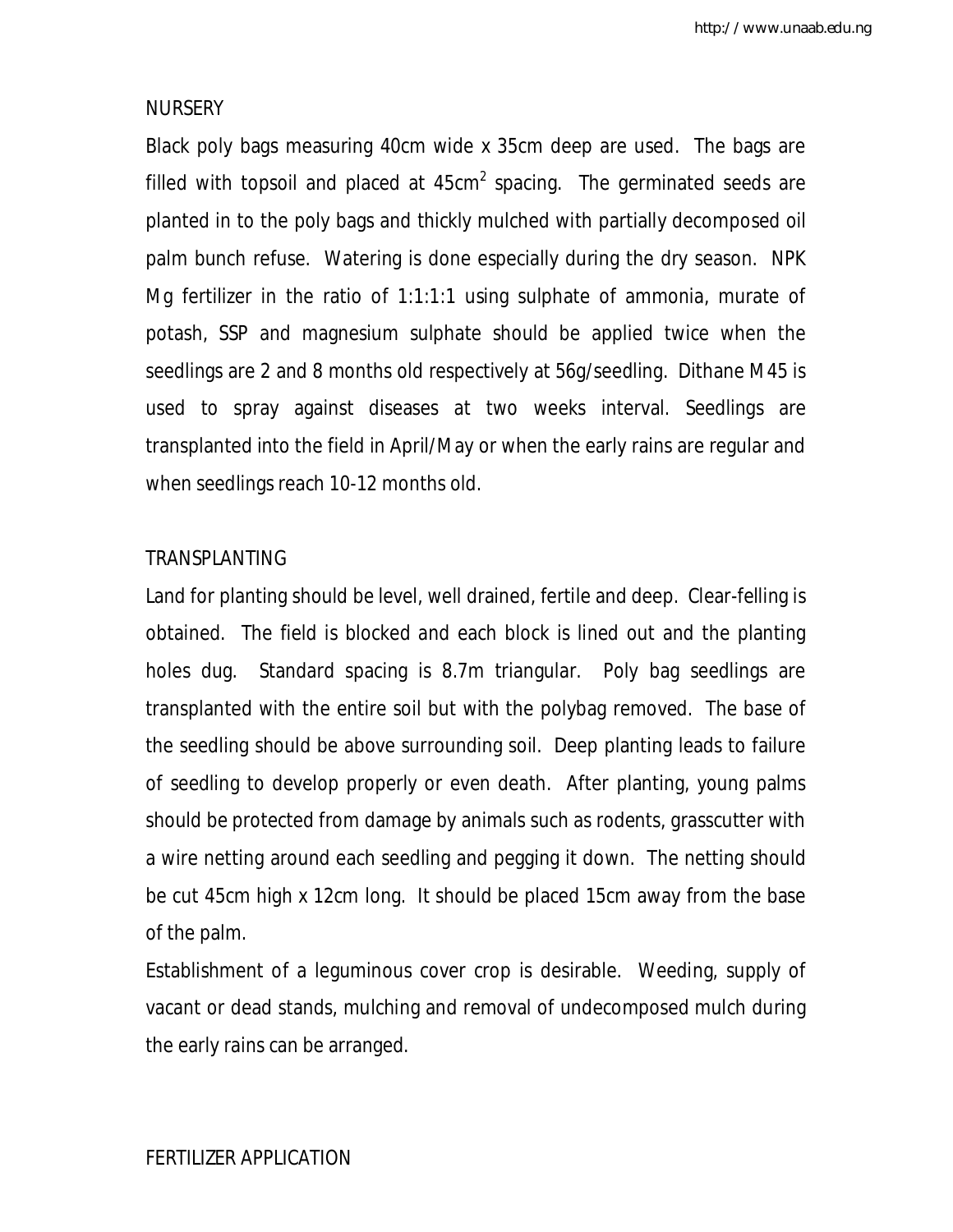N, K and Mg are very important to the palm. N and K should be applied 6 weeks after planting at the rate of 0.25kg/palm each and Mg at 0.2kg. There is no general recommendation for P.

| <b>DISEASE</b> | CAUSAL<br><b>ORGANISM</b> | <b>SYMPTOM</b>                                                                                                            | <b>CONTROL</b>                                                                                                 |
|----------------|---------------------------|---------------------------------------------------------------------------------------------------------------------------|----------------------------------------------------------------------------------------------------------------|
| Brown germ     | Aspergillus spp           | Brown<br>spots<br>on<br>emerging bottom,<br>spreading, coalescing<br>the<br>tissue<br>and<br>becomes shiny and<br>rotten. | Dry<br>heated<br>germination<br>seeds<br>should be used.                                                       |
| Anthracnose    | Fungi: Botryodiplodia     | Dark necrotic lesion<br>on leaves of seedling<br>usually at pre-nursery<br>and nursery stages                             | Fungicides should be<br>applied e.g. Captan,<br>Ziram, etc.                                                    |
| Freckle        |                           | Nursery disease                                                                                                           | M45<br>Dithane<br><sub>or</sub><br>captan                                                                      |
| <b>Blast</b>   |                           | Root disease causing<br>wilting and death.                                                                                | Use<br>ammonium<br>sulphate,<br>organic<br>matter, MgSO <sub>4</sub> and<br>super phosphate to<br>nursery bed. |

## DISEASE AND CONTROL

## PESTS AND CONTROL

| <b>PEST</b>     |         | <b>DAMAGE</b>         |                         | <b>CONTROL</b>             |                        |      |
|-----------------|---------|-----------------------|-------------------------|----------------------------|------------------------|------|
| <b>Mites</b>    |         | Damage                | during                  | Spray with Roger           |                        |      |
|                 |         |                       | germination especially  |                            |                        |      |
|                 |         |                       | if charcoal boxes are   |                            |                        |      |
|                 |         | used.                 |                         |                            |                        |      |
| <b>Termites</b> |         | Attack                | unhealthy               | Treat with Roger 40        |                        |      |
|                 |         | plant.                | Damage roots            |                            |                        |      |
|                 |         | and senescent leaves. |                         |                            |                        |      |
| Aphids          |         |                       | Feed on young shoots    |                            |                        |      |
|                 |         |                       | (mainly in the nursery) |                            |                        |      |
| Rodents,        | Monkey, | Feed on ripe fruits   |                         | Harvest ripe fruits early, |                        |      |
| flying bats     |         |                       |                         |                            | Shooting and trapping. |      |
| Weaver birds    |         |                       | Nests in swarms on      | Aerial                     | spray                  | with |
|                 |         |                       | the palms completely    | avicides,                  |                        |      |
|                 |         | defoliating them.     |                         |                            | Shooting to scare them |      |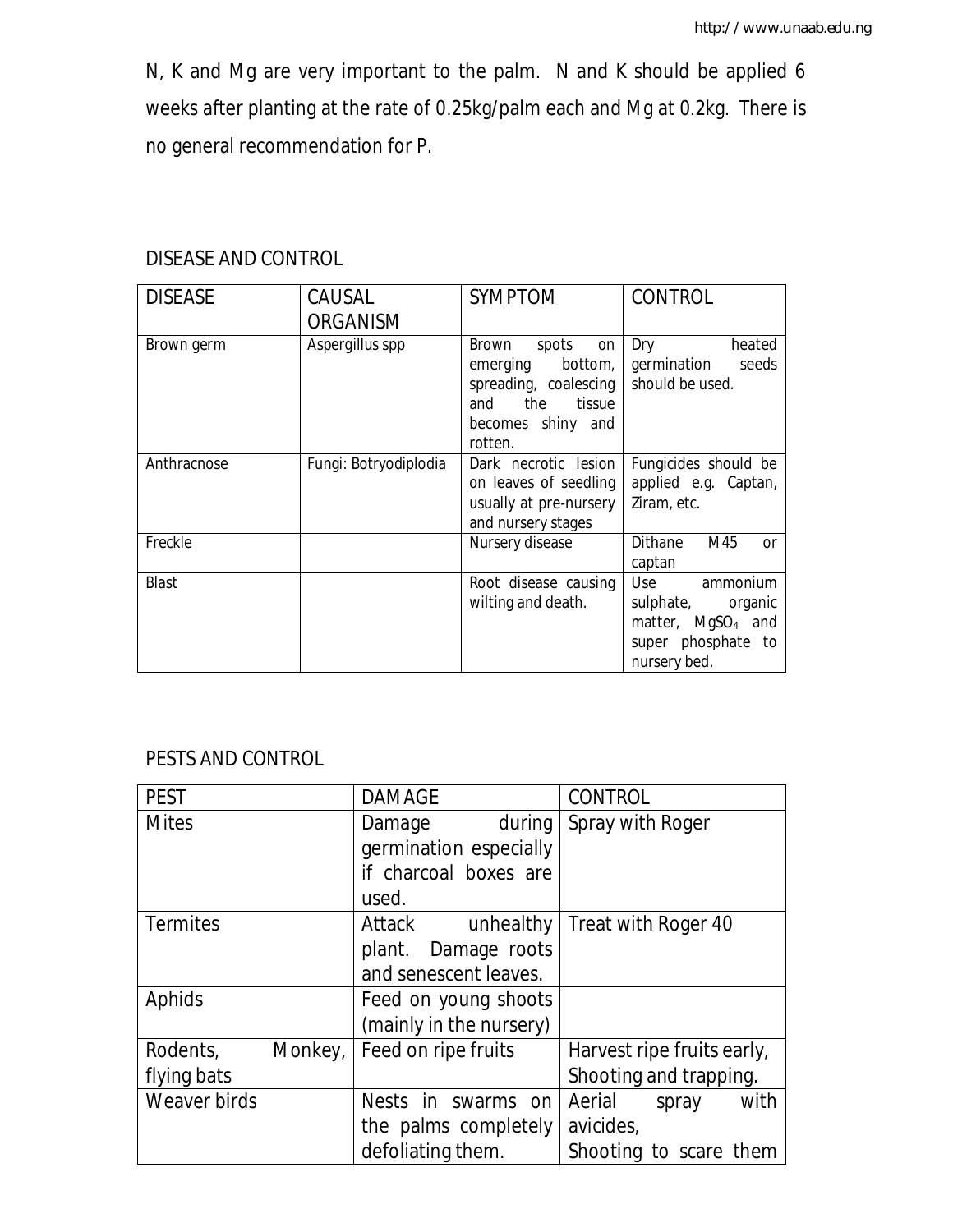|  | M |
|--|---|
|  |   |

## HARVESTING

The palm bunch is ready for harvest when it has just a few loose frits. Inspect every two weeks for ripe bunches as over-ripe fruits produce lower quality palm oil. There are three methods of harvesting. Leaves that hinder removal of bunch should be cut.

- 1. Chisel method: The chisel consists of a piece of flat iron 23cm long, one end of which is rounded of and well sharpened. This method is used from the time the palms come into being until the palms become too tall.
- 2. The pole-knife method or the harvesting hook: Used for palms which have become too tall to be harvested with the chisel. The knife which is sickle-shaped is tied to a pole. The length depends on the height of the palms to be harvested.
- 3. Climbing ropes: Palm bunches are harvested by climbing with ropes.

## PROCESSING

Processing of palm fruits to palm oil and kernel involves the following steps: Sterilization ----- stripping ---- Milling ---- separation ---- pressing --- clarification ---- storage or sale of palm oil

- 1. Sterilization: This is boiling of the fruits to soften them. It disinfects the fruits by killing the pathogen. Sterilization can be carried out in pots, drums or in sterilization chambers.
- 2. Stripping: Removal of fruits from sterilized or quartered bunches. The stripped fruits are re-sterilized for 30-45 minutes. Fruits pound easily when hot.
- 3. Milling: Pounding of the fruits for the purpose of separating the mesocarp from the kernel. After separation the mesocarp is pounded until no streak of coloured outer skin is distinguishable.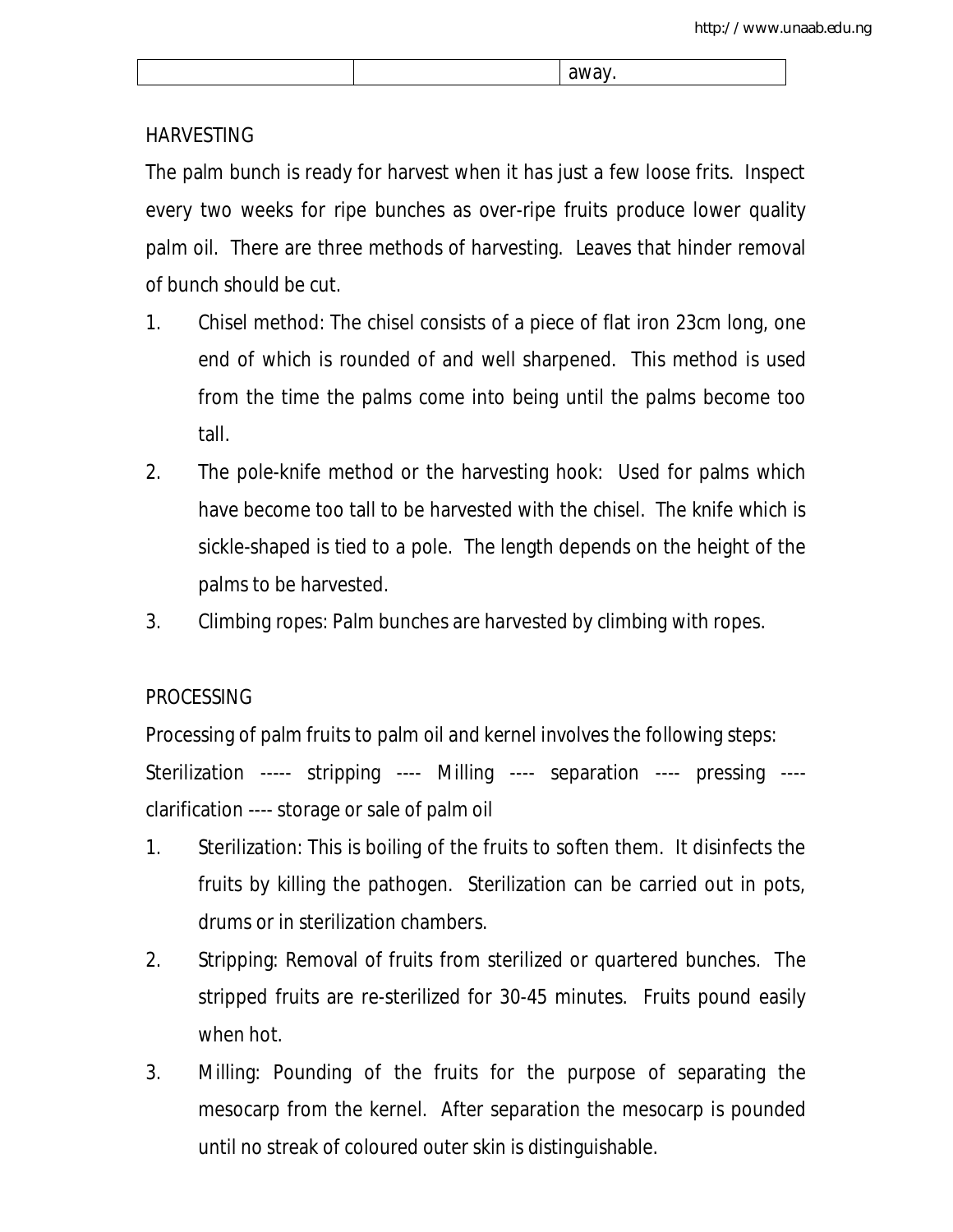- 4. Pressing: The pounded mass is loaded into a press for the extracting of oil. Water may be added. There are screw hand press, hydraulic press and centrifugal press.
- 5. Clarification: The crude oil extracted is clarified by boiling and skimming. This is the traditional method. With the use of press, constructed double jacketed drum are used. Drums are mounted over open fire and water (45 litres) poured into each of the outer drum and is bought to boil. The crude oil is introduced. This will flow through the boiling water and deposit the sludge while the oil floats on top of the water. Boiling should be avoided at this stage. Clean oil is withdrawn from the inner drum. Hot water should be used to bring up the level of oil in both drums until the oil is completely swept off. The oil is then simmered over low fire to remove traces of water. The refined oil is then stored in drums, tankers, tins etc. ready for sale.

## THE PALM KERNEL

After separation from the mesocarp, the kernels are washed, dried in the sun, cracked by hand or with a mechanical cracker, picked and packed for sale.

### KOLA

### ORIGIN

*Cola nitida* originated from the forests of Ivory Coast and Ghana, while Southern Nigeria is regarded as the centre of origin of *Cola acuminata.*

## TAXONOMY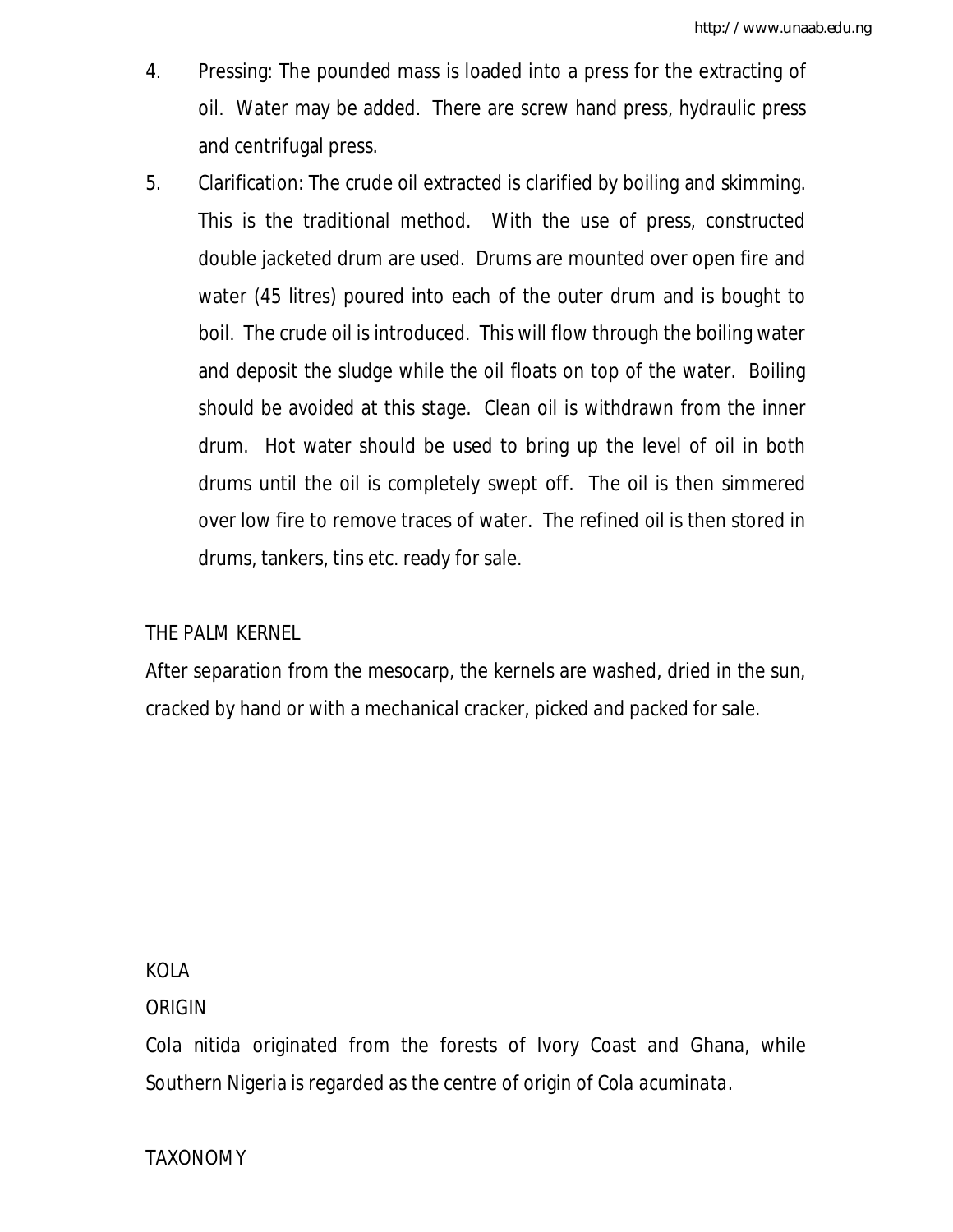There are five subgenera. The *C. nitida* and *C. acuminata* are of economic importance.

## **MORPHOLOGY**

|                | C. nitida                           | C. acuminata                      |
|----------------|-------------------------------------|-----------------------------------|
| 1.             | Tree is robust and usually 9-12m    | Tree is slender and up to 12m     |
|                | high but may reach 24m              | high, but usually 6-9m            |
|                |                                     | Branches are slender, crooked     |
|                |                                     | and markedly ascending            |
| 2.             | Foliage is dense and not confined   | Foliage is often sparse<br>and    |
|                | to the tips of branches             | confined to the tips of<br>the    |
|                |                                     | branches                          |
| 3.             | Hermaphrodite flower is 3cm long    | Hermaphrodite flower may be up    |
|                | and may be up to 5cm across         | to 25cm across                    |
| 4.             | Surface are shining green and are   | Surface is rough to touch, russet |
|                | often rugose or tuberculate         | or olive brown                    |
| 5.             | Each fruiting carpel contains up to | Seeds are 14 in each follicle     |
|                | 10 seeds in two rows                |                                   |
| 6.             | Two or three cotyledons             | $3 - 5$ to 6 cotyledons           |
| 7 <sub>1</sub> | Cotyledons may be white, pink or    | Pink, red or sometimes white      |
|                | red in colour                       |                                   |
| 8.             | Matures during Nov-Dec.             | Matures from April – June         |

## CLIMATIC FACTORS

Kola trees react to moisture changes by shedding their leaves. Kola grows well in tropical lowland rain forest areas with temperature around  $25^{\circ}$ c, 1250mm rainfall or more. Kola requires well to fertile soils with high organic matter content. It demands a deep, well-drained soil. Kolanuts germinate best at 32-  $34^{\circ}$ c.

## NURSERY PREPARATION

Seeds are first pre-germinated. Seeds are sown in the pre-germination medium at a depth of 3-5 cm. Watering is done often. *C. nitida* completes germination in 80 days while *C. acuminata* takes 60 days. They are planted in polypots by placing the seeds horizontally in fertile topsoil. The planting depth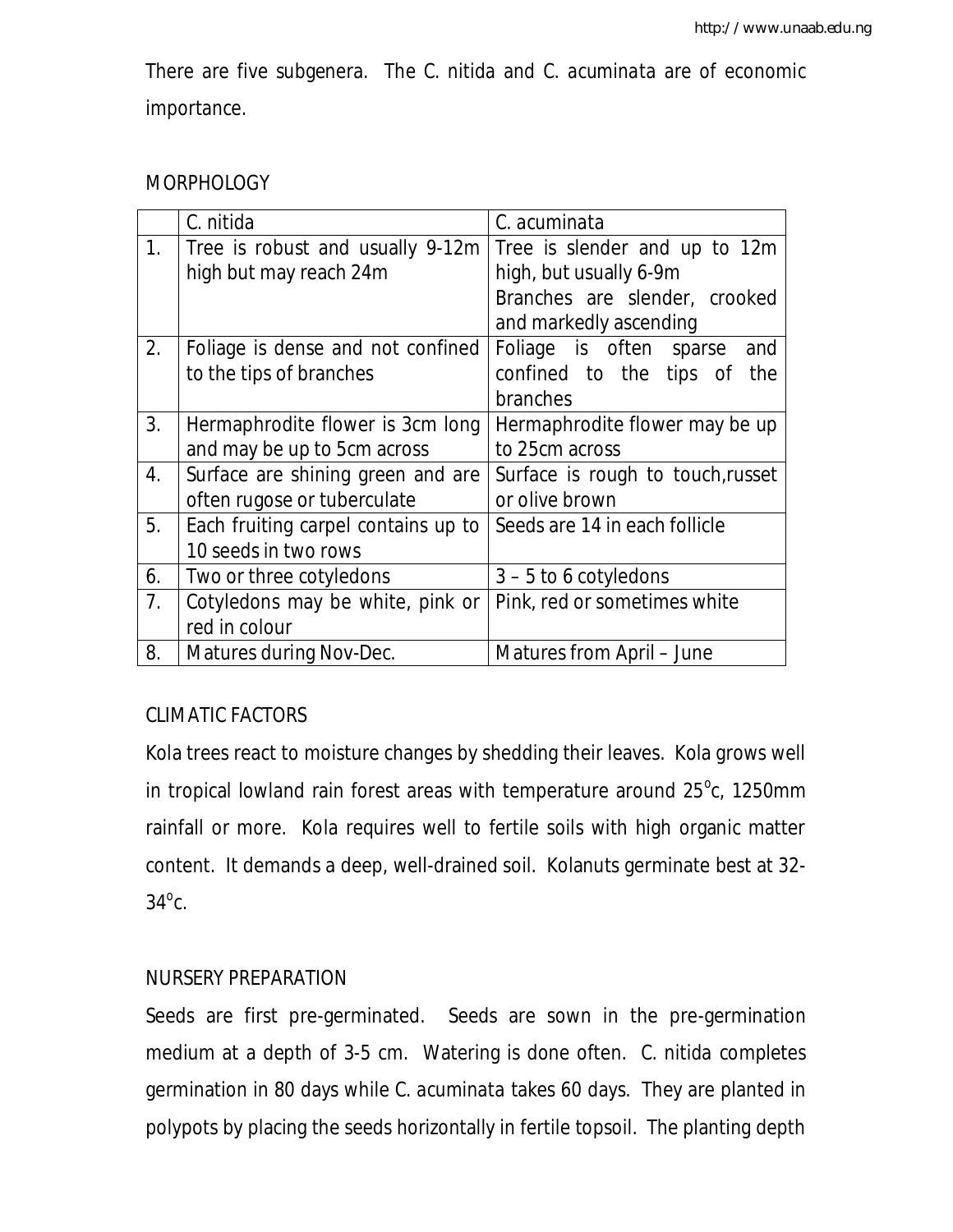is 5-10 cm. Bigger nuts usually give bigger and better developed seedlings.

Shade is provided for better seedling growth.

## **Water Requirements in Plant**

### **Learning Expectations:**

- 1. Functions of water in crop plant
- 2. Physical and chemical properties of water
- 3. Thermodynamic description of water
- 4. Driving forces of water in SPAC
- 5. Soil-Plant-Atmosphere Continuum (SPAC)
- 6. Water deficit, water use strategy and crop yield

### **Functions of water in Crops:**

- 1. Cell Enlargement: The growth process in plant is directly related to the uptake and transportation of water into the cell. Presence of water deficit would greatly compromise growth process
- 2. Structural support
- 3. Evaporative cooling
- 4. Substrate for biochemical process in crops
- 5. Transport of solutes in the crop plant

### **Physical and chemical properties of water**

- 1. Bipolarity: The angular arrangement of oxygen and hydrogen in water molecule leads to the emergence of bipolarity. The covalent bond resulting from this bipolarity results in hydrogen bond when two water molecules are found together in a medium. All the properties the physical and chemical properties of water are as a result of this hydrogen bond between water molecules.
- 2. Liquid at physiological temperature: Because of the strength of this hydrogen bond, water remains a liquid at physiological temperature, despite this comparative smaller molecular weight with respect to other molecules.
- 3. Incompressibility: As a liquid, water is incompressible, observing all the laws of hydraulics.
- 4. High Latent heat of Evaporation: The amount of heat needed to transform 1 gram of water into vapour is high, owing to the strong hydrogen bond greater than Van der Waals force. This particular property is very important most especially during transpiration of water vapour leading to evaporative cooling.
- 5. Cohesion and adhesion: Attraction of similar molecules leads to cohesion. This property was presumed to explain the upward movement of water in the xylem. Adhesion is the attraction of dissimilar molecules between water and other polymers. This wetness property has important property has important implications in water relations.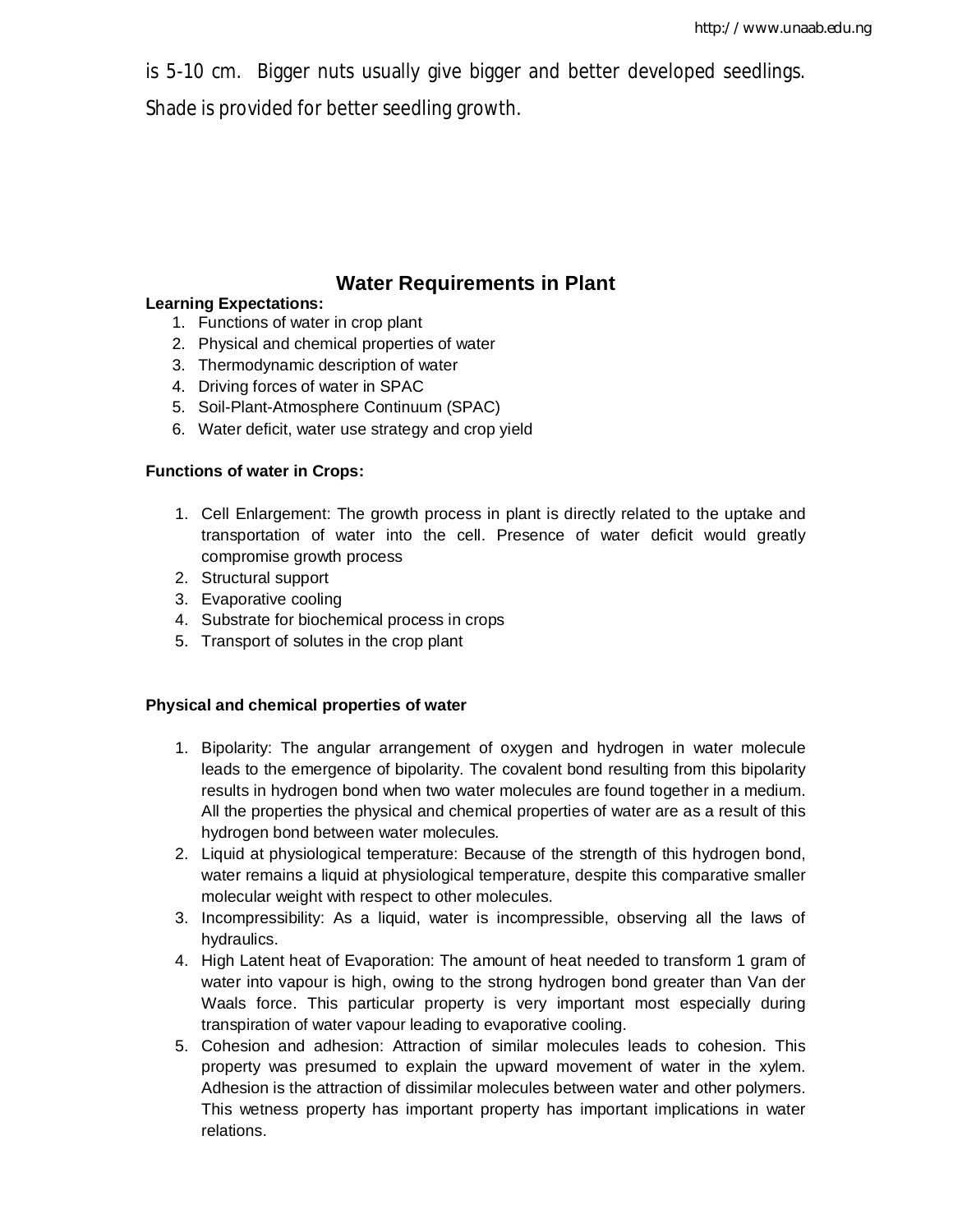#### **Thermodynamic description of water**

To better describe water quantitatively, it was observed that thermodynamic concepts could be used. In this case the property of water was described with respect to its potential energy, which is its capability to do work. Pure water was conventionally adopted as the standard water potential, above which it is impossible to obtain higher magnitude of value. The value for pure water is zero. The unit for expressing water potential is Mega Pascal.

The components of water potentials are as follows:

- 1. Solute potential
- 2. Turgor pressure potential
- 3. Matric potential
- 4. Gravitational potential

Solute water potential is determined by the concentration of the solute present. It decreases with increase in solute concentration, thus its negative value. Turgor pressure potential value could be positive or negative. In a flaccid cell, where there is a net outward movement of water molecule, the value for turgor pressure potential is negative, creating tension; conversely with net inward movement of water into the cell, leading to turgid cell, the value becomes positive or positive hydrostatic pressure. The balance between negative value of solute potential and positive value of Turgor Pressure potential creates a balance, leading to negative water potential, since it is a rarity to have pure water in a cell. Matric Potential is as a result of the adhesion property of water, it is most prominent during the movement of water in the soil. Gravitational potential increases when water is raised above a height above a reference point. Water flows down gravitational potential gradient, all things been equal. At the microscopic level of the plant vascular tissue one may omit the role of gravitational and matric potential components of water potential, though their relevance increases with the increase in organizational level of the plant.

1 Atmosphere = 760mmHg @ Sea level,  $45^{\circ}$  latitude

 $= 1.013$  bar  $= 0.1013 MPa$  $= 1.013 \times 10^5$  Pa

Water potential components:

Φw = φs + φt +φm +φg

Where:

Φw – Water potential Φs – Solute potential Φt – Turgor potential Φm – Matrix potential Φg – Gravitational potential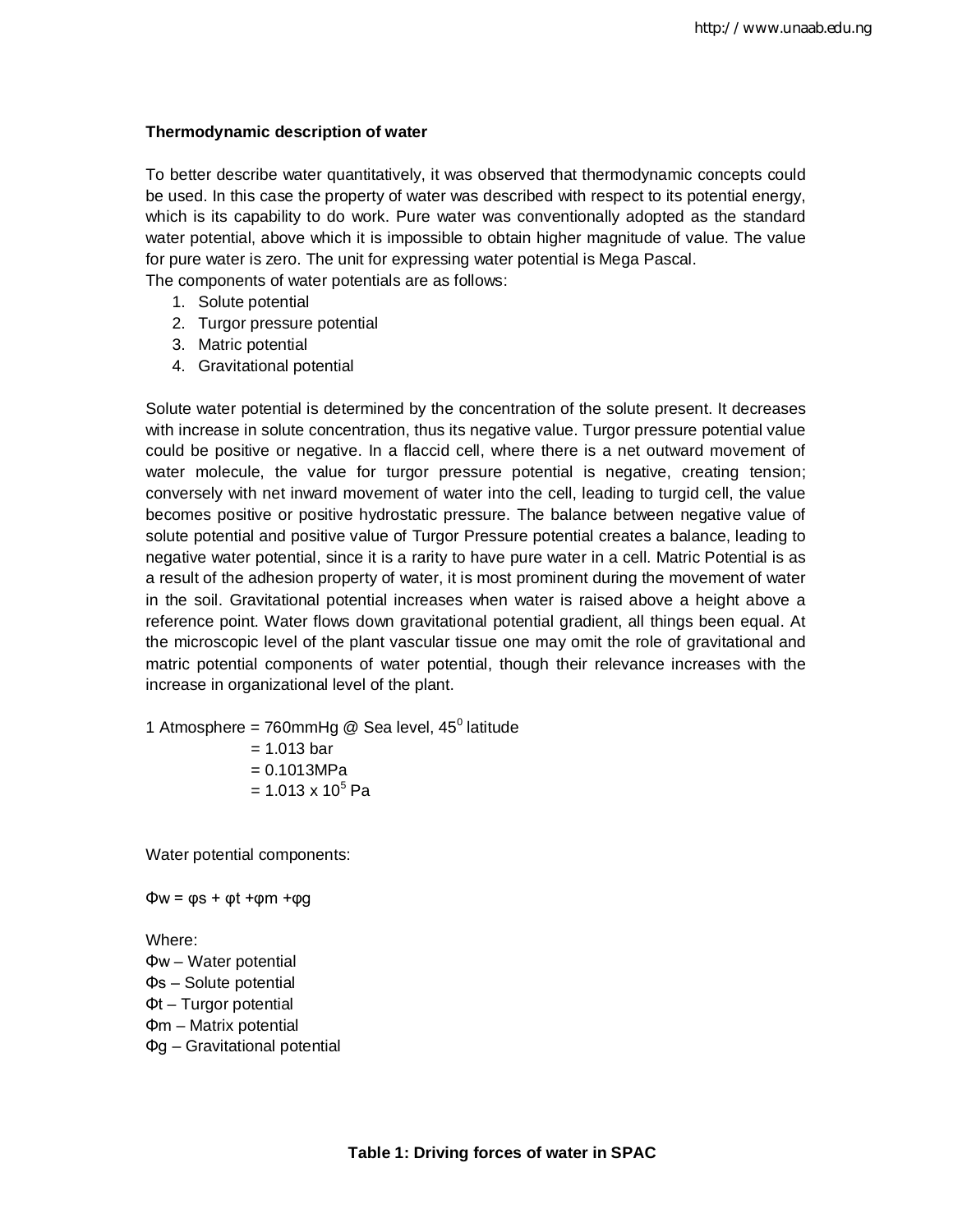| <b>Process</b>   | <b>Driving forces</b>                                          |  |  |
|------------------|----------------------------------------------------------------|--|--|
|                  |                                                                |  |  |
|                  |                                                                |  |  |
| <b>Diffusion</b> | Concentration gradient                                         |  |  |
|                  | Fick's Law                                                     |  |  |
|                  | $Js = -\Delta s \Delta c / \Delta x$                           |  |  |
|                  | Where; Js - Rate of solute diffusion                           |  |  |
|                  | $\Delta s$ – Diffusion coefficient, measures ease of substance |  |  |
|                  | movement via a medium                                          |  |  |
|                  | $\Delta c/\Delta x$ – Concentration gradient                   |  |  |
|                  | $\Delta c$ – Difference in concentration                       |  |  |
|                  | $\Delta x$ – Difference in distance                            |  |  |
| <b>Bulk</b>      | Pressure gradient                                              |  |  |
| <b>Flow</b>      | Volume = $\pi r^4 \Delta P / \Delta x / 8 \eta$                |  |  |
|                  | Where:                                                         |  |  |
|                  | Volume - Flow rate                                             |  |  |
|                  | $r -$ Radius                                                   |  |  |
|                  | $\pi$ – Viscosity of liquid                                    |  |  |
|                  | $\Delta P$ – Difference in pressure                            |  |  |
|                  | $\Delta x$ – Difference in distance                            |  |  |
|                  | $\Delta P/\Delta x$ – Pressure gradient                        |  |  |
| <b>Osmosis</b>   | Composite forces (Concentration and pressure gradient)         |  |  |
|                  |                                                                |  |  |
|                  |                                                                |  |  |
|                  |                                                                |  |  |

### **Table 2: Transport of water in plant (Soil-Plant-Atmosphere Continuum)**

| Medium/Interface | <b>Process</b>                        | <b>Driving force</b> | <b>Pathway</b> |
|------------------|---------------------------------------|----------------------|----------------|
| Soil             | Water<br>movement in<br>the soil/Bulk | Pressure<br>gradient | Soil Particles |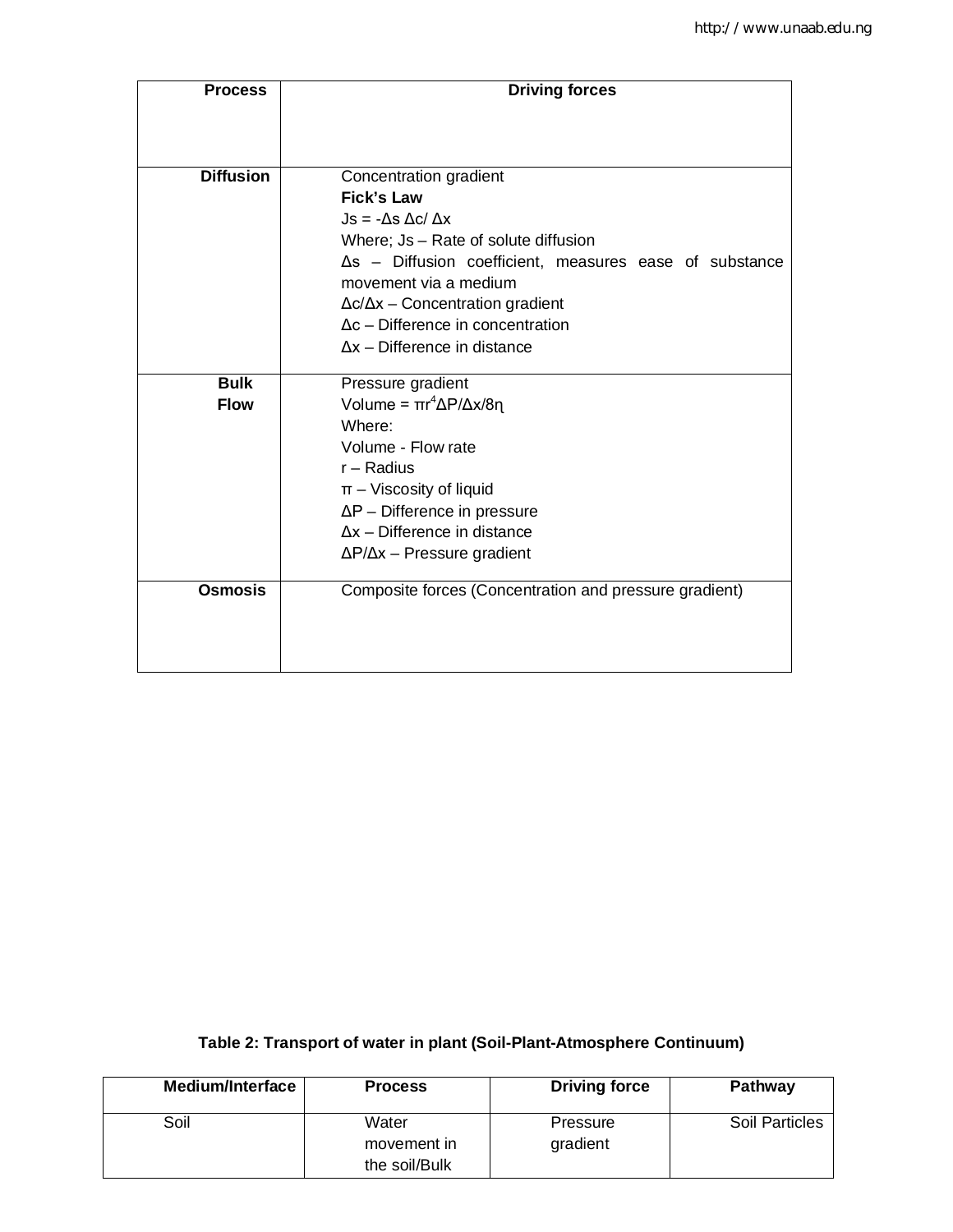|                  | Flow                                                 |                                     |                     |
|------------------|------------------------------------------------------|-------------------------------------|---------------------|
| Soil-Plant       | Water uptake                                         | Composite                           | Apoplast<br>$\circ$ |
| Interface        |                                                      | force                               | Symplast<br>O       |
|                  |                                                      | $\varphi_w = \varphi_s + \varphi_p$ | Trans-<br>$\circ$   |
|                  |                                                      |                                     | membrane            |
|                  |                                                      |                                     |                     |
| Plant            | Long distance<br>transport<br>(Cohesion-<br>tension) | Pressure<br>gradient                | Xylem               |
| Plant-Atmosphere | Transpirational                                      | Gradient of                         | Stomata<br>$\circ$  |
|                  | pull of water                                        | water vapour                        | Cuticle<br>$\circ$  |
|                  |                                                      | concentration                       | Lenticle<br>$\circ$ |
|                  |                                                      | (Diffusion)                         |                     |

#### **Models of water uptake in plants**

#### **Cohesion-tension Model**

This model proposes that transpiration of water from the plant leads to the emergence of cohesion among similar water molecules, leading to the build up of negative hydrostatic pressure or tension. The emergence of tension increase tensile strength, which is the ability of water molecule to resist pulling force and by capillary action, water is being pulled up along the xylem. Where gas bubble are trapped in the water column, with an indefinite expansion of this bubble, a collapse of tension in the liquid phase is been observed, thus leading to cavitations. This phenomenon breaks the water column, resulting in reduced water uptake by plant.

Check this URL for animated version of this model: http://academic.kellogg.edu/herbrandsonc/bio111/animations/0031.swf

Other resources:

http://www.mm.helsinki.fi/mmeko/kurssit/ME325/kuljetusprosessitkertaus.pdf http://www.uoguelph.ca/plant/courses/pbio-3110/ www.mm.helsinki.fi/mmeko/kurssit/.../kuljetusprosessitkertaus.pdf

#### **Root Pressure Model**

An alternative model for the uptake and transportation of water in the plant is the root pressure model. The mechanism is as follows; absorption of solute leads to a reduction of solute potential in the plant cell, by concentration gradient water is being transported along the xylem tissue creating increase in positive hydrostatic pressure or root pressure, thus facilitating water uptake. Excessive uptake of water could lead to guttation, a phenomenon whereby liquid droplets are formed at the edges of the leaf most especially in the morning.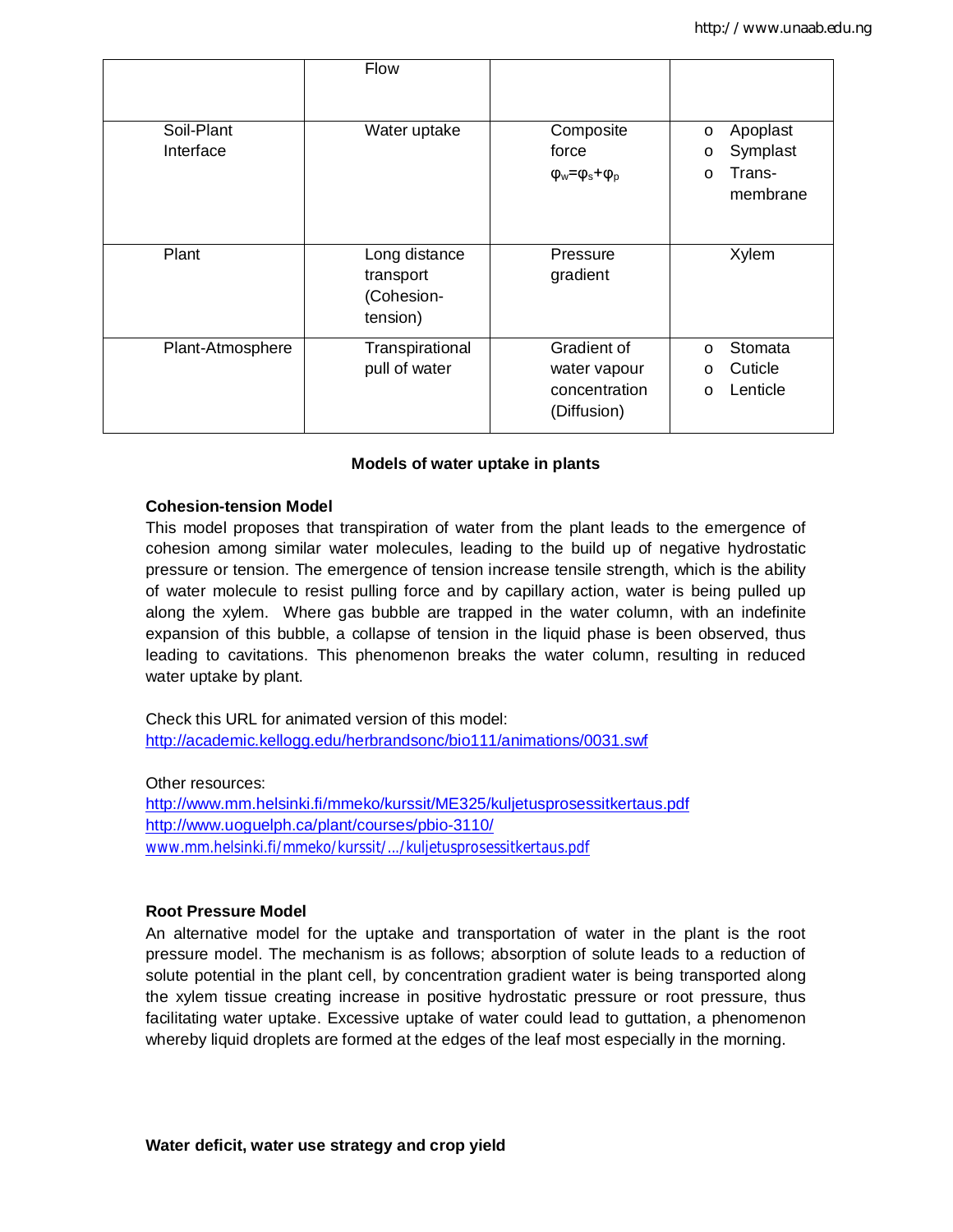Disequilibrium experienced between water supply and demand creates water deficit in plants. Alternatively, the concept could be envisaged as a situation when water content in the cell/ tissue is less than highest water content exhibited at hydrated state. In fields, drought conditions leads to water deficit accompanied with high temperature. This is a climatic condition.

The response of plant to water stress, which is when water is limiting, is varied and physiological responses are observed at different levels of organisation of the crop. Strategically, plant could avoid or tolerate water deficit. In avoidance, the plant could synchronise his phenology with the growing season in other to optimise the available resources for proper growth and development. With tolerance there must be specific mechanism to ensure availability of water and water use efficiency. Tolerance or resistant strategy involves:

- 1. Desiccation tolerance at high water potential
	- a. Water saver, use water conservatively; example succulent
	- b. Water spender, aggressive consumption of water; example Ephemerals
- 2. Desiccation tolerance at low water potential, possess the ability to function while dehydrated; xeromorphic plants/ non-succulent. There are two strategy for desiccation tolerance at reduced water deficit:
	- a. Acclimation, which is transient and phenotypic in nature
	- b. Adaptation, which is constitutive and genotypic in nature

Dimension of acclimation are as follows:

- I. Osmoregulation the process of accumulation of solutes in cells independent of cellular volume change. The implication is reduced water potential, osmotic potential and through water uptake increased cellular turgor. The solutes accumulated could be:
	- a. Compatible
		- i. Nitrogen containing, e.g. Proline, glycine betaine
		- ii. Non-Nitrogen containing, e.g. sugar alcohol (Sorbitol, mannitol)
	- b. Non-compatible, e.g. Inorganic ions
- II. Reduced growth
- III. Phenological variability or phenotypic plasticity (Determinate and indeterminate growth)
- IV. Energy dissipation through
	- a. Reduced growth of leaf
	- b. Changes in leaf orientation (Para and diaheliotropism)
	- c. Leaf modification
		- i. Wilting
		- ii. Rolling
		- iii. Pubescence

Dimensions of adaptation:

- 1. Crassulacean Acid Metabolism (CAM)
- 2. Metabolic changes via gene expression; synthesis of new protein types such as aquaporin, Ubiquitin, Late Embryonic Abundant protein.

From the cellular level, emergence of water deficit results in the decrease in the cellular water content, leading to shrinkage of cell and the relaxation of cell wall. Decrease in volume leads to increase in solute concentration, favouring reduced turgor pressure. Experimental results indicated that there is a synthesis of endogenous growth inhibitors (ABA and  $C_2H_2$ ), changes in pH value and inorganic ion distribution. The consequence of these changes is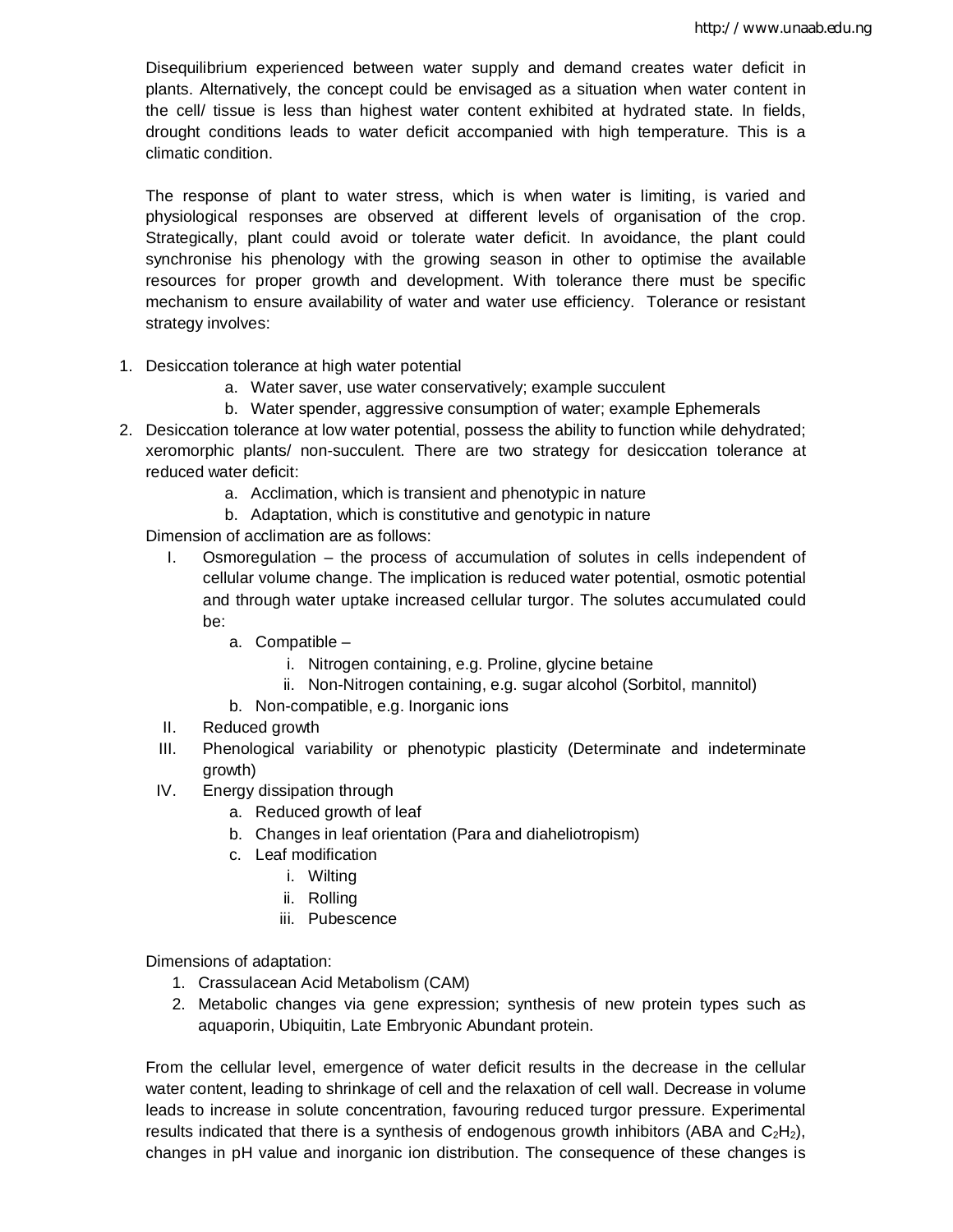the reduction in the expansion of leaf or leaf growth as expressed in the number of leafs or other growth parameters of the shoot. In the case of severe water deficit, reduction in total leaf area, increase senescence and leaf abscission accompany water deficit. If water deficit is mild the plant experiences reduction in transpiration rate via stomata closure increased heat dissipation and increasing resistance to liquid phase water flow.

At the crop level, reduced crop growth through stomatal regulation, as a result of water stress is reflected in reduced Leaf Area Index, thus compromising the radiant energy absorption capacity and its utilization efficiency (Radiant Energy Utilisation Efficiency). What is eventually experienced is reduced internal concentration of Carbon Dioxide and reduced Transpiration rate through the stomata. With reduced internal concentration of  $CO<sub>2</sub>$ , carbon assimilation is equally affected reflecting in reduced Harvest Index and ultimately yield.

Where water a limiting factor, crop performance is expressed as:  $Y_E$  = **W** x  $W_{Transp}$  x WUE x HI Where: W: Amount of available water W<sub>TRANSP</sub>: Water Transpired WUE: Water use efficiency HI: Harvest Index **WUE: (Pa – Pi)/ 1.6 (VPi – VPa)** Where: Pa: Partial Pressure Air Pi: Partial Pressure Inside VPi: Vapour Pressure Inside VPa: Vapour Pressure Air

Total amount of water consists of the available and unavailable water in the soil. The available water in the soil is a function of the texture/structure and the volumetric water content. With soil water potential less than root water potential, the water content in the soil reaches the wilting point at which the water becomes unavailable to the plant. Conversely, with increasing wetting of the soil water, soil water potential increases, becoming more available to the plant. The volumetric water content increases up to a point at which drainage of water against gravity cannot be avoided, the field capacity. The colloidal contents of the soil predispose the water to be adhered to it, thus making water available to plants. Interrelationship between soil, plant and the atmosphere is expressed conceptually via Soil-Plant-Atmosphere Continuum.

Physiologically, water use efficiency is the ratio between assimilation of carbon and transpiration. Factors responsible for increasing water use efficiency could be deduced from the equation above; decreasing partial pressure of carbon dioxide inside the cell will increase the partial pressure gradient between the leaf plant and the atmosphere, increasing carbon assimilation, assuming carbon assimilatory capacity is non-limiting in the plant. Another option is to increase the vapour pressure in the atmosphere, by increasing ambient temperature. This will minimize transpiration flux from the plant since in most cases the vapour pressure in the plant is more than that of the ambient atmosphere. Increasing stomatal conductance linearly increases transpiration but response of carbon assimilation is curvilinear. Initially, carbon assimilation responds linearly, when carbon concentration is no more limiting the curve reaches a plateau.

Transpiration is constrained physically and physiologically. The physical forces at play in evaporation are expressed in the Ficks equation as indicated above.

Concentration of gases is better expressed as partial pressure, while the between gases is quite difficult to express, the whole equation is better expressed as changed in partial pressure of gases, while the distance and diffusion coefficient is both expressed as diffusion coefficient (g). Physiologically, evaporation is regulated by stomatal aperture, which is equally dependent on certain environmental factors. Light affects photosynthesis, which leads to reduction in partial pressure of carbon dioxide inside the cell, leading to negative feedback loop for the opening of the stomata. Increase temperature affects rate of photosynthesis, displaying the aforementioned reaction. Alternatively, with an increase in